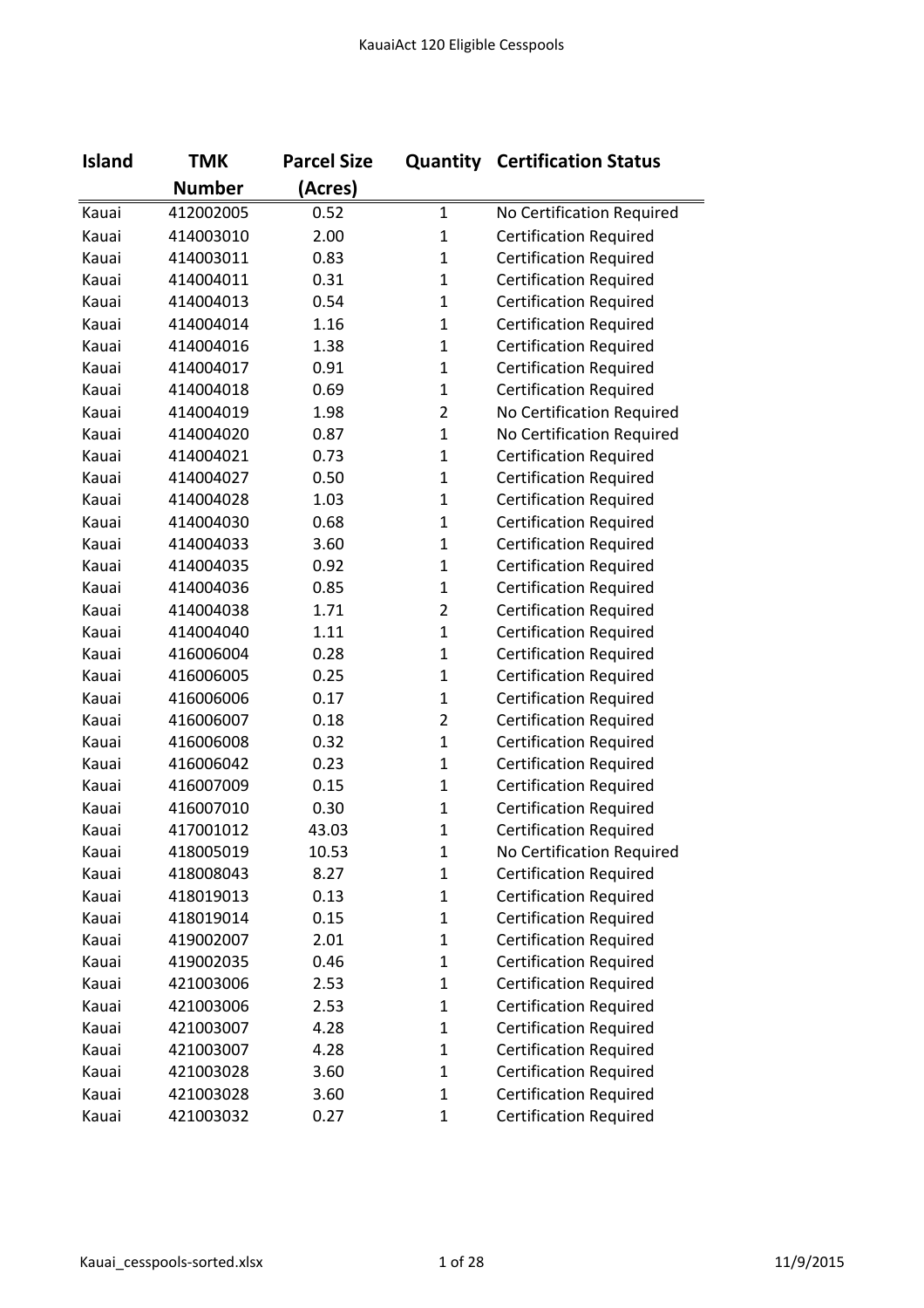| <b>Island</b> | <b>TMK</b>    | <b>Parcel Size</b> |                | <b>Quantity Certification Status</b> |
|---------------|---------------|--------------------|----------------|--------------------------------------|
|               | <b>Number</b> | (Acres)            |                |                                      |
| Kauai         | 421003032     | 0.27               | $\mathbf{1}$   | <b>Certification Required</b>        |
| Kauai         | 423001004     | 0.45               | $\overline{2}$ | <b>Certification Required</b>        |
| Kauai         | 423001006     | 1.48               | $\mathbf{1}$   | <b>Certification Required</b>        |
| Kauai         | 423001007     | 1.62               | $\mathbf{1}$   | <b>Certification Required</b>        |
| Kauai         | 423001020     | 0.61               | $\mathbf{1}$   | <b>Certification Required</b>        |
| Kauai         | 423001021     | 1.52               | $\overline{2}$ | <b>Certification Required</b>        |
| Kauai         | 423001022     | 0.24               | $\mathbf{1}$   | <b>Certification Required</b>        |
| Kauai         | 423001023     | 0.56               | $\overline{2}$ | <b>Certification Required</b>        |
| Kauai         | 423001024     | 0.28               | $\overline{2}$ | <b>Certification Required</b>        |
| Kauai         | 423001027     | 0.36               | $\mathbf{1}$   | <b>Certification Required</b>        |
| Kauai         | 423001033     | 0.70               | $\mathbf{1}$   | <b>Certification Required</b>        |
| Kauai         | 423001034     | 0.47               | $\mathbf{1}$   | <b>Certification Required</b>        |
| Kauai         | 423001035     | 0.21               | $\mathbf{1}$   | <b>Certification Required</b>        |
| Kauai         | 423001036     | 0.51               | $\mathbf{1}$   | <b>Certification Required</b>        |
| Kauai         | 423001037     | 0.25               | $\mathbf{1}$   | <b>Certification Required</b>        |
| Kauai         | 423001039     | 0.71               | $\overline{2}$ | <b>Certification Required</b>        |
| Kauai         | 423001040     | 0.80               | $\mathbf{1}$   | <b>Certification Required</b>        |
| Kauai         | 423001050     | 0.55               | $\mathbf{1}$   | <b>Certification Required</b>        |
| Kauai         | 423002021     | 6.72               | $\mathbf{1}$   | <b>Certification Required</b>        |
| Kauai         | 423002082     | 4.98               | $\overline{2}$ | <b>Certification Required</b>        |
| Kauai         | 423009033     | 10.46              | $\mathbf{1}$   | <b>Certification Required</b>        |
| Kauai         | 424001002     | 16.98              | $\mathbf{1}$   | <b>Certification Required</b>        |
| Kauai         | 424001006     | 2.22               | $\mathbf{1}$   | <b>Certification Required</b>        |
| Kauai         | 424001008     | 8.57               | 3              | <b>Certification Required</b>        |
| Kauai         | 424001014     | 1.05               | $\mathbf{1}$   | <b>Certification Required</b>        |
| Kauai         | 424001016     | 1.02               | $\overline{2}$ | <b>Certification Required</b>        |
| Kauai         | 424001020     | 9.35               | $\mathbf{1}$   | <b>Certification Required</b>        |
| Kauai         | 424001025     | 1.36               | $\overline{2}$ | <b>Certification Required</b>        |
| Kauai         | 424001031     | 2.75               | $\mathbf{1}$   | <b>Certification Required</b>        |
| Kauai         | 424001032     | 0.54               | 2              | <b>Certification Required</b>        |
| Kauai         | 424001041     | 1.01               | $\mathbf{1}$   | <b>Certification Required</b>        |
| Kauai         | 424001046     | 1.06               | $\overline{2}$ | <b>Certification Required</b>        |
| Kauai         | 424001047     | 1.08               | $\mathbf{1}$   | <b>Certification Required</b>        |
| Kauai         | 424001067     | 2.01               | $\mathbf{1}$   | <b>Certification Required</b>        |
| Kauai         | 424001089     | 0.98               | $\mathbf{1}$   | <b>Certification Required</b>        |
| Kauai         | 424002019     | 1.33               | $\mathbf{1}$   | <b>Certification Required</b>        |
| Kauai         | 424004001     | 10.66              | $\overline{2}$ | No Certification Required            |
| Kauai         | 425002003     | 1.42               | 2              | <b>Certification Required</b>        |
| Kauai         | 425002005     | 1.21               | $\mathbf{1}$   | <b>Certification Required</b>        |
| Kauai         | 425002007     | 4.11               | $\mathbf{1}$   | <b>Certification Required</b>        |
| Kauai         | 425002009     | 1.11               | $\mathbf{1}$   | <b>Certification Required</b>        |
| Kauai         | 425002019     | 1.08               | $\mathbf{1}$   | <b>Certification Required</b>        |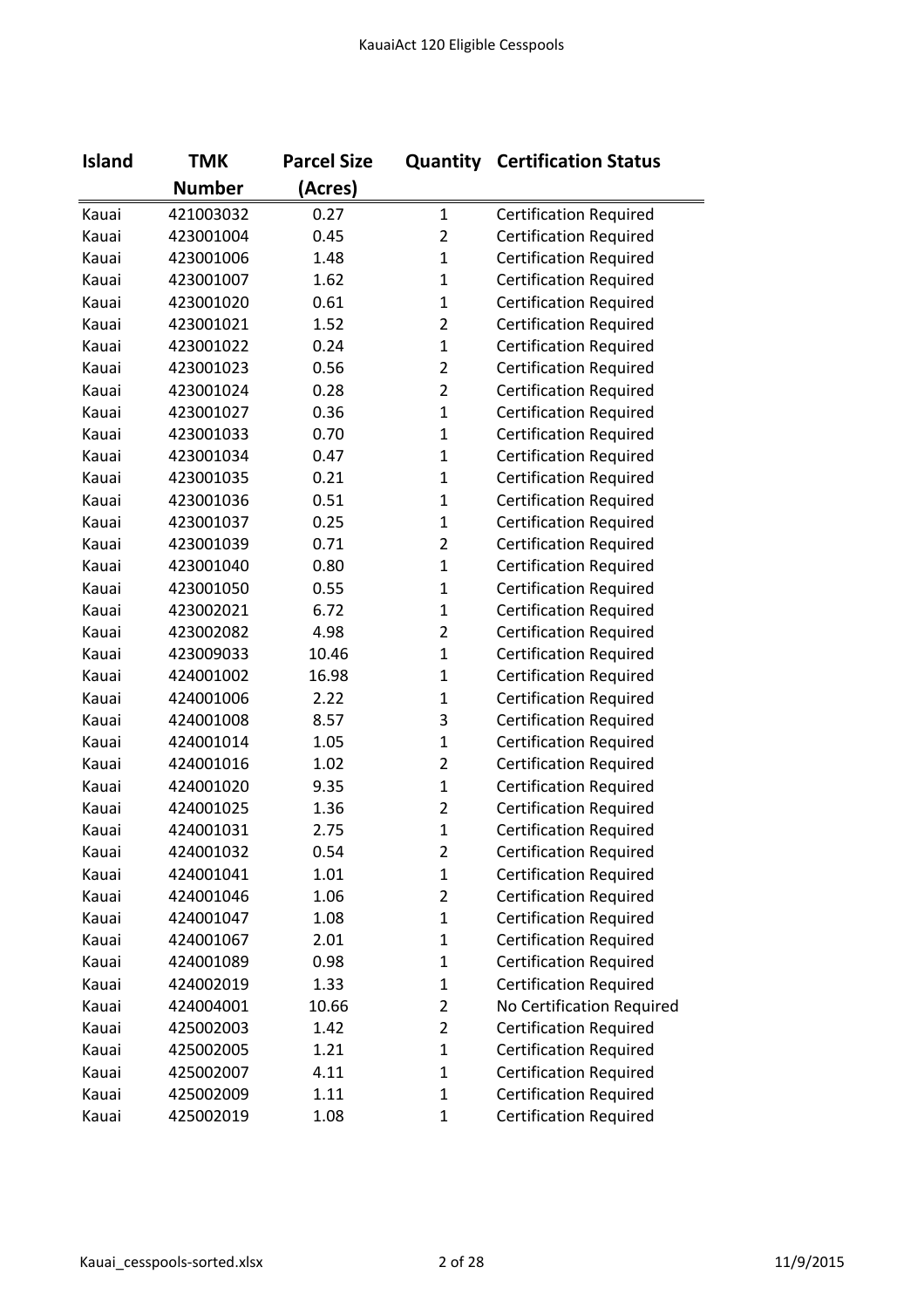| <b>Island</b> | <b>TMK</b>    | <b>Parcel Size</b> |                | <b>Quantity Certification Status</b> |
|---------------|---------------|--------------------|----------------|--------------------------------------|
|               | <b>Number</b> | (Acres)            |                |                                      |
| Kauai         | 425002020     | 0.78               | $\mathbf{1}$   | <b>Certification Required</b>        |
| Kauai         | 425002022     | 0.57               | 1              | <b>Certification Required</b>        |
| Kauai         | 425002025     | 2.21               | $\mathbf{1}$   | <b>Certification Required</b>        |
| Kauai         | 425002027     | 1.17               | $\overline{2}$ | <b>Certification Required</b>        |
| Kauai         | 425002035     | 6.92               | $\mathbf{1}$   | <b>Certification Required</b>        |
| Kauai         | 425002044     | 1.69               | $\mathbf{1}$   | <b>Certification Required</b>        |
| Kauai         | 425002049     | 0.63               | $\mathbf{1}$   | <b>Certification Required</b>        |
| Kauai         | 425003002     | 2.50               | $\mathbf{1}$   | <b>Certification Required</b>        |
| Kauai         | 425003006     | 3.01               | 4              | No Certification Required            |
| Kauai         | 425003016     | 1.50               | $\mathbf{1}$   | <b>Certification Required</b>        |
| Kauai         | 425003018     | 0.18               | $\mathbf{1}$   | <b>Certification Required</b>        |
| Kauai         | 425003021     | 0.15               | $\mathbf{1}$   | <b>Certification Required</b>        |
| Kauai         | 425003026     | 0.97               | $\overline{2}$ | No Certification Required            |
| Kauai         | 425003027     | 0.98               | $\mathbf{1}$   | No Certification Required            |
| Kauai         | 425003037     | 4.81               | $\mathbf{1}$   | <b>Certification Required</b>        |
| Kauai         | 425003039     | 0.40               | $\mathbf{1}$   | <b>Certification Required</b>        |
| Kauai         | 425003041     | 3.18               | $\mathbf{1}$   | No Certification Required            |
| Kauai         | 425003045     | 1.21               | $\mathbf{1}$   | No Certification Required            |
| Kauai         | 425003046     | 1.28               | $\mathbf{1}$   | No Certification Required            |
| Kauai         | 425003048     | 0.93               | $\mathbf{1}$   | No Certification Required            |
| Kauai         | 425003052     | 0.98               | $\mathbf 1$    | No Certification Required            |
| Kauai         | 425004005     | 14.55              | 3              | <b>Certification Required</b>        |
| Kauai         | 425004014     | 2.51               | 3              | <b>Certification Required</b>        |
| Kauai         | 425004038     | 0.33               | $\mathbf{1}$   | <b>Certification Required</b>        |
| Kauai         | 425004039     | 0.29               | $\overline{2}$ | <b>Certification Required</b>        |
| Kauai         | 425004048     | 0.55               | $\mathbf{1}$   | <b>Certification Required</b>        |
| Kauai         | 425004052     | 0.17               | $\mathbf 1$    | <b>Certification Required</b>        |
| Kauai         | 425004062     | 0.24               | $\mathbf 1$    | <b>Certification Required</b>        |
| Kauai         | 425004066     | 3.99               | $\overline{2}$ | <b>Certification Required</b>        |
| Kauai         | 425004067     | 0.78               | 2              | <b>Certification Required</b>        |
| Kauai         | 425004069     | 0.69               | $\mathbf{1}$   | <b>Certification Required</b>        |
| Kauai         | 425004071     | 1.60               | 4              | <b>Certification Required</b>        |
| Kauai         | 425005005     | 3.25               | $\mathbf 1$    | <b>Certification Required</b>        |
| Kauai         | 425005009     | 5.01               | 1              | <b>Certification Required</b>        |
| Kauai         | 425005026     | 9.75               | $\mathbf 1$    | <b>Certification Required</b>        |
| Kauai         | 425005070     | 8.33               | $\mathbf 1$    | <b>Certification Required</b>        |
| Kauai         | 425006024     | 3.08               | $\mathbf 1$    | No Certification Required            |
| Kauai         | 425006025     | 3.02               | 1              | No Certification Required            |
| Kauai         | 425006028     | 2.92               | $\mathbf 1$    | No Certification Required            |
| Kauai         | 425006031     | 0.96               | $\mathbf 1$    | No Certification Required            |
| Kauai         | 425006032     | 0.98               | $\overline{2}$ | No Certification Required            |
| Kauai         | 425006034     | 1.01               | $\mathbf{1}$   | No Certification Required            |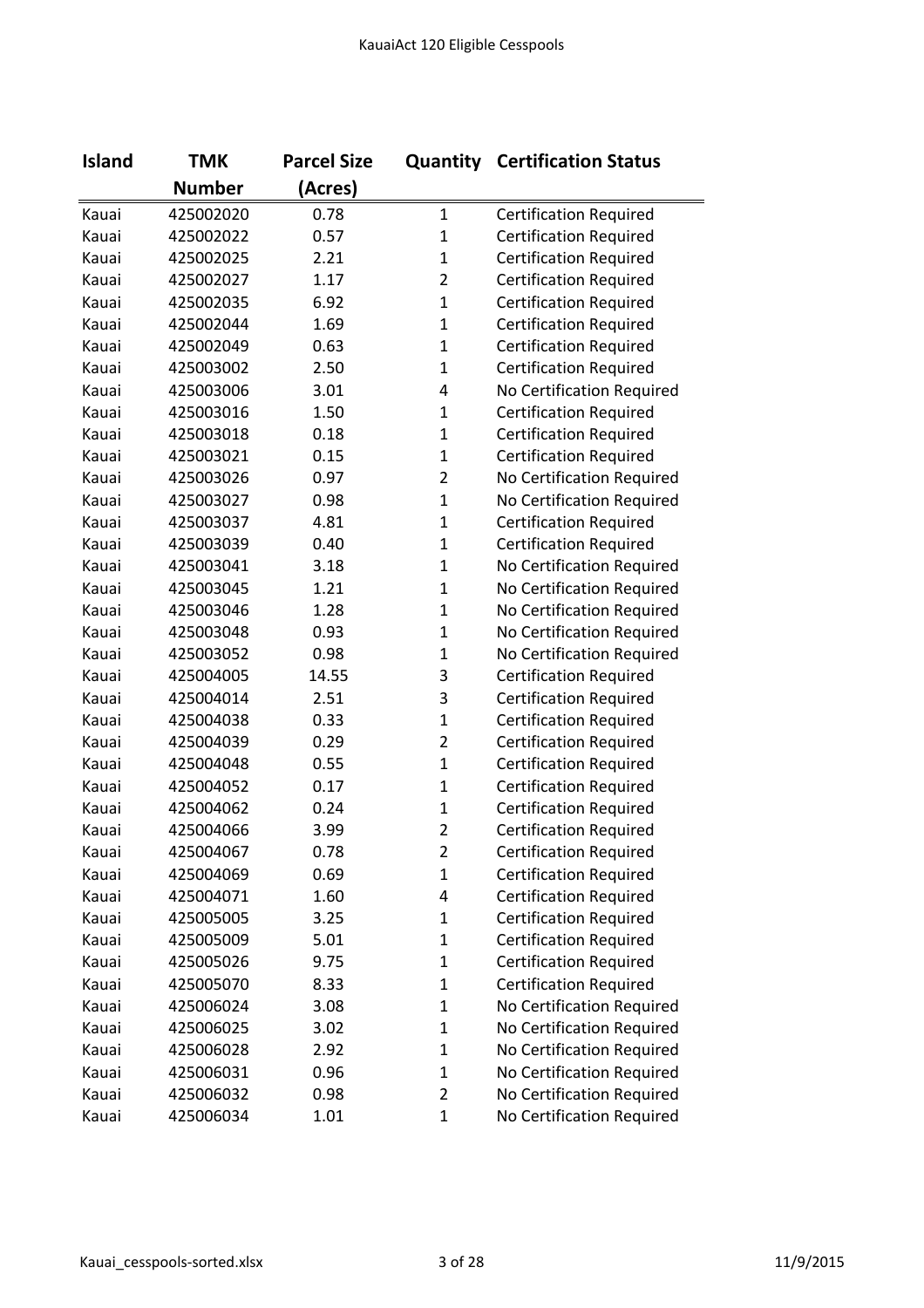| <b>Island</b> | <b>TMK</b>    | <b>Parcel Size</b> |                | <b>Quantity Certification Status</b> |
|---------------|---------------|--------------------|----------------|--------------------------------------|
|               | <b>Number</b> | (Acres)            |                |                                      |
| Kauai         | 425006037     | 0.24               | $\mathbf 1$    | No Certification Required            |
| Kauai         | 425009006     | 0.18               | $\mathbf 1$    | <b>Certification Required</b>        |
| Kauai         | 425009007     | 0.18               | $\mathbf{1}$   | <b>Certification Required</b>        |
| Kauai         | 425009008     | 0.18               | $\mathbf{1}$   | <b>Certification Required</b>        |
| Kauai         | 425009012     | 0.19               | $\mathbf{1}$   | <b>Certification Required</b>        |
| Kauai         | 425009013     | 0.18               | $\mathbf{1}$   | <b>Certification Required</b>        |
| Kauai         | 425009014     | 0.18               | $\mathbf{1}$   | <b>Certification Required</b>        |
| Kauai         | 425009089     | 0.19               | $\mathbf{1}$   | <b>Certification Required</b>        |
| Kauai         | 425009090     | 0.19               | $\mathbf{1}$   | <b>Certification Required</b>        |
| Kauai         | 425009092     | 0.20               | $\mathbf{1}$   | <b>Certification Required</b>        |
| Kauai         | 425009093     | 0.19               | $\mathbf{1}$   | <b>Certification Required</b>        |
| Kauai         | 425009094     | 0.19               | $\mathbf{1}$   | <b>Certification Required</b>        |
| Kauai         | 425010013     | 0.34               | $\mathbf{1}$   | <b>Certification Required</b>        |
| Kauai         | 425011001     | 0.42               | $\mathbf{1}$   | <b>Certification Required</b>        |
| Kauai         | 426001028     | 4.65               | $\mathbf{1}$   | <b>Certification Required</b>        |
| Kauai         | 426001075     | 0.46               | $\mathbf{1}$   | <b>Certification Required</b>        |
| Kauai         | 426003007     | 0.12               | $\mathbf{1}$   | <b>Certification Required</b>        |
| Kauai         | 426003008     | 0.15               | $\mathbf{1}$   | <b>Certification Required</b>        |
| Kauai         | 426003009     | 0.42               | $\mathbf{1}$   | <b>Certification Required</b>        |
| Kauai         | 426003010     | 0.24               | $\mathbf{1}$   | <b>Certification Required</b>        |
| Kauai         | 426003012     | 0.20               | $\mathbf{1}$   | <b>Certification Required</b>        |
| Kauai         | 426003014     | 0.17               | $\mathbf{1}$   | <b>Certification Required</b>        |
| Kauai         | 426003016     | 0.18               | $\mathbf{1}$   | <b>Certification Required</b>        |
| Kauai         | 426003017     | 0.49               | $\mathbf{1}$   | <b>Certification Required</b>        |
| Kauai         | 426003018     | 1.50               | $\mathbf{1}$   | <b>Certification Required</b>        |
| Kauai         | 426003019     | 2.15               | $\mathbf{1}$   | <b>Certification Required</b>        |
| Kauai         | 426003021     | 0.19               | $\mathbf{1}$   | <b>Certification Required</b>        |
| Kauai         | 426003022     | 0.11               | $\mathbf{1}$   | <b>Certification Required</b>        |
| Kauai         | 426003024     | 0.17               | $\mathbf{1}$   | <b>Certification Required</b>        |
| Kauai         | 426003052     | 42.37              | 1              | <b>Certification Required</b>        |
| Kauai         | 426003056     | 0.14               | $\mathbf{1}$   | <b>Certification Required</b>        |
| Kauai         | 426004001     | 0.71               | $\overline{2}$ | <b>Certification Required</b>        |
| Kauai         | 426004020     | 0.45               | $\overline{2}$ | <b>Certification Required</b>        |
| Kauai         | 426004024     | 0.34               | $\overline{2}$ | <b>Certification Required</b>        |
| Kauai         | 426004025     | 0.30               | $\mathbf{1}$   | <b>Certification Required</b>        |
| Kauai         | 426004026     | 0.88               | $\mathbf{1}$   | <b>Certification Required</b>        |
| Kauai         | 426004047     | 0.00               | $\mathbf{1}$   | <b>Certification Required</b>        |
| Kauai         | 426005011     | 0.84               | $\mathbf{1}$   | <b>Certification Required</b>        |
| Kauai         | 426005024     | 0.19               | $\mathbf{1}$   | <b>Certification Required</b>        |
| Kauai         | 426006004     | 0.14               | $\mathbf{1}$   | <b>Certification Required</b>        |
| Kauai         | 426006005     | 0.17               | $\overline{2}$ | <b>Certification Required</b>        |
| Kauai         | 426006007     | 0.09               | $\mathbf{1}$   | <b>Certification Required</b>        |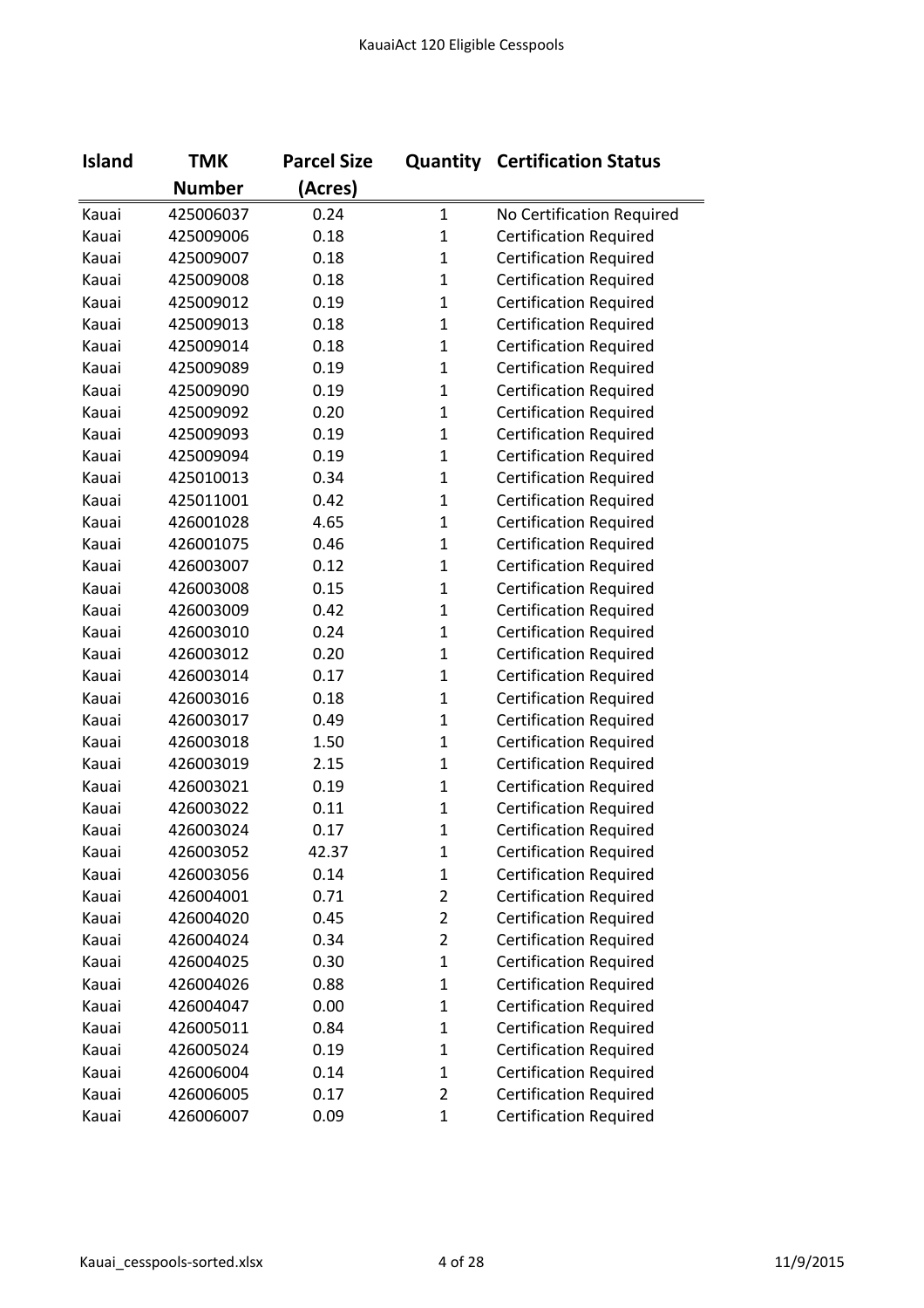| <b>Island</b> | <b>TMK</b>    | <b>Parcel Size</b> |                | <b>Quantity Certification Status</b> |
|---------------|---------------|--------------------|----------------|--------------------------------------|
|               | <b>Number</b> | (Acres)            |                |                                      |
| Kauai         | 426006008     | 0.09               | $\mathbf{1}$   | <b>Certification Required</b>        |
| Kauai         | 426006009     | 0.21               | $\mathbf{1}$   | <b>Certification Required</b>        |
| Kauai         | 426006010     | 0.13               | $\mathbf{1}$   | <b>Certification Required</b>        |
| Kauai         | 426006011     | 0.26               | $\mathbf{1}$   | <b>Certification Required</b>        |
| Kauai         | 426006012     | 0.66               | $\mathbf{1}$   | <b>Certification Required</b>        |
| Kauai         | 426006013     | 0.21               | $\mathbf{1}$   | <b>Certification Required</b>        |
| Kauai         | 426006014     | 0.14               | $\mathbf{1}$   | <b>Certification Required</b>        |
| Kauai         | 426006016     | 0.18               | $\mathbf{1}$   | <b>Certification Required</b>        |
| Kauai         | 426006017     | 0.29               | $\mathbf{1}$   | <b>Certification Required</b>        |
| Kauai         | 426006018     | 0.25               | $\overline{2}$ | <b>Certification Required</b>        |
| Kauai         | 426006021     | 0.21               | $\mathbf{1}$   | <b>Certification Required</b>        |
| Kauai         | 426006022     | 0.15               | $\mathbf{1}$   | <b>Certification Required</b>        |
| Kauai         | 426006023     | 0.27               | $\mathbf{1}$   | <b>Certification Required</b>        |
| Kauai         | 426006025     | 0.15               | $\mathbf{1}$   | <b>Certification Required</b>        |
| Kauai         | 426006029     | 0.19               | $\mathbf{1}$   | <b>Certification Required</b>        |
| Kauai         | 426007002     | 0.37               | $\mathbf{1}$   | <b>Certification Required</b>        |
| Kauai         | 426007003     | 0.31               | $\mathbf{1}$   | <b>Certification Required</b>        |
| Kauai         | 426007007     | 0.26               | $\mathbf{1}$   | <b>Certification Required</b>        |
| Kauai         | 426007009     | 0.21               | $\mathbf{1}$   | <b>Certification Required</b>        |
| Kauai         | 426007010     | 0.13               | $\overline{2}$ | <b>Certification Required</b>        |
| Kauai         | 426007011     | 0.12               | $\mathbf{1}$   | <b>Certification Required</b>        |
| Kauai         | 426007012     | 0.14               | $\mathbf{1}$   | <b>Certification Required</b>        |
| Kauai         | 426007028     | 0.16               | $\mathbf{1}$   | <b>Certification Required</b>        |
| Kauai         | 426007034     | 0.18               | $\mathbf{1}$   | <b>Certification Required</b>        |
| Kauai         | 426007036     | 0.13               | $\mathbf{1}$   | <b>Certification Required</b>        |
| Kauai         | 426011001     | 0.69               | $\mathbf{1}$   | <b>Certification Required</b>        |
| Kauai         | 426011002     | 0.84               | $\overline{2}$ | <b>Certification Required</b>        |
| Kauai         | 426011003     | 0.72               | $\mathbf{1}$   | <b>Certification Required</b>        |
| Kauai         | 426011004     | 0.40               | $\mathbf{1}$   | <b>Certification Required</b>        |
| Kauai         | 426011005     | 0.41               | 2              | <b>Certification Required</b>        |
| Kauai         | 426011006     | 0.34               | $\mathbf{1}$   | <b>Certification Required</b>        |
| Kauai         | 426011008     | 0.57               | $\mathbf{1}$   | <b>Certification Required</b>        |
| Kauai         | 426011009     | 0.31               | $\mathbf{1}$   | <b>Certification Required</b>        |
| Kauai         | 426011019     | 0.34               | $\mathbf{1}$   | <b>Certification Required</b>        |
| Kauai         | 426012001     | 0.47               | $\mathbf{1}$   | <b>Certification Required</b>        |
| Kauai         | 426012003     | 0.58               | $\mathbf{1}$   | <b>Certification Required</b>        |
| Kauai         | 426012005     | 0.46               | $\mathbf{1}$   | <b>Certification Required</b>        |
| Kauai         | 426012007     | 0.48               | $\overline{2}$ | <b>Certification Required</b>        |
| Kauai         | 426012012     | 0.21               | $\mathbf{1}$   | <b>Certification Required</b>        |
| Kauai         | 427003001     | 0.48               | $\overline{2}$ | <b>Certification Required</b>        |
| Kauai         | 427003005     | 248.60             | $\overline{2}$ | <b>Certification Required</b>        |
| Kauai         | 427003007     | 0.53               | $\overline{2}$ | <b>Certification Required</b>        |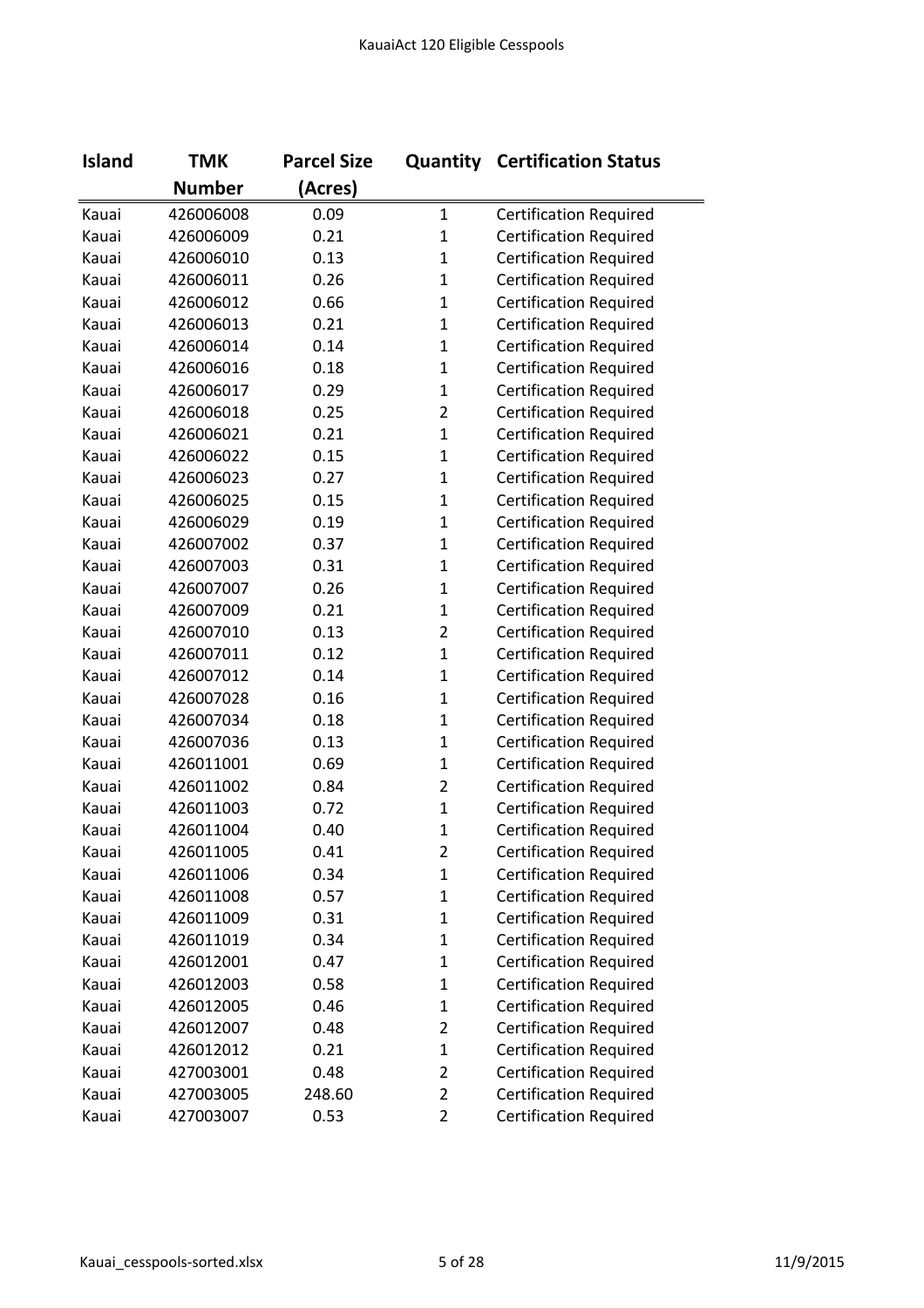| <b>Island</b> | <b>TMK</b>    | <b>Parcel Size</b> |                | <b>Quantity Certification Status</b> |
|---------------|---------------|--------------------|----------------|--------------------------------------|
|               | <b>Number</b> | (Acres)            |                |                                      |
| Kauai         | 427004020     | 1.52               | $\mathbf{1}$   | <b>Certification Required</b>        |
| Kauai         | 427004060     | 0.51               | $\overline{2}$ | <b>Certification Required</b>        |
| Kauai         | 427004061     | 0.62               | $\mathbf{1}$   | <b>Certification Required</b>        |
| Kauai         | 427004062     | 0.46               | $\mathbf{1}$   | <b>Certification Required</b>        |
| Kauai         | 427004064     | 0.48               | $\overline{2}$ | <b>Certification Required</b>        |
| Kauai         | 427004071     | 0.50               | $\mathbf{1}$   | <b>Certification Required</b>        |
| Kauai         | 427004096     | 1.75               | $\mathbf{1}$   | <b>Certification Required</b>        |
| Kauai         | 427004099     | 3.78               | $\overline{2}$ | <b>Certification Required</b>        |
| Kauai         | 427004100     | 3.47               | $\mathbf{1}$   | <b>Certification Required</b>        |
| Kauai         | 427005056     | 9.45               | $\mathbf{1}$   | <b>Certification Required</b>        |
| Kauai         | 427005057     | 2.89               | $\overline{2}$ | <b>Certification Required</b>        |
| Kauai         | 427006004     | 1.10               | $\overline{2}$ | <b>Certification Required</b>        |
| Kauai         | 427006007     | 1.76               | $\overline{2}$ | <b>Certification Required</b>        |
| Kauai         | 427006028     | 5.50               | $\mathbf{1}$   | <b>Certification Required</b>        |
| Kauai         | 427006032     | 5.76               | $\overline{2}$ | <b>Certification Required</b>        |
| Kauai         | 427006072     | 1.25               | $\overline{2}$ | <b>Certification Required</b>        |
| Kauai         | 427006073     | 1.37               | $\mathbf{1}$   | <b>Certification Required</b>        |
| Kauai         | 427006074     | 0.47               | $\overline{2}$ | <b>Certification Required</b>        |
| Kauai         | 427006077     | 0.99               | $\overline{2}$ | <b>Certification Required</b>        |
| Kauai         | 427006089     | 0.41               | $\mathbf{1}$   | <b>Certification Required</b>        |
| Kauai         | 427006092     | 0.80               | $\overline{2}$ | <b>Certification Required</b>        |
| Kauai         | 427006108     | 1.16               | $\mathbf{1}$   | <b>Certification Required</b>        |
| Kauai         | 427006126     | 2.42               | $\mathbf{1}$   | <b>Certification Required</b>        |
| Kauai         | 427007001     | 2.14               | $\mathbf{1}$   | <b>Certification Required</b>        |
| Kauai         | 427007002     | 1.38               | $\mathbf{1}$   | <b>Certification Required</b>        |
| Kauai         | 427007007     | 1.01               | $\mathbf{1}$   | <b>Certification Required</b>        |
| Kauai         | 427008001     | 0.53               | $\overline{2}$ | <b>Certification Required</b>        |
| Kauai         | 427008054     | 0.50               | $\mathbf{1}$   | <b>Certification Required</b>        |
| Kauai         | 427008058     | 1.13               | 3              | <b>Certification Required</b>        |
| Kauai         | 427008078     | 0.44               | 1              | <b>Certification Required</b>        |
| Kauai         | 427008079     | 0.50               | $\mathbf{1}$   | <b>Certification Required</b>        |
| Kauai         | 428002005     | 71.99              | 4              | <b>Certification Required</b>        |
| Kauai         | 428002006     | 0.21               | 1              | No Certification Required            |
| Kauai         | 428002007     | 0.21               | $\mathbf 1$    | No Certification Required            |
| Kauai         | 428002008     | 0.22               | $\mathbf{1}$   | No Certification Required            |
| Kauai         | 428002009     | 0.22               | $\mathbf{1}$   | No Certification Required            |
| Kauai         | 428002010     | 0.17               | $\mathbf 1$    | No Certification Required            |
| Kauai         | 428002011     | 0.30               | $\mathbf{1}$   | No Certification Required            |
| Kauai         | 428002013     | 11.23              | $\mathbf{1}$   | No Certification Required            |
| Kauai         | 428002014     | 0.68               | $\mathbf 1$    | No Certification Required            |
| Kauai         | 428002015     | 0.53               | $\overline{2}$ | No Certification Required            |
| Kauai         | 428002016     | 0.55               | $\mathbf{1}$   | No Certification Required            |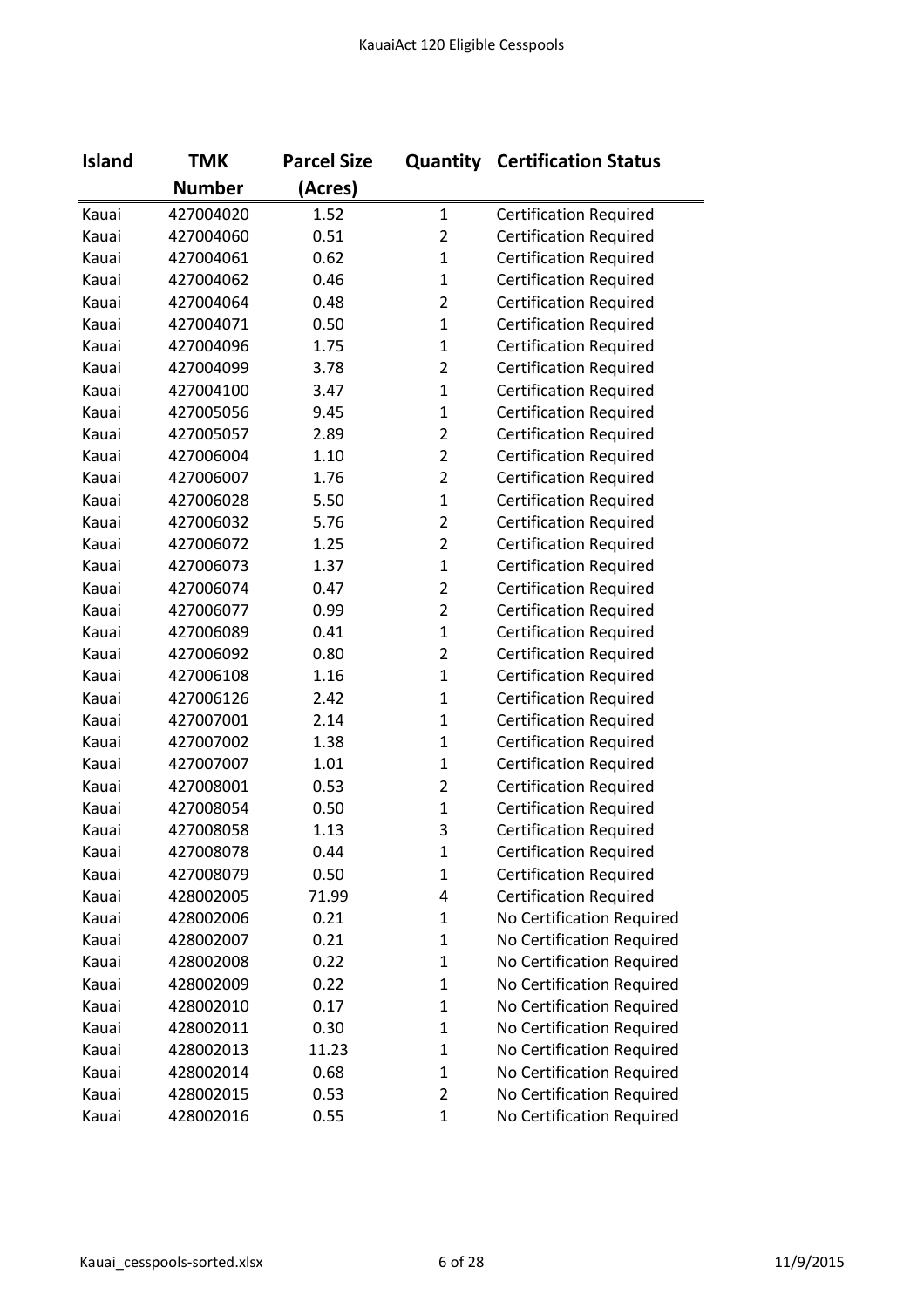| <b>Island</b> | <b>TMK</b>    | <b>Parcel Size</b> |                | <b>Quantity Certification Status</b> |
|---------------|---------------|--------------------|----------------|--------------------------------------|
|               | <b>Number</b> | (Acres)            |                |                                      |
| Kauai         | 428002017     | 0.64               | $\mathbf{1}$   | No Certification Required            |
| Kauai         | 428002018     | 0.55               | $\mathbf{1}$   | No Certification Required            |
| Kauai         | 428002019     | 1.01               | $\mathbf{1}$   | No Certification Required            |
| Kauai         | 428004007     | 0.33               | $\overline{2}$ | No Certification Required            |
| Kauai         | 428004008     | 0.15               | $\mathbf{1}$   | No Certification Required            |
| Kauai         | 428004027     | 0.19               | $\mathbf{1}$   | No Certification Required            |
| Kauai         | 428004028     | 0.16               | $\mathbf{1}$   | No Certification Required            |
| Kauai         | 428004029     | 0.15               | $\mathbf{1}$   | No Certification Required            |
| Kauai         | 428004030     | 0.25               | $\overline{2}$ | No Certification Required            |
| Kauai         | 428004031     | 0.18               | $\mathbf 1$    | No Certification Required            |
| Kauai         | 428004032     | 0.28               | $\mathbf{1}$   | No Certification Required            |
| Kauai         | 428004033     | 0.25               | $\mathbf{1}$   | No Certification Required            |
| Kauai         | 428004036     | 0.43               | $\mathbf{1}$   | No Certification Required            |
| Kauai         | 428004037     | 0.29               | $\mathbf{1}$   | No Certification Required            |
| Kauai         | 428004038     | 0.24               | $\mathbf{1}$   | No Certification Required            |
| Kauai         | 428004039     | 0.24               | $\mathbf{1}$   | No Certification Required            |
| Kauai         | 428004040     | 0.25               | $\mathbf 1$    | No Certification Required            |
| Kauai         | 428004041     | 0.24               | $\mathbf{1}$   | No Certification Required            |
| Kauai         | 428004042     | 0.27               | $\mathbf{1}$   | No Certification Required            |
| Kauai         | 428004043     | 0.24               | $\mathbf{1}$   | No Certification Required            |
| Kauai         | 428004044     | 0.26               | $\mathbf{1}$   | No Certification Required            |
| Kauai         | 428004046     | 0.21               | $\mathbf{1}$   | No Certification Required            |
| Kauai         | 428004047     | 0.20               | $\mathbf{1}$   | No Certification Required            |
| Kauai         | 428004048     | 0.17               | $\mathbf 1$    | No Certification Required            |
| Kauai         | 428004049     | 0.15               | $\mathbf{1}$   | No Certification Required            |
| Kauai         | 428004057     | 0.16               | $\mathbf{1}$   | No Certification Required            |
| Kauai         | 428005001     | 1.25               | $\overline{2}$ | No Certification Required            |
| Kauai         | 428005004     | 7.41               | $\mathbf 1$    | <b>Certification Required</b>        |
| Kauai         | 428005005     | 0.42               | $\mathbf{1}$   | No Certification Required            |
| Kauai         | 428005008     | 1.26               | 1              | No Certification Required            |
| Kauai         | 428005010     | 1.04               | $\overline{2}$ | No Certification Required            |
| Kauai         | 428005012     | 0.84               | $\mathbf{1}$   | No Certification Required            |
| Kauai         | 428005013     | 1.33               | $\overline{2}$ | No Certification Required            |
| Kauai         | 428005014     | 1.33               | $\overline{2}$ | No Certification Required            |
| Kauai         | 428005015     | 1.28               | $\mathbf{1}$   | No Certification Required            |
| Kauai         | 428005016     | 1.32               | $\overline{2}$ | No Certification Required            |
| Kauai         | 428005020     | 1.01               | $\mathbf{1}$   | No Certification Required            |
| Kauai         | 428005021     | 1.03               | $\mathbf 1$    | No Certification Required            |
| Kauai         | 428006002     | 4.06               | $\mathbf{1}$   | <b>Certification Required</b>        |
| Kauai         | 428006003     | 0.53               | 5              | <b>Certification Required</b>        |
| Kauai         | 428006004     | 0.40               | $\overline{2}$ | <b>Certification Required</b>        |
| Kauai         | 428006009     | 0.34               | $\mathbf 1$    | <b>Certification Required</b>        |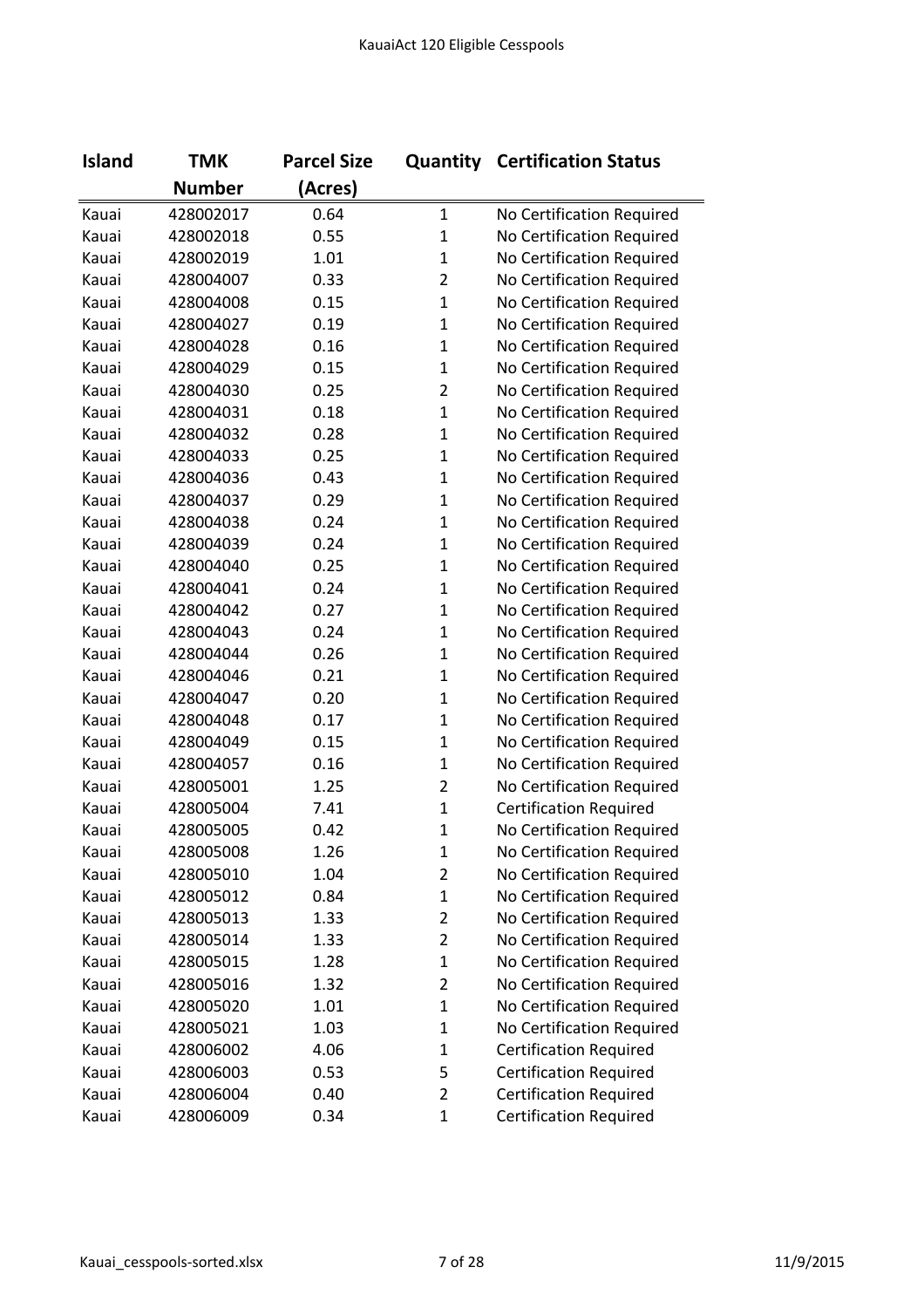| <b>Island</b> | <b>TMK</b>    | <b>Parcel Size</b> |                | <b>Quantity Certification Status</b> |
|---------------|---------------|--------------------|----------------|--------------------------------------|
|               | <b>Number</b> | (Acres)            |                |                                      |
| Kauai         | 428006010     | 0.60               | $\mathbf{1}$   | <b>Certification Required</b>        |
| Kauai         | 428006011     | 0.39               | $\mathbf 1$    | <b>Certification Required</b>        |
| Kauai         | 428006013     | 0.43               | $\overline{2}$ | <b>Certification Required</b>        |
| Kauai         | 428007002     | 0.82               | 3              | <b>Certification Required</b>        |
| Kauai         | 428007016     | 0.70               | $\mathbf{1}$   | <b>Certification Required</b>        |
| Kauai         | 428007028     | 0.35               | $\mathbf{1}$   | <b>Certification Required</b>        |
| Kauai         | 428007029     | 0.53               | $\overline{2}$ | <b>Certification Required</b>        |
| Kauai         | 428007030     | 0.26               | $\mathbf 1$    | <b>Certification Required</b>        |
| Kauai         | 428008028     | 0.10               | $\mathbf{1}$   | <b>Certification Required</b>        |
| Kauai         | 428008034     | 0.24               | $\mathbf{1}$   | <b>Certification Required</b>        |
| Kauai         | 428008035     | 0.14               | $\mathbf{1}$   | <b>Certification Required</b>        |
| Kauai         | 428009006     | 0.19               | $\mathbf{1}$   | <b>Certification Required</b>        |
| Kauai         | 428009007     | 0.24               | $\overline{2}$ | <b>Certification Required</b>        |
| Kauai         | 428009009     | 0.15               | $\mathbf{1}$   | <b>Certification Required</b>        |
| Kauai         | 428009012     | 0.77               | $\overline{2}$ | <b>Certification Required</b>        |
| Kauai         | 428009017     | 0.47               | 3              | <b>Certification Required</b>        |
| Kauai         | 428010001     | 1.36               | $\overline{2}$ | <b>Certification Required</b>        |
| Kauai         | 428010002     | 0.43               | $\mathbf{1}$   | <b>Certification Required</b>        |
| Kauai         | 428010003     | 0.36               | $\mathbf{1}$   | <b>Certification Required</b>        |
| Kauai         | 428010004     | 0.25               | $\overline{2}$ | <b>Certification Required</b>        |
| Kauai         | 428010005     | 0.78               | $\overline{2}$ | <b>Certification Required</b>        |
| Kauai         | 428010012     | 0.27               | $\mathbf{1}$   | <b>Certification Required</b>        |
| Kauai         | 428010013     | 0.27               | $\mathbf{1}$   | <b>Certification Required</b>        |
| Kauai         | 428010014     | 0.30               | $\mathbf{1}$   | <b>Certification Required</b>        |
| Kauai         | 428010017     | 2.50               | $\overline{2}$ | <b>Certification Required</b>        |
| Kauai         | 428010022     | 2.86               | $\mathbf{1}$   | <b>Certification Required</b>        |
| Kauai         | 428010023     | 1.84               | 3              | <b>Certification Required</b>        |
| Kauai         | 428010032     | 0.42               | 2              | <b>Certification Required</b>        |
| Kauai         | 428010050     | 0.33               | $\mathbf{1}$   | <b>Certification Required</b>        |
| Kauai         | 428010051     | 0.35               | 1              | <b>Certification Required</b>        |
| Kauai         | 428010053     | 0.52               | $\mathbf{1}$   | <b>Certification Required</b>        |
| Kauai         | 428010056     | 0.25               | $\mathbf{1}$   | <b>Certification Required</b>        |
| Kauai         | 428010059     | 0.16               | $\mathbf{1}$   | <b>Certification Required</b>        |
| Kauai         | 428010060     | 0.80               | 3              | <b>Certification Required</b>        |
| Kauai         | 428010074     | 0.94               | $\overline{2}$ | <b>Certification Required</b>        |
| Kauai         | 428010078     | 0.95               | 5              | <b>Certification Required</b>        |
| Kauai         | 428015010     | 0.22               | $\overline{2}$ | <b>Certification Required</b>        |
| Kauai         | 428015011     | 0.23               | $\mathbf{1}$   | <b>Certification Required</b>        |
| Kauai         | 428015023     | 0.44               | $\mathbf{1}$   | <b>Certification Required</b>        |
| Kauai         | 428015024     | 0.32               | $\mathbf{1}$   | <b>Certification Required</b>        |
| Kauai         | 428017001     | 5.69               | $\mathbf{1}$   | <b>Certification Required</b>        |
| Kauai         | 428017005     | 0.74               | $\mathbf{1}$   | <b>Certification Required</b>        |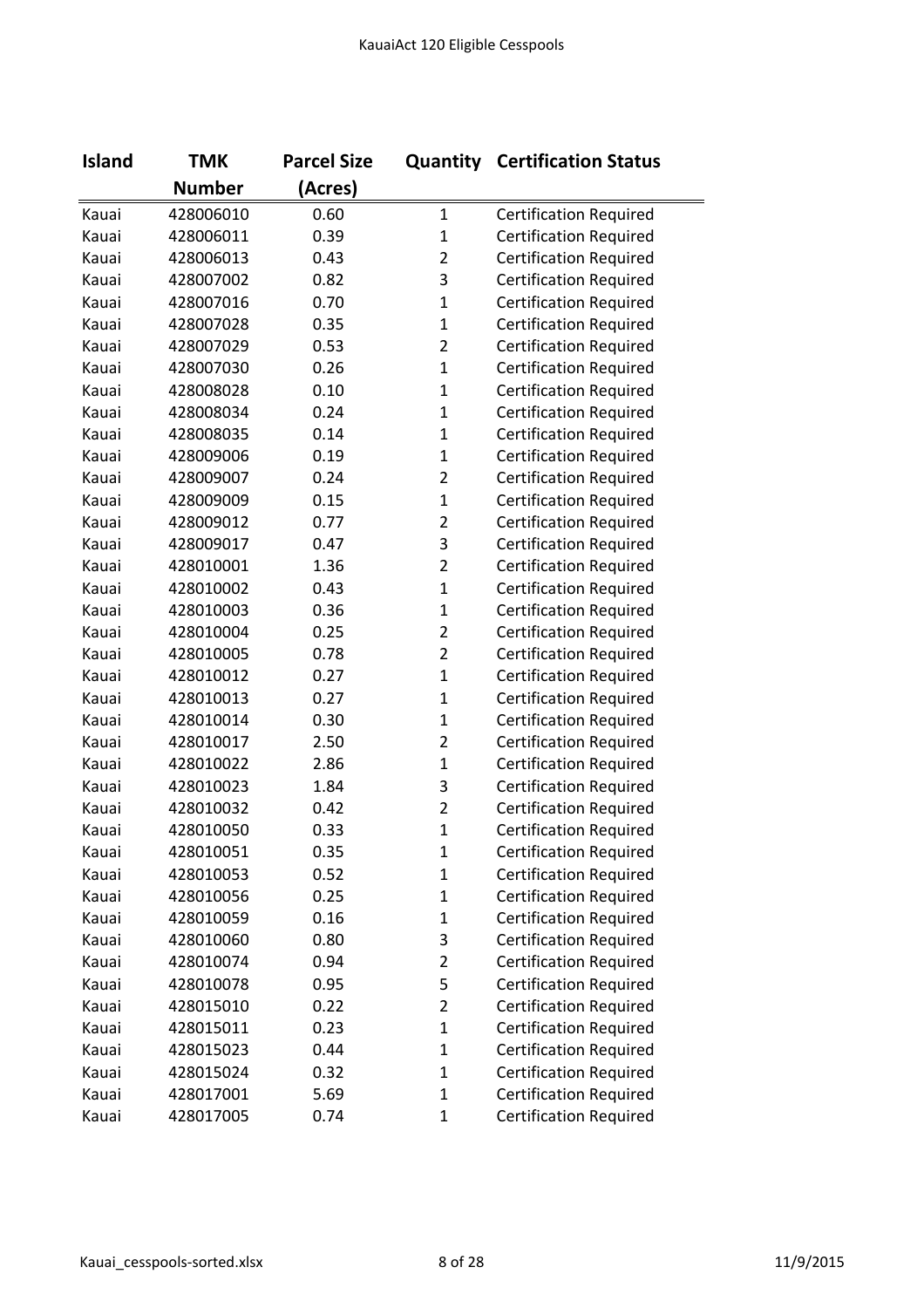| <b>Island</b> | <b>TMK</b>    | <b>Parcel Size</b> |                | <b>Quantity Certification Status</b> |
|---------------|---------------|--------------------|----------------|--------------------------------------|
|               | <b>Number</b> | (Acres)            |                |                                      |
| Kauai         | 428017021     | 0.61               | $\mathbf{1}$   | <b>Certification Required</b>        |
| Kauai         | 428019006     | 0.72               | $\mathbf 1$    | <b>Certification Required</b>        |
| Kauai         | 428020005     | 0.28               | $\mathbf 1$    | <b>Certification Required</b>        |
| Kauai         | 428020034     | 0.49               | $\overline{2}$ | <b>Certification Required</b>        |
| Kauai         | 428025036     | 0.18               | $\mathbf{1}$   | No Certification Required            |
| Kauai         | 428025037     | 0.19               | $\mathbf 1$    | No Certification Required            |
| Kauai         | 429002004     | 10.49              | $\mathbf{1}$   | No Certification Required            |
| Kauai         | 432001024     | 1.54               | $\mathbf 1$    | <b>Certification Required</b>        |
| Kauai         | 432003009     | 1.81               | $\mathbf{1}$   | <b>Certification Required</b>        |
| Kauai         | 432003016     | 0.79               | $\mathbf{1}$   | <b>Certification Required</b>        |
| Kauai         | 432003018     | 0.36               | $\mathbf{1}$   | <b>Certification Required</b>        |
| Kauai         | 432003020     | 1.97               | 5              | <b>Certification Required</b>        |
| Kauai         | 432003026     | 0.25               | $\mathbf 1$    | <b>Certification Required</b>        |
| Kauai         | 432003028     | 0.24               | $\overline{2}$ | <b>Certification Required</b>        |
| Kauai         | 432003043     | 10.11              | $\mathbf{1}$   | <b>Certification Required</b>        |
| Kauai         | 432004002     | 15.86              | $\mathbf{1}$   | <b>Certification Required</b>        |
| Kauai         | 432004059     | 0.43               | $\mathbf 1$    | <b>Certification Required</b>        |
| Kauai         | 432004063     | 0.86               | $\mathbf{1}$   | <b>Certification Required</b>        |
| Kauai         | 432006002     | 2.90               | 4              | <b>Certification Required</b>        |
| Kauai         | 432006028     | 0.23               | $\overline{2}$ | <b>Certification Required</b>        |
| Kauai         | 432007018     | 60.25              | $\mathbf{1}$   | <b>Certification Required</b>        |
| Kauai         | 433007004     | 0.17               | $\mathbf{1}$   | <b>Certification Required</b>        |
| Kauai         | 433011001     | 0.30               | $\mathbf{1}$   | <b>Certification Required</b>        |
| Kauai         | 433011004     | 1.09               | $\mathbf{1}$   | <b>Certification Required</b>        |
| Kauai         | 433011010     | 1.47               | $\overline{2}$ | <b>Certification Required</b>        |
| Kauai         | 433018005     | 360.51             | $\mathbf{1}$   | <b>Certification Required</b>        |
| Kauai         | 435002022     | 0.12               | $\mathbf{1}$   | <b>Certification Required</b>        |
| Kauai         | 435002023     | 0.13               | $\mathbf 1$    | <b>Certification Required</b>        |
| Kauai         | 435002024     | 0.25               | $\mathbf{1}$   | <b>Certification Required</b>        |
| Kauai         | 435002026     | 0.13               | 1              | <b>Certification Required</b>        |
| Kauai         | 435002027     | 0.14               | $\mathbf 1$    | <b>Certification Required</b>        |
| Kauai         | 435002028     | 0.15               | $\overline{2}$ | <b>Certification Required</b>        |
| Kauai         | 435002029     | 0.15               | $\overline{2}$ | <b>Certification Required</b>        |
| Kauai         | 435002030     | 0.16               | $\overline{2}$ | <b>Certification Required</b>        |
| Kauai         | 435002031     | 0.14               | $\mathbf 1$    | <b>Certification Required</b>        |
| Kauai         | 435002032     | 0.14               | $\mathbf{1}$   | <b>Certification Required</b>        |
| Kauai         | 435002033     | 0.13               | $\overline{2}$ | <b>Certification Required</b>        |
| Kauai         | 435002034     | 0.13               | $\mathbf 1$    | <b>Certification Required</b>        |
| Kauai         | 435002035     | 0.12               | $\mathbf 1$    | <b>Certification Required</b>        |
| Kauai         | 435002036     | 0.12               | $\mathbf 1$    | <b>Certification Required</b>        |
| Kauai         | 435002037     | 0.13               | $\overline{2}$ | <b>Certification Required</b>        |
| Kauai         | 435002038     | 0.15               | $\mathbf{1}$   | <b>Certification Required</b>        |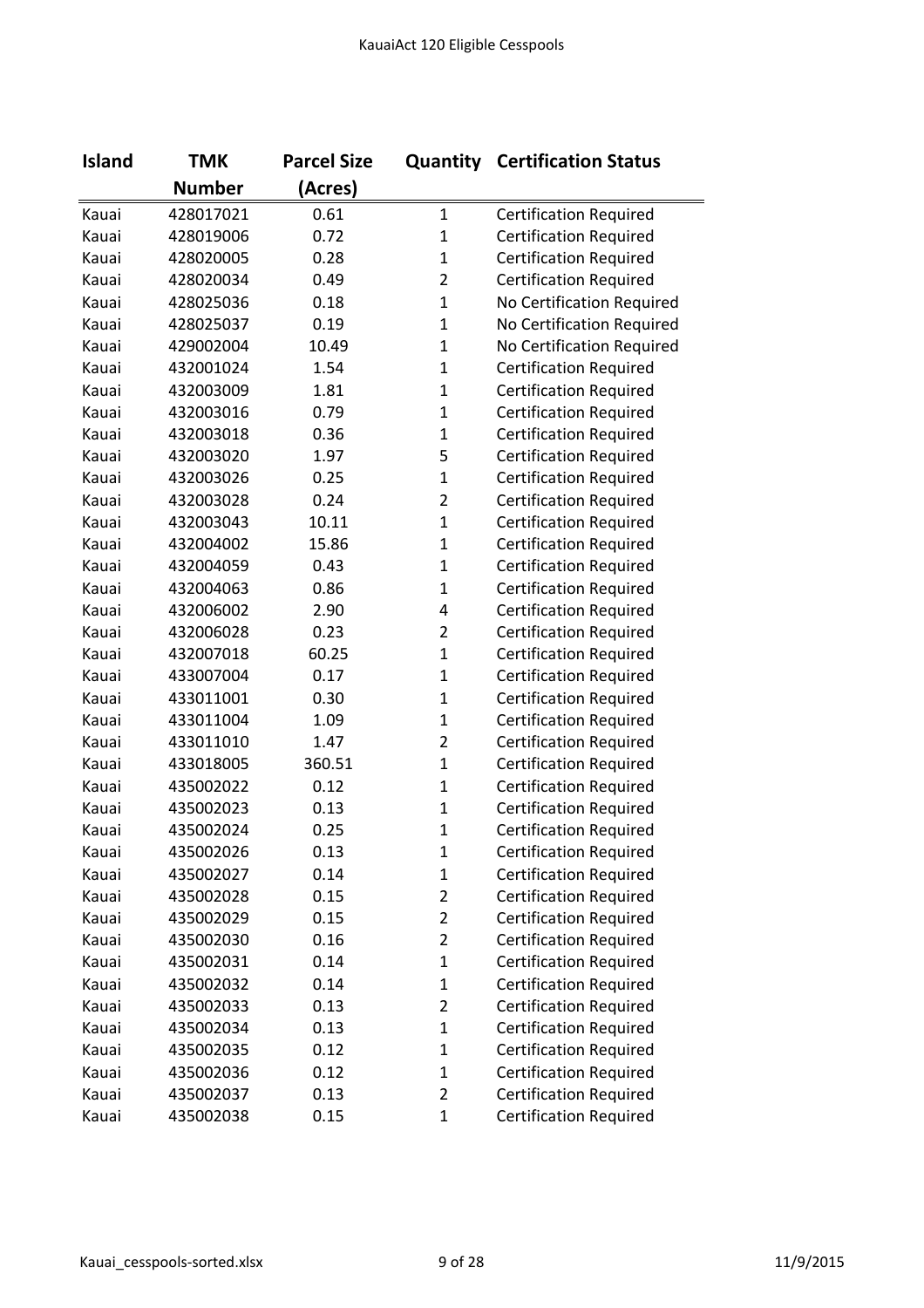| <b>Island</b> | <b>TMK</b>    | <b>Parcel Size</b> | Quantity       | <b>Certification Status</b>   |
|---------------|---------------|--------------------|----------------|-------------------------------|
|               | <b>Number</b> | (Acres)            |                |                               |
| Kauai         | 436001002     | 73.83              | 5              | <b>Certification Required</b> |
| Kauai         | 436001011     | 0.26               | $\mathbf 1$    | <b>Certification Required</b> |
| Kauai         | 436001015     | 3.25               | $\mathbf 1$    | <b>Certification Required</b> |
| Kauai         | 436001020     | 0.30               | $\mathbf{1}$   | <b>Certification Required</b> |
| Kauai         | 436001021     | 1.59               | $\mathbf{1}$   | <b>Certification Required</b> |
| Kauai         | 436004010     | 15.02              | $\overline{2}$ | <b>Certification Required</b> |
| Kauai         | 436008007     | 0.42               | $\mathbf{1}$   | <b>Certification Required</b> |
| Kauai         | 436008009     | 0.31               | $\overline{2}$ | <b>Certification Required</b> |
| Kauai         | 436008010     | 0.29               | $\overline{2}$ | <b>Certification Required</b> |
| Kauai         | 436008011     | 0.10               | $\mathbf{1}$   | <b>Certification Required</b> |
| Kauai         | 436008013     | 0.24               | $\mathbf{1}$   | <b>Certification Required</b> |
| Kauai         | 436008015     | 0.08               | $\mathbf{1}$   | <b>Certification Required</b> |
| Kauai         | 436008016     | 0.10               | $\mathbf 1$    | <b>Certification Required</b> |
| Kauai         | 436008017     | 0.26               | $\mathbf{1}$   | <b>Certification Required</b> |
| Kauai         | 436008018     | 0.31               | $\overline{2}$ | <b>Certification Required</b> |
| Kauai         | 436008019     | 0.11               | $\mathbf{1}$   | <b>Certification Required</b> |
| Kauai         | 436008020     | 0.14               | $\mathbf 1$    | <b>Certification Required</b> |
| Kauai         | 436008021     | 0.63               | $\mathbf{1}$   | <b>Certification Required</b> |
| Kauai         | 436008024     | 0.32               | $\mathbf 1$    | <b>Certification Required</b> |
| Kauai         | 436010003     | 0.40               | $\mathbf 1$    | <b>Certification Required</b> |
| Kauai         | 436010004     | 0.38               | $\mathbf{1}$   | <b>Certification Required</b> |
| Kauai         | 436010005     | 0.38               | $\mathbf{1}$   | <b>Certification Required</b> |
| Kauai         | 436010006     | 0.34               | $\mathbf{1}$   | <b>Certification Required</b> |
| Kauai         | 436010007     | 0.25               | $\mathbf{1}$   | <b>Certification Required</b> |
| Kauai         | 436010100     | 0.22               | $\mathbf{1}$   | No Certification Required     |
| Kauai         | 436010101     | 0.28               | $\mathbf{1}$   | No Certification Required     |
| Kauai         | 436010122     | 1.95               | $\mathbf{1}$   | <b>Certification Required</b> |
| Kauai         | 436011001     | 0.91               | $\mathbf 1$    | <b>Certification Required</b> |
| Kauai         | 436011003     | 0.27               | $\mathbf{1}$   | <b>Certification Required</b> |
| Kauai         | 436011007     | 0.30               | 2              | <b>Certification Required</b> |
| Kauai         | 436011008     | 0.50               | $\mathbf 1$    | <b>Certification Required</b> |
| Kauai         | 436011019     | 0.29               | $\mathbf{1}$   | <b>Certification Required</b> |
| Kauai         | 436011020     | 0.24               | $\mathbf 1$    | <b>Certification Required</b> |
| Kauai         | 436011023     | 0.24               | $\mathbf 1$    | <b>Certification Required</b> |
| Kauai         | 436011024     | 0.25               | $\mathbf 1$    | <b>Certification Required</b> |
| Kauai         | 436011025     | 0.27               | $\mathbf{1}$   | <b>Certification Required</b> |
| Kauai         | 436011026     | 0.31               | $\mathbf 1$    | <b>Certification Required</b> |
| Kauai         | 436011027     | 0.31               | $\mathbf 1$    | <b>Certification Required</b> |
| Kauai         | 436011028     | 0.31               | $\mathbf 1$    | <b>Certification Required</b> |
| Kauai         | 436011029     | 0.30               | $\mathbf 1$    | <b>Certification Required</b> |
| Kauai         | 436011030     | 0.31               | $\mathbf 1$    | <b>Certification Required</b> |
| Kauai         | 436011031     | 0.33               | $\mathbf{1}$   | <b>Certification Required</b> |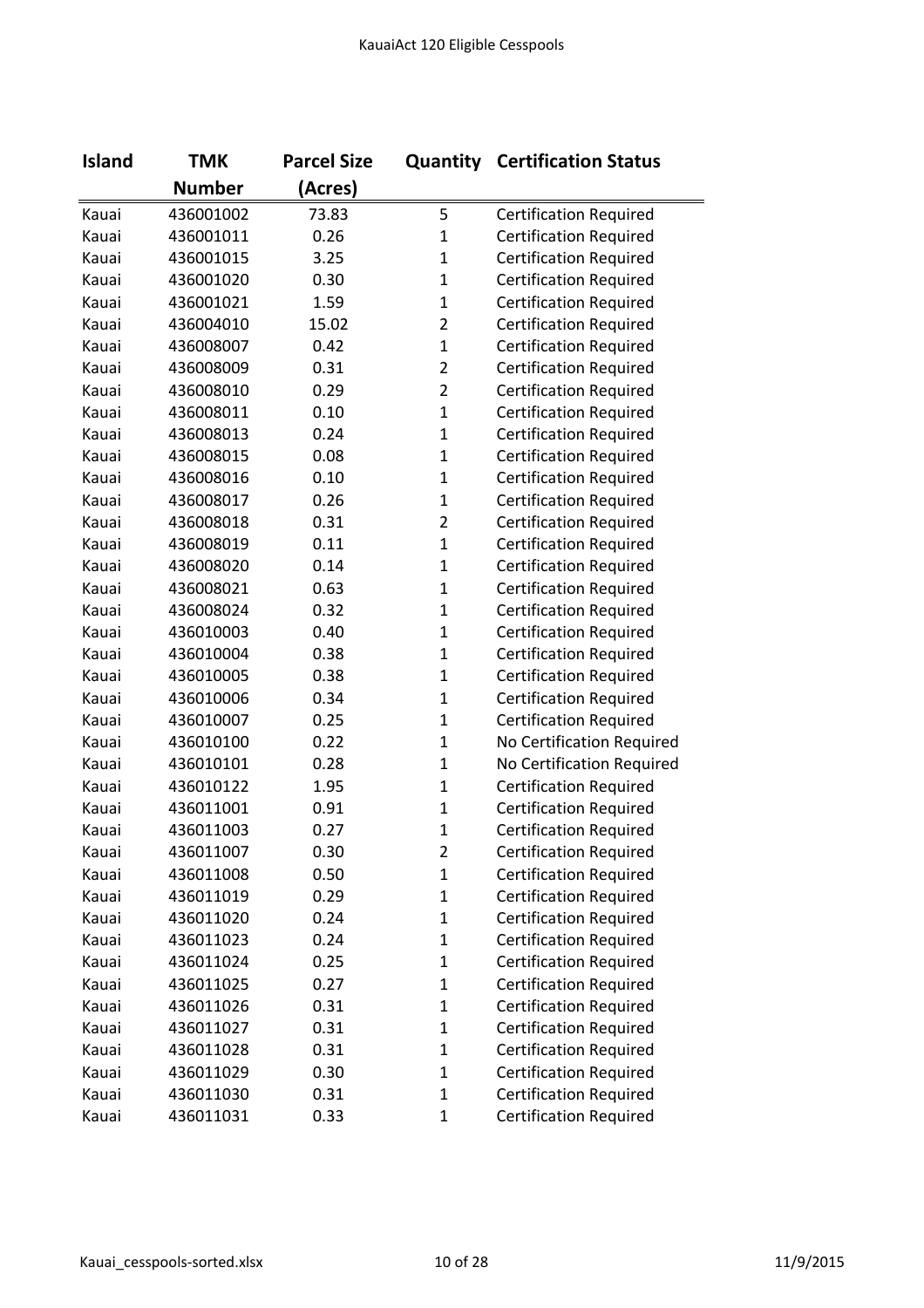| <b>Island</b> | <b>TMK</b>    | <b>Parcel Size</b> |                | <b>Quantity Certification Status</b> |
|---------------|---------------|--------------------|----------------|--------------------------------------|
|               | <b>Number</b> | (Acres)            |                |                                      |
| Kauai         | 436011032     | 0.29               | $\mathbf{1}$   | <b>Certification Required</b>        |
| Kauai         | 436011033     | 0.28               | $\mathbf{1}$   | <b>Certification Required</b>        |
| Kauai         | 436011034     | 0.32               | $\mathbf{1}$   | <b>Certification Required</b>        |
| Kauai         | 436011035     | 0.39               | $\mathbf{1}$   | <b>Certification Required</b>        |
| Kauai         | 436011036     | 0.37               | $\mathbf{1}$   | <b>Certification Required</b>        |
| Kauai         | 436011037     | 0.31               | $\mathbf{1}$   | <b>Certification Required</b>        |
| Kauai         | 436011038     | 0.31               | $\mathbf{1}$   | <b>Certification Required</b>        |
| Kauai         | 436011039     | 0.32               | $\mathbf{1}$   | <b>Certification Required</b>        |
| Kauai         | 436011040     | 0.26               | $\mathbf{1}$   | <b>Certification Required</b>        |
| Kauai         | 436011042     | 0.58               | $\mathbf{1}$   | <b>Certification Required</b>        |
| Kauai         | 437001012     | 2.53               | 8              | <b>Certification Required</b>        |
| Kauai         | 437001013     | 0.52               | $\mathbf{1}$   | <b>Certification Required</b>        |
| Kauai         | 437001014     | 1.43               | $\mathbf{1}$   | <b>Certification Required</b>        |
| Kauai         | 437002004     | 0.27               | $\mathbf{1}$   | <b>Certification Required</b>        |
| Kauai         | 437003008     | 8.92               | $\mathbf{1}$   | <b>Certification Required</b>        |
| Kauai         | 437004001     | 0.34               | $\overline{2}$ | <b>Certification Required</b>        |
| Kauai         | 437004009     | 3.04               | $\overline{2}$ | <b>Certification Required</b>        |
| Kauai         | 437007011     | 0.74               | $\mathbf{1}$   | <b>Certification Required</b>        |
| Kauai         | 438002003     | 213.23             | $\overline{2}$ | <b>Certification Required</b>        |
| Kauai         | 438002012     | 0.05               | $\mathbf{1}$   | <b>Certification Required</b>        |
| Kauai         | 438004007     | 11.25              | $\mathbf{1}$   | <b>Certification Required</b>        |
| Kauai         | 438005003     | 575.13             | $\mathbf{1}$   | No Certification Required            |
| Kauai         | 438005004     | 4.73               | 3              | No Certification Required            |
| Kauai         | 438005015     | 0.94               | $\mathbf{1}$   | No Certification Required            |
| Kauai         | 438006001     | 0.67               | $\mathbf{1}$   | <b>Certification Required</b>        |
| Kauai         | 438006002     | 6.65               | $\mathbf{1}$   | <b>Certification Required</b>        |
| Kauai         | 438016024     | 0.95               | $\overline{2}$ | <b>Certification Required</b>        |
| Kauai         | 439002030     | 70.36              | $\mathbf{1}$   | <b>Certification Required</b>        |
| Kauai         | 441004023     | 0.60               | 4              | <b>Certification Required</b>        |
| Kauai         | 441004025     | 0.16               | 1              | <b>Certification Required</b>        |
| Kauai         | 441004026     | 0.16               | $\mathbf{1}$   | <b>Certification Required</b>        |
| Kauai         | 441004027     | 0.18               | $\mathbf{1}$   | <b>Certification Required</b>        |
| Kauai         | 441004028     | 0.18               | $\overline{2}$ | <b>Certification Required</b>        |
| Kauai         | 441004029     | 0.18               | $\mathbf 1$    | <b>Certification Required</b>        |
| Kauai         | 441004030     | 0.15               | $\mathbf{1}$   | <b>Certification Required</b>        |
| Kauai         | 441006011     | 0.55               | $\overline{2}$ | <b>Certification Required</b>        |
| Kauai         | 441006012     | 0.41               | $\mathbf 1$    | <b>Certification Required</b>        |
| Kauai         | 441006026     | 0.34               | $\mathbf{1}$   | <b>Certification Required</b>        |
| Kauai         | 441006030     | 0.25               | $\overline{2}$ | <b>Certification Required</b>        |
| Kauai         | 441006033     | 0.20               | $\mathbf{1}$   | <b>Certification Required</b>        |
| Kauai         | 441006037     | 0.54               | $\mathbf{1}$   | <b>Certification Required</b>        |
| Kauai         | 441009056     | 0.13               | $\mathbf{1}$   | No Certification Required            |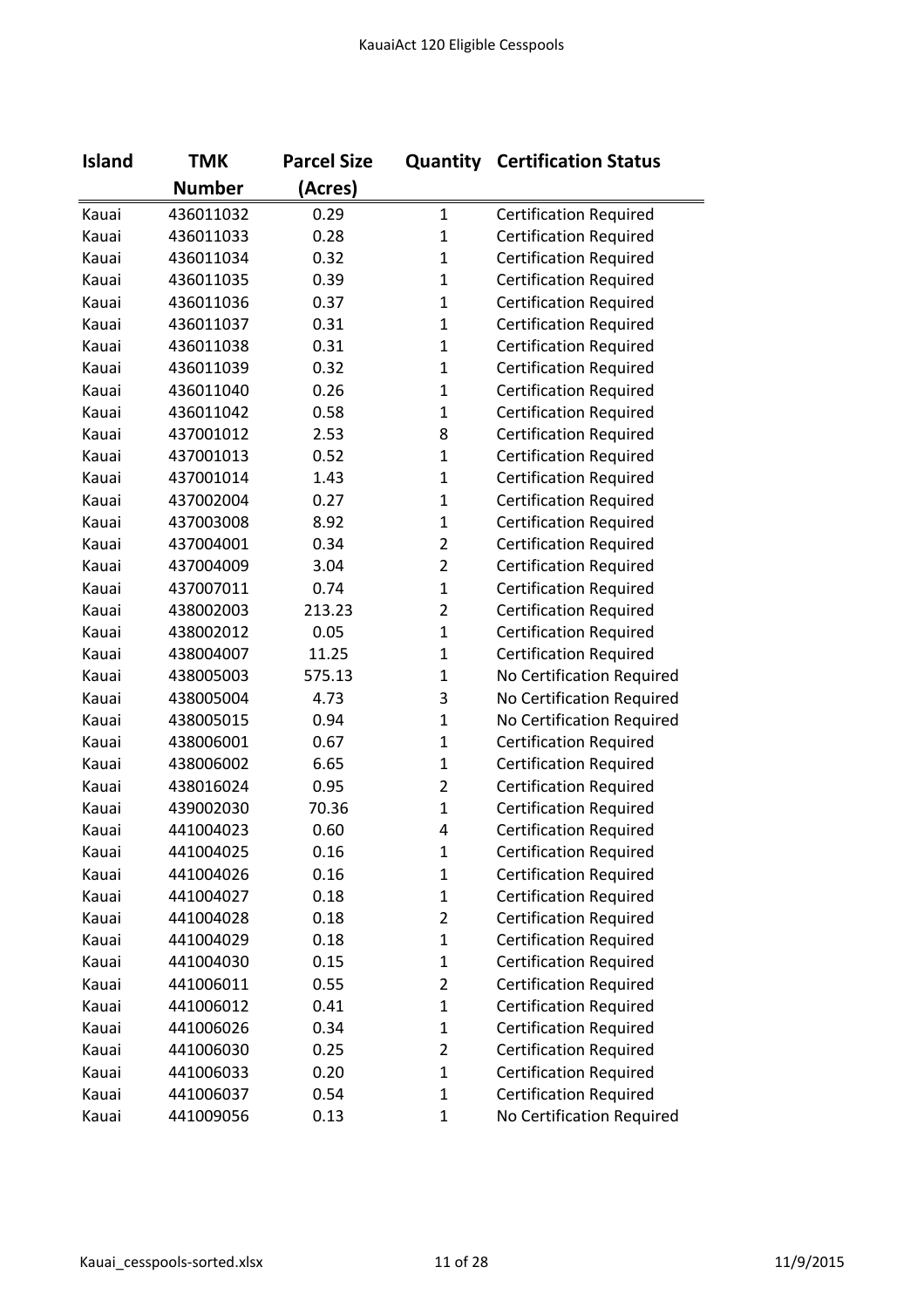| <b>Island</b> | <b>TMK</b>    | <b>Parcel Size</b> |                | <b>Quantity Certification Status</b> |
|---------------|---------------|--------------------|----------------|--------------------------------------|
|               | <b>Number</b> | (Acres)            |                |                                      |
| Kauai         | 441012009     | 0.55               | $\mathbf{1}$   | No Certification Required            |
| Kauai         | 441012014     | 0.22               | $\mathbf{1}$   | No Certification Required            |
| Kauai         | 441012015     | 1.14               | $\overline{2}$ | No Certification Required            |
| Kauai         | 441012016     | 0.82               | 5              | No Certification Required            |
| Kauai         | 441012017     | 0.30               | $\mathbf{1}$   | No Certification Required            |
| Kauai         | 441012022     | 0.22               | $\mathbf{1}$   | No Certification Required            |
| Kauai         | 441012023     | 0.59               | $\mathbf{1}$   | No Certification Required            |
| Kauai         | 441012028     | 1.10               | $\mathbf{1}$   | No Certification Required            |
| Kauai         | 442002008     | 40.01              | $\mathbf{1}$   | <b>Certification Required</b>        |
| Kauai         | 442003012     | 21.28              | $\overline{2}$ | <b>Certification Required</b>        |
| Kauai         | 442003015     | 5.43               | $\overline{2}$ | <b>Certification Required</b>        |
| Kauai         | 442003023     | 3.66               | $\mathbf{1}$   | <b>Certification Required</b>        |
| Kauai         | 442003031     | 1.61               | $\overline{2}$ | <b>Certification Required</b>        |
| Kauai         | 442003032     | 1.95               | $\mathbf{1}$   | <b>Certification Required</b>        |
| Kauai         | 442003048     | 1.01               | $\mathbf{1}$   | <b>Certification Required</b>        |
| Kauai         | 442003052     | 4.87               | $\mathbf{1}$   | <b>Certification Required</b>        |
| Kauai         | 442006003     | 0.30               | $\mathbf{1}$   | <b>Certification Required</b>        |
| Kauai         | 442006017     | 3.08               | $\mathbf{1}$   | <b>Certification Required</b>        |
| Kauai         | 442006038     | 0.51               | $\mathbf{1}$   | <b>Certification Required</b>        |
| Kauai         | 442006039     | 0.52               | $\mathbf 1$    | <b>Certification Required</b>        |
| Kauai         | 442006040     | 0.50               | $\mathbf{1}$   | <b>Certification Required</b>        |
| Kauai         | 442006042     | 0.64               | 3              | <b>Certification Required</b>        |
| Kauai         | 442006058     | 0.24               | $\mathbf{1}$   | <b>Certification Required</b>        |
| Kauai         | 442006059     | 0.24               | $\mathbf{1}$   | <b>Certification Required</b>        |
| Kauai         | 442006060     | 0.24               | $\mathbf{1}$   | <b>Certification Required</b>        |
| Kauai         | 442006061     | 0.25               | $\mathbf{1}$   | <b>Certification Required</b>        |
| Kauai         | 442006062     | 0.24               | $\mathbf{1}$   | <b>Certification Required</b>        |
| Kauai         | 442006063     | 0.24               | $\mathbf{1}$   | <b>Certification Required</b>        |
| Kauai         | 442006064     | 0.25               | $\mathbf{1}$   | <b>Certification Required</b>        |
| Kauai         | 442006065     | 0.37               | 1              | <b>Certification Required</b>        |
| Kauai         | 442006066     | 0.30               | $\mathbf{1}$   | <b>Certification Required</b>        |
| Kauai         | 442006067     | 0.28               | $\mathbf{1}$   | <b>Certification Required</b>        |
| Kauai         | 442006068     | 0.29               | $\mathbf{1}$   | <b>Certification Required</b>        |
| Kauai         | 442006069     | 0.27               | $\mathbf{1}$   | <b>Certification Required</b>        |
| Kauai         | 442006070     | 0.32               | $\mathbf{1}$   | <b>Certification Required</b>        |
| Kauai         | 442006071     | 0.70               | $\mathbf{1}$   | <b>Certification Required</b>        |
| Kauai         | 442006072     | 0.61               | $\mathbf{1}$   | <b>Certification Required</b>        |
| Kauai         | 442006073     | 0.27               | $\mathbf{1}$   | <b>Certification Required</b>        |
| Kauai         | 442006080     | 0.29               | $\mathbf 1$    | <b>Certification Required</b>        |
| Kauai         | 442006081     | 0.46               | $\mathbf{1}$   | <b>Certification Required</b>        |
| Kauai         | 442006087     | 0.36               | $\overline{2}$ | <b>Certification Required</b>        |
| Kauai         | 442006088     | 0.33               | $\mathbf 1$    | <b>Certification Required</b>        |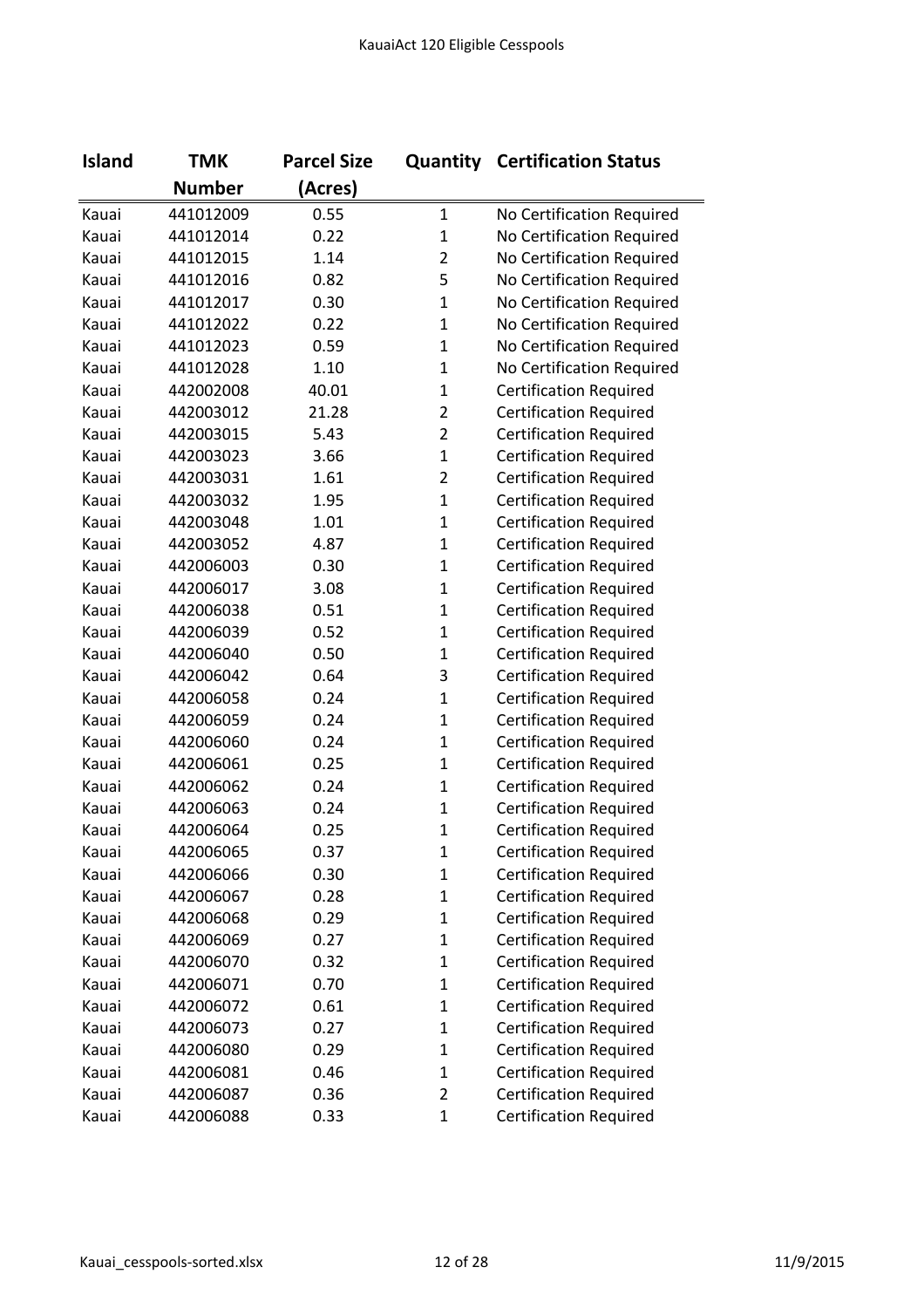| <b>Island</b> | <b>TMK</b>    | <b>Parcel Size</b> |                | <b>Quantity Certification Status</b> |
|---------------|---------------|--------------------|----------------|--------------------------------------|
|               | <b>Number</b> | (Acres)            |                |                                      |
| Kauai         | 442006089     | 0.23               | $\overline{2}$ | <b>Certification Required</b>        |
| Kauai         | 442006090     | 0.22               | $\mathbf 1$    | <b>Certification Required</b>        |
| Kauai         | 442006091     | 0.32               | 1              | <b>Certification Required</b>        |
| Kauai         | 442006093     | 0.23               | $\mathbf{1}$   | <b>Certification Required</b>        |
| Kauai         | 442006117     | 0.60               | $\overline{2}$ | <b>Certification Required</b>        |
| Kauai         | 442006118     | 0.41               | $\mathbf 1$    | <b>Certification Required</b>        |
| Kauai         | 442006119     | 0.32               | $\overline{2}$ | <b>Certification Required</b>        |
| Kauai         | 442006123     | 0.63               | 1              | <b>Certification Required</b>        |
| Kauai         | 442006124     | 0.66               | $\mathbf{1}$   | <b>Certification Required</b>        |
| Kauai         | 442006125     | 0.78               | $\mathbf{1}$   | <b>Certification Required</b>        |
| Kauai         | 442006132     | 0.52               | $\mathbf 1$    | <b>Certification Required</b>        |
| Kauai         | 442006135     | 1.01               | $\mathbf 1$    | <b>Certification Required</b>        |
| Kauai         | 442006136     | 0.82               | 1              | <b>Certification Required</b>        |
| Kauai         | 442006137     | 0.79               | 1              | <b>Certification Required</b>        |
| Kauai         | 442006151     | 1.79               | $\mathbf{1}$   | <b>Certification Required</b>        |
| Kauai         | 442006152     | 1.42               | $\mathbf{1}$   | <b>Certification Required</b>        |
| Kauai         | 442006153     | 1.18               | $\mathbf{1}$   | <b>Certification Required</b>        |
| Kauai         | 442006160     | 2.16               | 4              | <b>Certification Required</b>        |
| Kauai         | 442006164     | 0.52               | 1              | <b>Certification Required</b>        |
| Kauai         | 442007019     | 0.97               | $\mathbf{1}$   | <b>Certification Required</b>        |
| Kauai         | 442008041     | 0.15               | 1              | <b>Certification Required</b>        |
| Kauai         | 442009001     | 0.24               | $\mathbf 1$    | <b>Certification Required</b>        |
| Kauai         | 442009024     | 0.25               | $\mathbf 1$    | <b>Certification Required</b>        |
| Kauai         | 442010040     | 0.56               | 1              | <b>Certification Required</b>        |
| Kauai         | 442010041     | 0.55               | 1              | <b>Certification Required</b>        |
| Kauai         | 442010042     | 0.53               | 1              | <b>Certification Required</b>        |
| Kauai         | 442010043     | 0.54               | 1              | <b>Certification Required</b>        |
| Kauai         | 442010044     | 0.53               | 2              | <b>Certification Required</b>        |
| Kauai         | 442010045     | 0.51               | $\mathbf{1}$   | <b>Certification Required</b>        |
| Kauai         | 442010046     | 0.65               | 1              | <b>Certification Required</b>        |
| Kauai         | 442010047     | 0.53               | $\mathbf 1$    | <b>Certification Required</b>        |
| Kauai         | 442010048     | 0.55               | 1              | <b>Certification Required</b>        |
| Kauai         | 442010049     | 1.02               | 1              | <b>Certification Required</b>        |
| Kauai         | 442010050     | 0.56               | 1              | <b>Certification Required</b>        |
| Kauai         | 442010052     | 0.71               | $\overline{2}$ | <b>Certification Required</b>        |
| Kauai         | 442010054     | 0.53               | 1              | <b>Certification Required</b>        |
| Kauai         | 442010055     | 0.52               | 1              | <b>Certification Required</b>        |
| Kauai         | 442010057     | 0.70               | 1              | <b>Certification Required</b>        |
| Kauai         | 442011062     | 0.33               | 2              | <b>Certification Required</b>        |
| Kauai         | 442011063     | 0.28               | $\mathbf{1}$   | <b>Certification Required</b>        |
| Kauai         | 442011064     | 0.23               | 1              | <b>Certification Required</b>        |
| Kauai         | 442011065     | 0.23               | 1              | <b>Certification Required</b>        |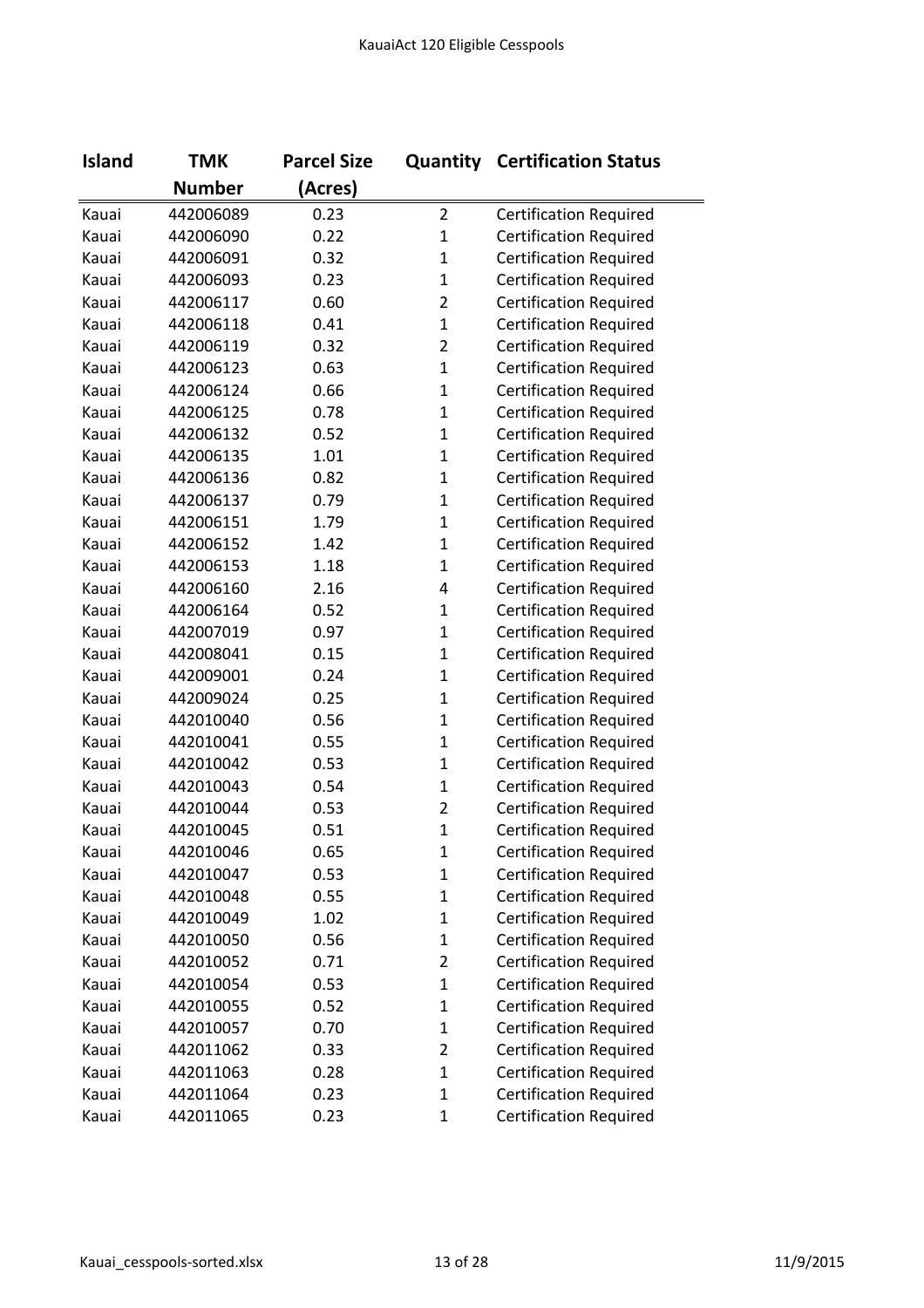| <b>Island</b> | <b>TMK</b>    | <b>Parcel Size</b> |                | <b>Quantity Certification Status</b> |
|---------------|---------------|--------------------|----------------|--------------------------------------|
|               | <b>Number</b> | (Acres)            |                |                                      |
| Kauai         | 442011066     | 0.23               | $\mathbf 1$    | <b>Certification Required</b>        |
| Kauai         | 442011067     | 0.22               | $\mathbf 1$    | <b>Certification Required</b>        |
| Kauai         | 442011068     | 0.23               | $\mathbf{1}$   | <b>Certification Required</b>        |
| Kauai         | 442011069     | 0.22               | $\mathbf{1}$   | <b>Certification Required</b>        |
| Kauai         | 442011085     | 0.23               | $\mathbf{1}$   | <b>Certification Required</b>        |
| Kauai         | 442011086     | 0.26               | $\mathbf{1}$   | <b>Certification Required</b>        |
| Kauai         | 442011087     | 0.23               | $\mathbf{1}$   | <b>Certification Required</b>        |
| Kauai         | 442011088     | 0.21               | $\mathbf 1$    | <b>Certification Required</b>        |
| Kauai         | 442011089     | 0.20               | $\mathbf{1}$   | <b>Certification Required</b>        |
| Kauai         | 442011090     | 0.21               | $\mathbf{1}$   | <b>Certification Required</b>        |
| Kauai         | 442011091     | 0.21               | $\mathbf{1}$   | <b>Certification Required</b>        |
| Kauai         | 442011092     | 0.20               | $\mathbf{1}$   | <b>Certification Required</b>        |
| Kauai         | 442011094     | 0.22               | $\mathbf 1$    | <b>Certification Required</b>        |
| Kauai         | 442013051     | 0.42               | $\mathbf{1}$   | <b>Certification Required</b>        |
| Kauai         | 442013097     | 0.30               | $\mathbf{1}$   | <b>Certification Required</b>        |
| Kauai         | 442013098     | 0.26               | $\mathbf{1}$   | <b>Certification Required</b>        |
| Kauai         | 442013100     | 0.21               | $\mathbf{1}$   | <b>Certification Required</b>        |
| Kauai         | 442013101     | 0.22               | $\mathbf{1}$   | <b>Certification Required</b>        |
| Kauai         | 442013103     | 0.22               | $\mathbf 1$    | <b>Certification Required</b>        |
| Kauai         | 442013104     | 0.22               | $\mathbf{1}$   | <b>Certification Required</b>        |
| Kauai         | 442013105     | 0.22               | $\mathbf{1}$   | <b>Certification Required</b>        |
| Kauai         | 442013106     | 0.23               | $\mathbf{1}$   | <b>Certification Required</b>        |
| Kauai         | 442013107     | 0.25               | $\mathbf{1}$   | <b>Certification Required</b>        |
| Kauai         | 442013108     | 0.27               | $\mathbf{1}$   | <b>Certification Required</b>        |
| Kauai         | 442013109     | 0.28               | $\mathbf{1}$   | <b>Certification Required</b>        |
| Kauai         | 442013110     | 0.28               | $\mathbf{1}$   | <b>Certification Required</b>        |
| Kauai         | 442013111     | 0.30               | $\mathbf{1}$   | <b>Certification Required</b>        |
| Kauai         | 442013112     | 0.26               | $\mathbf{1}$   | <b>Certification Required</b>        |
| Kauai         | 442013113     | 0.23               | $\mathbf{1}$   | <b>Certification Required</b>        |
| Kauai         | 442013124     | 0.35               | 1              | <b>Certification Required</b>        |
| Kauai         | 442013125     | 0.39               | $\mathbf{1}$   | <b>Certification Required</b>        |
| Kauai         | 442013126     | 0.35               | $\mathbf{1}$   | <b>Certification Required</b>        |
| Kauai         | 442013128     | 0.39               | $\mathbf{1}$   | <b>Certification Required</b>        |
| Kauai         | 442013129     | 0.57               | $\mathbf{1}$   | <b>Certification Required</b>        |
| Kauai         | 442013130     | 0.49               | $\mathbf{1}$   | <b>Certification Required</b>        |
| Kauai         | 442013131     | 0.60               | $\mathbf{1}$   | <b>Certification Required</b>        |
| Kauai         | 442013132     | 0.52               | 3              | <b>Certification Required</b>        |
| Kauai         | 442013133     | 0.41               | $\overline{2}$ | <b>Certification Required</b>        |
| Kauai         | 442013134     | 0.45               | $\mathbf{1}$   | <b>Certification Required</b>        |
| Kauai         | 442013135     | 0.94               | $\mathbf{1}$   | <b>Certification Required</b>        |
| Kauai         | 442014002     | 0.56               | $\mathbf 1$    | <b>Certification Required</b>        |
| Kauai         | 442014003     | 0.50               | $\overline{2}$ | <b>Certification Required</b>        |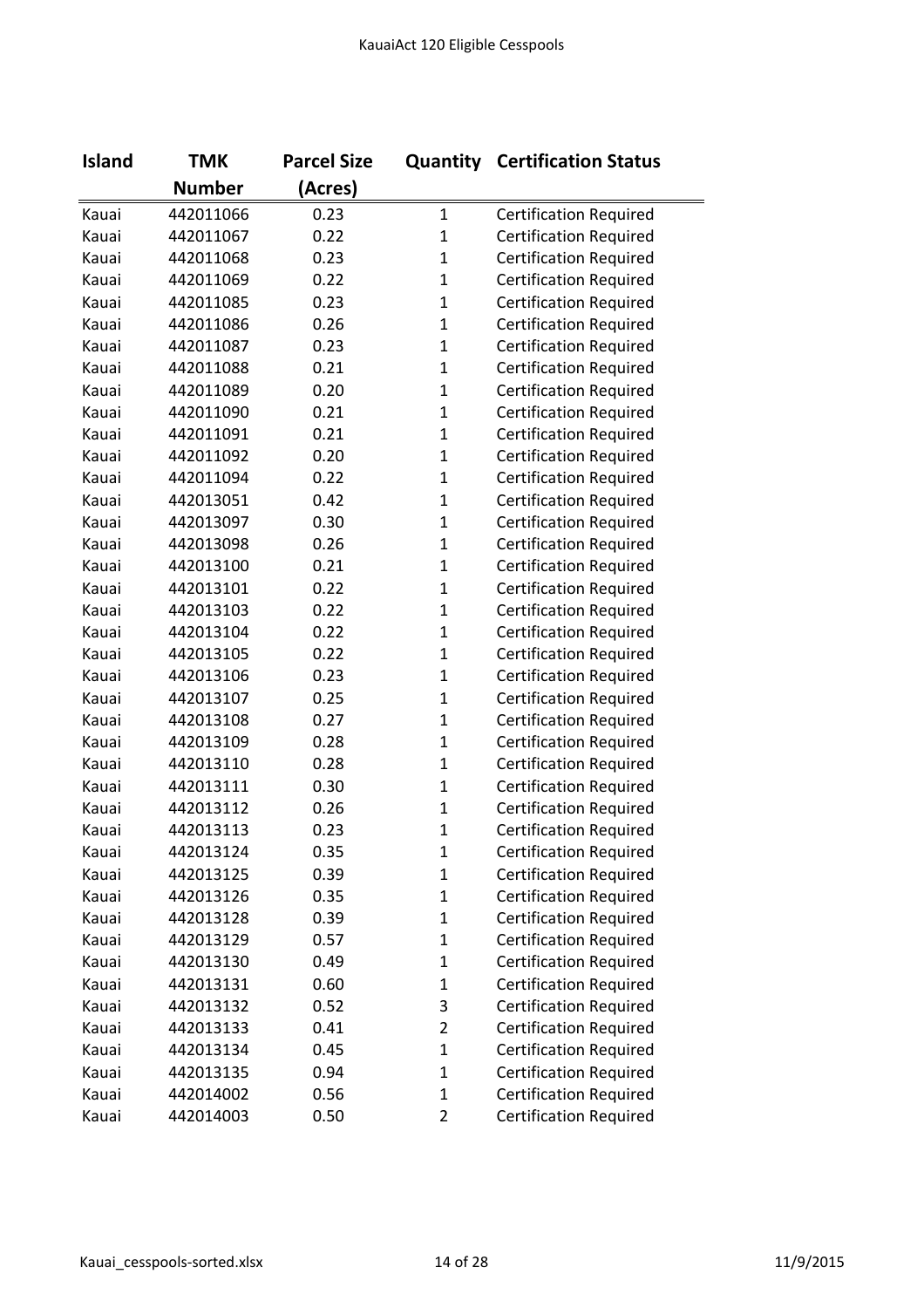| <b>Island</b> | <b>TMK</b>    | <b>Parcel Size</b> |                | <b>Quantity Certification Status</b> |
|---------------|---------------|--------------------|----------------|--------------------------------------|
|               | <b>Number</b> | (Acres)            |                |                                      |
| Kauai         | 442014009     | 0.52               | $\mathbf 1$    | <b>Certification Required</b>        |
| Kauai         | 442014010     | 0.52               | $\mathbf{1}$   | <b>Certification Required</b>        |
| Kauai         | 442014011     | 0.55               | $\overline{2}$ | <b>Certification Required</b>        |
| Kauai         | 442014012     | 0.50               | $\mathbf{1}$   | <b>Certification Required</b>        |
| Kauai         | 442014013     | 0.51               | $\mathbf{1}$   | <b>Certification Required</b>        |
| Kauai         | 442014014     | 0.52               | $\mathbf{1}$   | <b>Certification Required</b>        |
| Kauai         | 442014016     | 0.52               | $\mathbf 1$    | <b>Certification Required</b>        |
| Kauai         | 442014017     | 0.51               | 1              | <b>Certification Required</b>        |
| Kauai         | 442014018     | 0.50               | 3              | <b>Certification Required</b>        |
| Kauai         | 442014019     | 0.50               | $\mathbf{1}$   | <b>Certification Required</b>        |
| Kauai         | 442014020     | 0.51               | 1              | <b>Certification Required</b>        |
| Kauai         | 442014028     | 0.52               | $\mathbf{1}$   | <b>Certification Required</b>        |
| Kauai         | 442014029     | 0.50               | $\overline{2}$ | <b>Certification Required</b>        |
| Kauai         | 442014035     | 0.50               | $\overline{2}$ | <b>Certification Required</b>        |
| Kauai         | 442014036     | 0.53               | $\overline{2}$ | <b>Certification Required</b>        |
| Kauai         | 442014037     | 0.56               | $\overline{2}$ | <b>Certification Required</b>        |
| Kauai         | 442014038     | 0.51               | $\overline{2}$ | <b>Certification Required</b>        |
| Kauai         | 442014039     | 0.57               | $\overline{2}$ | <b>Certification Required</b>        |
| Kauai         | 442014070     | 0.53               | 1              | <b>Certification Required</b>        |
| Kauai         | 442014077     | 0.49               | 1              | <b>Certification Required</b>        |
| Kauai         | 442018003     | 0.20               | $\mathbf 1$    | <b>Certification Required</b>        |
| Kauai         | 442018004     | 0.20               | 1              | <b>Certification Required</b>        |
| Kauai         | 442018005     | 0.26               | $\mathbf{1}$   | <b>Certification Required</b>        |
| Kauai         | 442018006     | 0.21               | 1              | <b>Certification Required</b>        |
| Kauai         | 442018008     | 0.21               | 1              | <b>Certification Required</b>        |
| Kauai         | 442018009     | 0.21               | $\mathbf{1}$   | <b>Certification Required</b>        |
| Kauai         | 442018010     | 0.21               | $\mathbf{1}$   | <b>Certification Required</b>        |
| Kauai         | 442018011     | 0.22               | 1              | <b>Certification Required</b>        |
| Kauai         | 442018012     | 0.24               | 1              | <b>Certification Required</b>        |
| Kauai         | 442018013     | 0.35               | 1              | <b>Certification Required</b>        |
| Kauai         | 442018014     | 1.06               | $\overline{2}$ | <b>Certification Required</b>        |
| Kauai         | 442018015     | 0.18               | $\mathbf{1}$   | <b>Certification Required</b>        |
| Kauai         | 442018016     | 0.22               | 1              | <b>Certification Required</b>        |
| Kauai         | 442018017     | 0.22               | 1              | <b>Certification Required</b>        |
| Kauai         | 442018018     | 0.27               | 1              | <b>Certification Required</b>        |
| Kauai         | 442018019     | 0.20               | 1              | <b>Certification Required</b>        |
| Kauai         | 442018020     | 0.21               | $\mathbf{1}$   | <b>Certification Required</b>        |
| Kauai         | 442018035     | 0.19               | 1              | <b>Certification Required</b>        |
| Kauai         | 442018036     | 0.19               | 3              | <b>Certification Required</b>        |
| Kauai         | 442018037     | 0.19               | 1              | <b>Certification Required</b>        |
| Kauai         | 442018039     | 0.19               | 1              | <b>Certification Required</b>        |
| Kauai         | 442019018     | 0.97               | 1              | <b>Certification Required</b>        |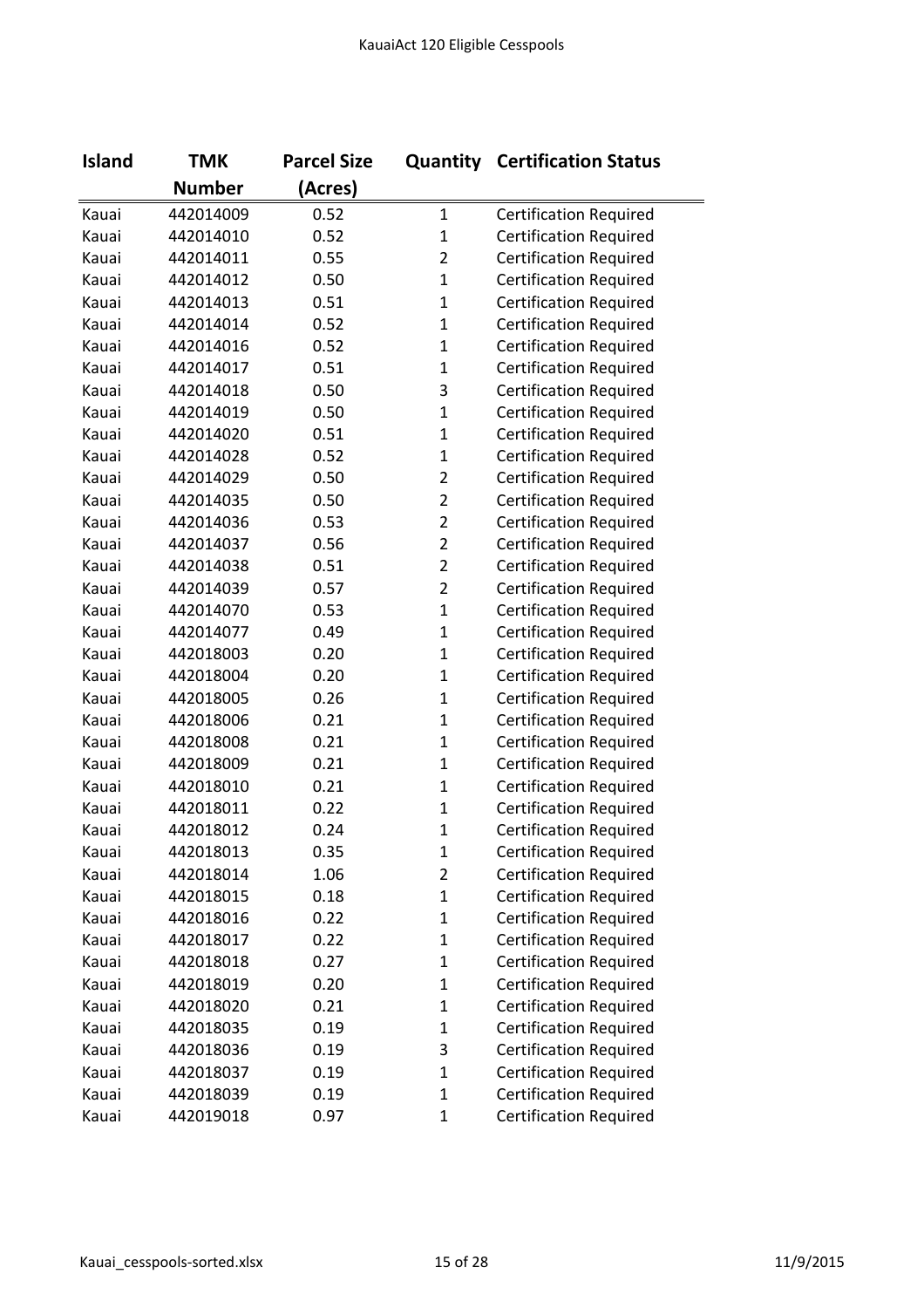| <b>Island</b> | <b>TMK</b>    | <b>Parcel Size</b> |                | <b>Quantity Certification Status</b> |
|---------------|---------------|--------------------|----------------|--------------------------------------|
|               | <b>Number</b> | (Acres)            |                |                                      |
| Kauai         | 442019019     | 3.36               | $\overline{2}$ | <b>Certification Required</b>        |
| Kauai         | 442021010     | 9.26               | $\mathbf{1}$   | <b>Certification Required</b>        |
| Kauai         | 442021012     | 30.44              | 6              | <b>Certification Required</b>        |
| Kauai         | 442022002     | 2.04               | $\overline{2}$ | <b>Certification Required</b>        |
| Kauai         | 442022003     | 3.77               | $\overline{2}$ | <b>Certification Required</b>        |
| Kauai         | 442022015     | 8.65               | $\mathbf{1}$   | <b>Certification Required</b>        |
| Kauai         | 442022016     | 0.78               | $\overline{2}$ | <b>Certification Required</b>        |
| Kauai         | 442022017     | 0.50               | $\mathbf{1}$   | <b>Certification Required</b>        |
| Kauai         | 442022019     | 3.61               | $\overline{2}$ | <b>Certification Required</b>        |
| Kauai         | 442022031     | 8.01               | $\mathbf{1}$   | <b>Certification Required</b>        |
| Kauai         | 442022032     | 3.76               | $\mathbf{1}$   | <b>Certification Required</b>        |
| Kauai         | 442022033     | 2.99               | $\overline{2}$ | <b>Certification Required</b>        |
| Kauai         | 442022037     | 3.28               | $\mathbf{1}$   | <b>Certification Required</b>        |
| Kauai         | 442022039     | 3.91               | $\overline{2}$ | <b>Certification Required</b>        |
| Kauai         | 442022044     | 0.49               | $\mathbf{1}$   | <b>Certification Required</b>        |
| Kauai         | 442022048     | 0.54               | $\mathbf{1}$   | <b>Certification Required</b>        |
| Kauai         | 442022067     | 0.82               | $\mathbf{1}$   | <b>Certification Required</b>        |
| Kauai         | 443003016     | 1.27               | $\mathbf{1}$   | No Certification Required            |
| Kauai         | 443003017     | 1.49               | $\mathbf{1}$   | No Certification Required            |
| Kauai         | 443009001     | 0.25               | $\mathbf{1}$   | <b>Certification Required</b>        |
| Kauai         | 443009003     | 0.26               | $\mathbf{1}$   | <b>Certification Required</b>        |
| Kauai         | 443009024     | 0.28               | $\mathbf{1}$   | <b>Certification Required</b>        |
| Kauai         | 443009025     | 0.28               | $\mathbf{1}$   | <b>Certification Required</b>        |
| Kauai         | 443009026     | 0.28               | $\mathbf{1}$   | <b>Certification Required</b>        |
| Kauai         | 443009027     | 0.27               | $\mathbf{1}$   | <b>Certification Required</b>        |
| Kauai         | 443009028     | 0.27               | $\overline{2}$ | <b>Certification Required</b>        |
| Kauai         | 443009048     | 0.45               | $\mathbf{1}$   | <b>Certification Required</b>        |
| Kauai         | 443009050     | 1.18               | $\overline{2}$ | <b>Certification Required</b>        |
| Kauai         | 443009053     | 0.30               | $\mathbf{1}$   | <b>Certification Required</b>        |
| Kauai         | 444002017     | 1.00               | 2              | No Certification Required            |
| Kauai         | 444002032     | 19.40              | $\overline{2}$ | <b>Certification Required</b>        |
| Kauai         | 444002075     | 1.12               | $\mathbf 1$    | <b>Certification Required</b>        |
| Kauai         | 444002082     | 3.04               | $\mathbf{1}$   | <b>Certification Required</b>        |
| Kauai         | 444002086     | 7.65               | 4              | No Certification Required            |
| Kauai         | 444002087     | 9.71               | 1              | No Certification Required            |
| Kauai         | 444002096     | 5.21               | $\overline{2}$ | <b>Certification Required</b>        |
| Kauai         | 444002113     | 1.06               | $\overline{2}$ | No Certification Required            |
| Kauai         | 444002114     | 0.95               | 2              | No Certification Required            |
| Kauai         | 444003001     | 4.81               | $\mathbf 1$    | <b>Certification Required</b>        |
| Kauai         | 444003011     | 7.95               | $\overline{2}$ | <b>Certification Required</b>        |
| Kauai         | 444003016     | 1.37               | $\mathbf{1}$   | <b>Certification Required</b>        |
| Kauai         | 444003017     | 2.69               | 3              | <b>Certification Required</b>        |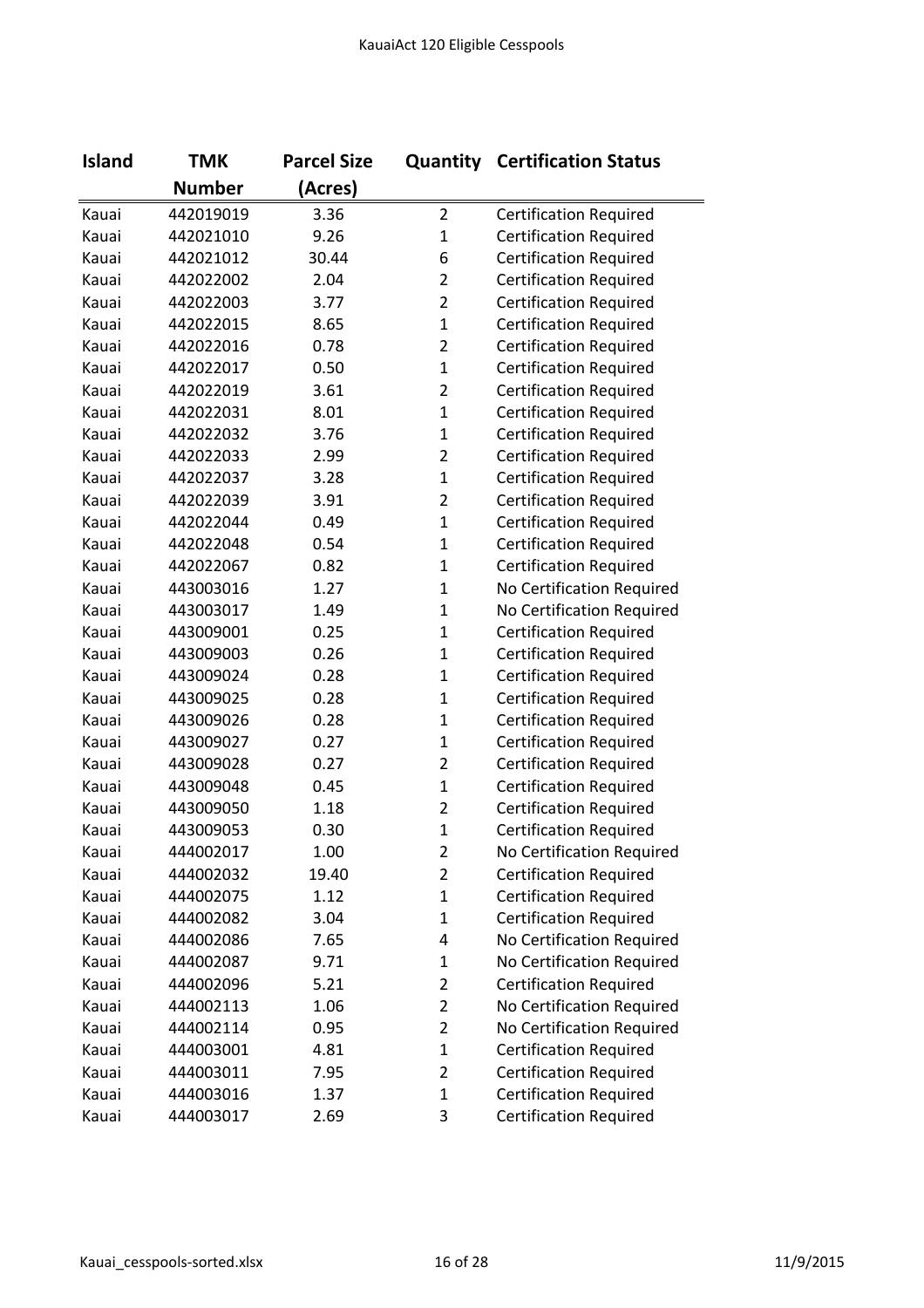| <b>Island</b> | <b>TMK</b>    | <b>Parcel Size</b> |                | <b>Quantity Certification Status</b> |
|---------------|---------------|--------------------|----------------|--------------------------------------|
|               | <b>Number</b> | (Acres)            |                |                                      |
| Kauai         | 444003040     | 3.26               | $\mathbf{1}$   | <b>Certification Required</b>        |
| Kauai         | 444003041     | 3.17               | $\mathbf 1$    | <b>Certification Required</b>        |
| Kauai         | 444003042     | 3.16               | $\mathbf 1$    | <b>Certification Required</b>        |
| Kauai         | 444003066     | 5.07               | $\mathbf{1}$   | <b>Certification Required</b>        |
| Kauai         | 444003068     | 4.72               | $\overline{2}$ | <b>Certification Required</b>        |
| Kauai         | 444003070     | 5.05               | $\overline{2}$ | <b>Certification Required</b>        |
| Kauai         | 444003071     | 5.29               | $\mathbf{1}$   | <b>Certification Required</b>        |
| Kauai         | 444003072     | 6.95               | $\overline{2}$ | <b>Certification Required</b>        |
| Kauai         | 444003074     | 1.06               | $\mathbf{1}$   | <b>Certification Required</b>        |
| Kauai         | 444003075     | 1.19               | $\mathbf{1}$   | <b>Certification Required</b>        |
| Kauai         | 444003076     | 6.36               | 3              | <b>Certification Required</b>        |
| Kauai         | 444003081     | 10.89              | $\mathbf{1}$   | <b>Certification Required</b>        |
| Kauai         | 444003091     | 1.94               | $\mathbf{1}$   | <b>Certification Required</b>        |
| Kauai         | 444003094     | 1.57               | $\overline{2}$ | <b>Certification Required</b>        |
| Kauai         | 444003096     | 2.42               | $\mathbf{1}$   | <b>Certification Required</b>        |
| Kauai         | 444003111     | 5.17               | $\overline{2}$ | <b>Certification Required</b>        |
| Kauai         | 444003115     | 5.51               | $\mathbf{1}$   | <b>Certification Required</b>        |
| Kauai         | 444003116     | 7.68               | $\mathbf{1}$   | <b>Certification Required</b>        |
| Kauai         | 444003117     | 7.68               | $\mathbf{1}$   | <b>Certification Required</b>        |
| Kauai         | 444003118     | 7.58               | $\mathbf{1}$   | <b>Certification Required</b>        |
| Kauai         | 444003124     | 0.98               | $\mathbf{1}$   | <b>Certification Required</b>        |
| Kauai         | 444003125     | 1.00               | $\mathbf{1}$   | <b>Certification Required</b>        |
| Kauai         | 444003157     | 1.23               | $\mathbf{1}$   | <b>Certification Required</b>        |
| Kauai         | 444003162     | 2.48               | $\mathbf{1}$   | <b>Certification Required</b>        |
| Kauai         | 444003165     | 2.05               | $\mathbf{1}$   | <b>Certification Required</b>        |
| Kauai         | 444003184     | 0.92               | $\mathbf{1}$   | <b>Certification Required</b>        |
| Kauai         | 444004043     | 3.06               | $\mathbf{1}$   | <b>Certification Required</b>        |
| Kauai         | 444004044     | 40.50              | $\mathbf{1}$   | <b>Certification Required</b>        |
| Kauai         | 444005021     | 0.44               | $\mathbf{1}$   | No Certification Required            |
| Kauai         | 444005022     | 0.51               | 2              | No Certification Required            |
| Kauai         | 444005023     | 0.52               | $\overline{2}$ | No Certification Required            |
| Kauai         | 444005025     | 0.45               | $\overline{2}$ | No Certification Required            |
| Kauai         | 444005026     | 0.44               | $\mathbf 1$    | No Certification Required            |
| Kauai         | 444005028     | 0.44               | $\mathbf 1$    | No Certification Required            |
| Kauai         | 444005029     | 0.44               | $\mathbf 1$    | No Certification Required            |
| Kauai         | 444005030     | 0.44               | $\mathbf 1$    | No Certification Required            |
| Kauai         | 444005032     | 0.45               | $\mathbf 1$    | No Certification Required            |
| Kauai         | 444005046     | 0.61               | $\mathbf{1}$   | No Certification Required            |
| Kauai         | 444005047     | 0.58               | 3              | No Certification Required            |
| Kauai         | 444005048     | 0.59               | $\mathbf{1}$   | No Certification Required            |
| Kauai         | 444005049     | 0.58               | $\overline{2}$ | No Certification Required            |
| Kauai         | 444005050     | 0.59               | $\mathbf 1$    | No Certification Required            |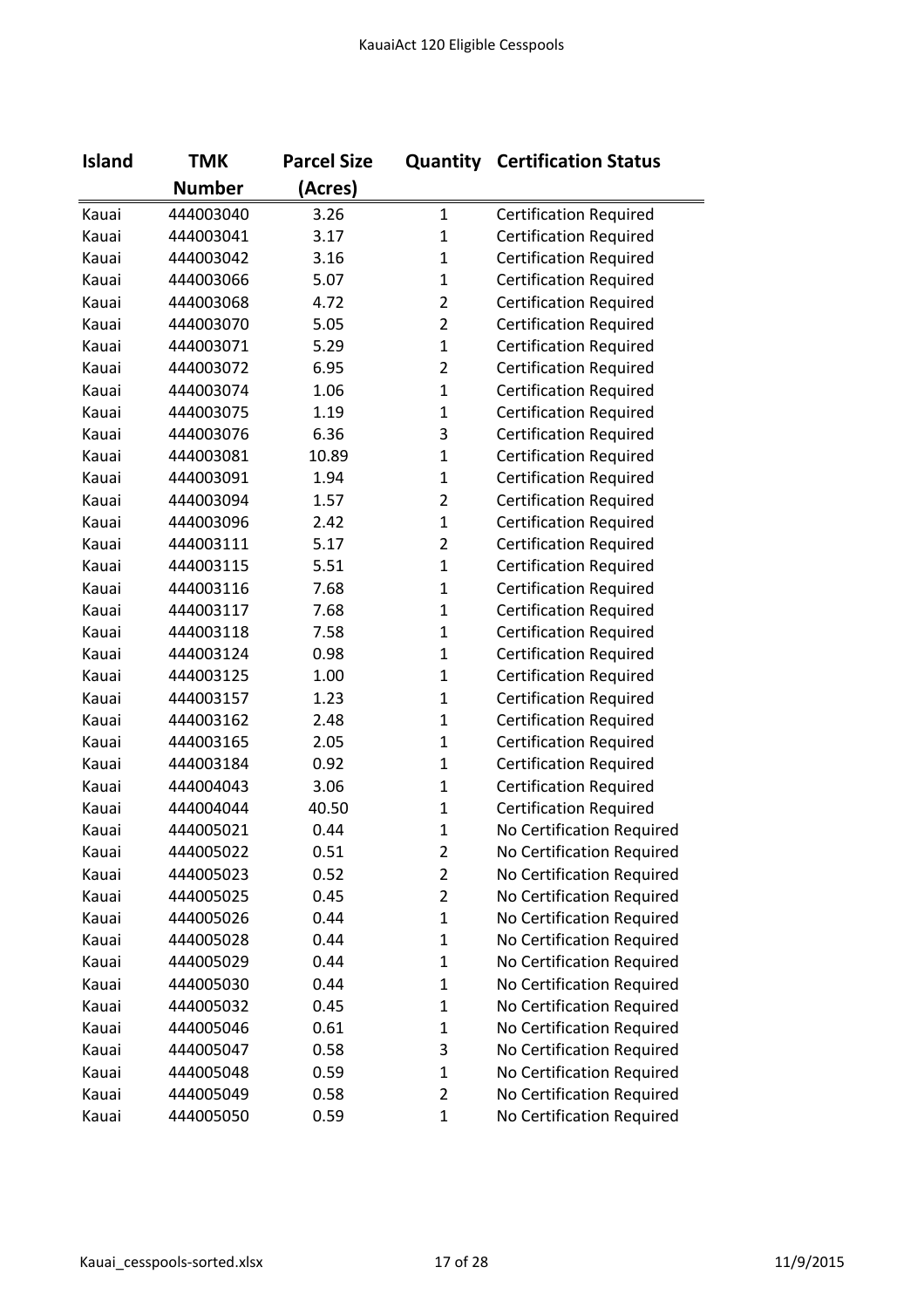| <b>Island</b> | <b>TMK</b>    | <b>Parcel Size</b> |                | <b>Quantity Certification Status</b> |
|---------------|---------------|--------------------|----------------|--------------------------------------|
|               | <b>Number</b> | (Acres)            |                |                                      |
| Kauai         | 444005051     | 0.50               | $\overline{2}$ | No Certification Required            |
| Kauai         | 444005052     | 0.49               | $\overline{2}$ | No Certification Required            |
| Kauai         | 444005053     | 0.31               | $\mathbf{1}$   | No Certification Required            |
| Kauai         | 444005054     | 0.30               | $\mathbf{1}$   | No Certification Required            |
| Kauai         | 444005055     | 0.35               | $\mathbf{1}$   | No Certification Required            |
| Kauai         | 444005056     | 0.35               | $\mathbf{1}$   | No Certification Required            |
| Kauai         | 444005057     | 0.35               | $\mathbf{1}$   | No Certification Required            |
| Kauai         | 444005059     | 0.36               | $\overline{2}$ | No Certification Required            |
| Kauai         | 444005074     | 0.43               | $\mathbf{1}$   | No Certification Required            |
| Kauai         | 444005075     | 0.44               | $\mathbf 1$    | No Certification Required            |
| Kauai         | 444005076     | 0.45               | $\mathbf{1}$   | No Certification Required            |
| Kauai         | 444005077     | 0.45               | $\mathbf{1}$   | No Certification Required            |
| Kauai         | 444005078     | 0.44               | $\mathbf{1}$   | No Certification Required            |
| Kauai         | 444005080     | 0.50               | $\mathbf{1}$   | No Certification Required            |
| Kauai         | 444005082     | 0.45               | $\mathbf{1}$   | No Certification Required            |
| Kauai         | 444005083     | 0.45               | $\overline{2}$ | No Certification Required            |
| Kauai         | 444005102     | 0.50               | $\mathbf{1}$   | No Certification Required            |
| Kauai         | 444005103     | 0.51               | $\mathbf{1}$   | No Certification Required            |
| Kauai         | 444005104     | 0.52               | $\mathbf 1$    | No Certification Required            |
| Kauai         | 444005105     | 0.51               | $\mathbf{1}$   | No Certification Required            |
| Kauai         | 444005109     | 0.48               | $\mathbf{1}$   | No Certification Required            |
| Kauai         | 444005110     | 0.53               | $\mathbf{1}$   | No Certification Required            |
| Kauai         | 444005111     | 0.52               | $\mathbf{1}$   | No Certification Required            |
| Kauai         | 444005112     | 0.70               | $\overline{2}$ | No Certification Required            |
| Kauai         | 444005113     | 0.67               | $\mathbf{1}$   | No Certification Required            |
| Kauai         | 444005114     | 1.04               | $\mathbf{1}$   | No Certification Required            |
| Kauai         | 444005115     | 0.67               | $\mathbf{1}$   | No Certification Required            |
| Kauai         | 444005116     | 0.89               | $\mathbf 1$    | No Certification Required            |
| Kauai         | 444005118     | 0.59               | $\mathbf{1}$   | No Certification Required            |
| Kauai         | 444005121     | 0.47               | 2              | No Certification Required            |
| Kauai         | 444005127     | 0.49               | $\overline{2}$ | No Certification Required            |
| Kauai         | 444007002     | 0.40               | $\overline{2}$ | <b>Certification Required</b>        |
| Kauai         | 444007006     | 1.03               | $\mathbf{1}$   | <b>Certification Required</b>        |
| Kauai         | 444007018     | 2.25               | $\overline{2}$ | <b>Certification Required</b>        |
| Kauai         | 444007019     | 1.71               | $\overline{2}$ | <b>Certification Required</b>        |
| Kauai         | 444007025     | 0.62               | $\mathbf{1}$   | <b>Certification Required</b>        |
| Kauai         | 444007026     | 0.54               | $\mathbf{1}$   | <b>Certification Required</b>        |
| Kauai         | 444007027     | 0.55               | $\mathbf{1}$   | <b>Certification Required</b>        |
| Kauai         | 444007032     | 2.33               | $\mathbf 1$    | <b>Certification Required</b>        |
| Kauai         | 444007033     | 1.52               | 3              | <b>Certification Required</b>        |
| Kauai         | 444007034     | 1.29               | $\overline{2}$ | <b>Certification Required</b>        |
| Kauai         | 444007035     | 1.46               | 3              | <b>Certification Required</b>        |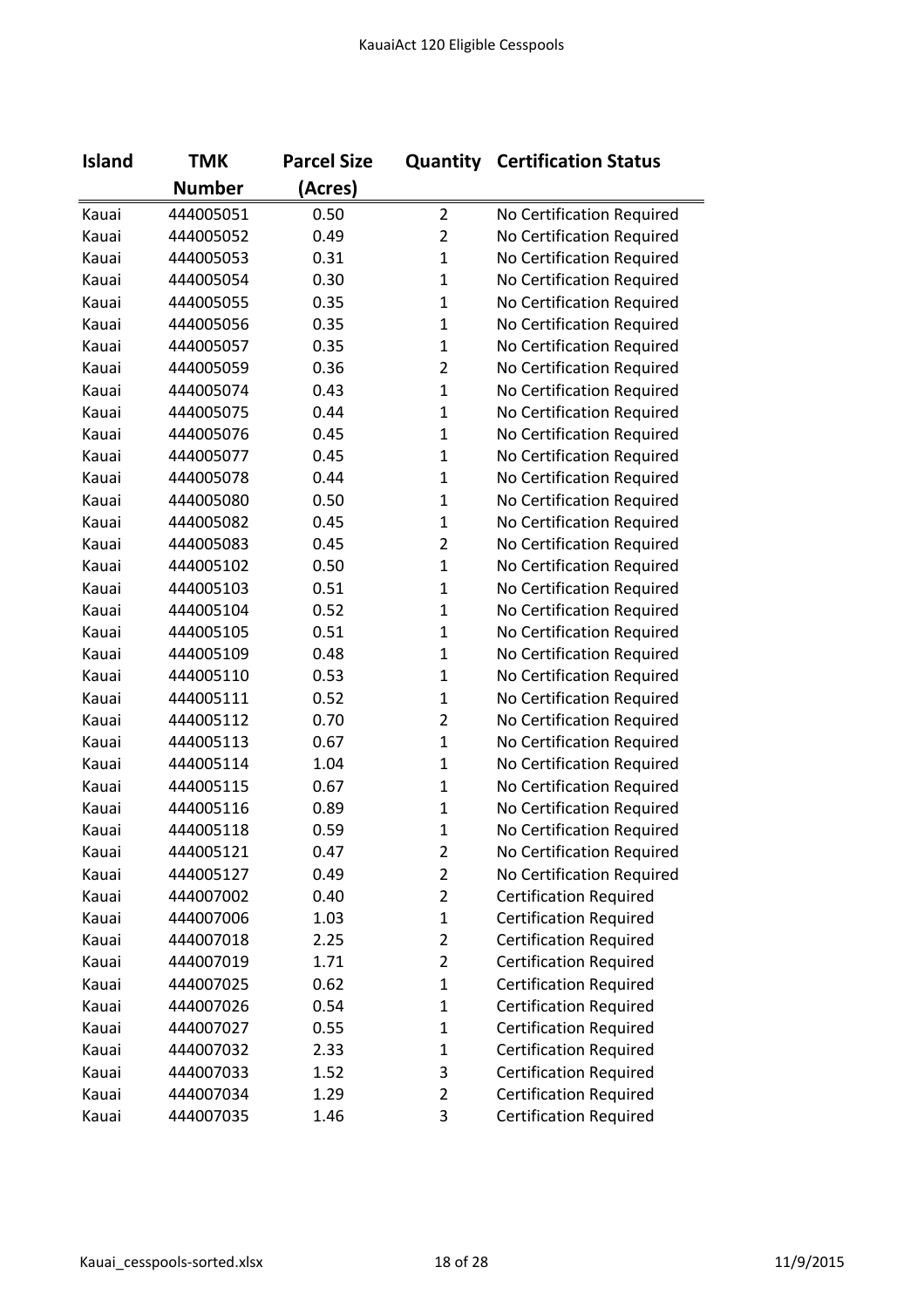| <b>Island</b> | <b>TMK</b>    | <b>Parcel Size</b> |                | <b>Quantity Certification Status</b> |
|---------------|---------------|--------------------|----------------|--------------------------------------|
|               | <b>Number</b> | (Acres)            |                |                                      |
| Kauai         | 444007039     | 0.51               | $\mathbf{1}$   | <b>Certification Required</b>        |
| Kauai         | 444007040     | 1.00               | $\mathbf 1$    | <b>Certification Required</b>        |
| Kauai         | 444007045     | 0.51               | $\mathbf 1$    | <b>Certification Required</b>        |
| Kauai         | 444009016     | 22.01              | $\mathbf{1}$   | <b>Certification Required</b>        |
| Kauai         | 444009018     | 19.62              | $\mathbf 1$    | <b>Certification Required</b>        |
| Kauai         | 444009024     | 0.56               | $\mathbf{1}$   | <b>Certification Required</b>        |
| Kauai         | 444011001     | 4.95               | $\mathbf{1}$   | No Certification Required            |
| Kauai         | 444011004     | 0.51               | $\overline{2}$ | No Certification Required            |
| Kauai         | 444011006     | 0.51               | $\mathbf{1}$   | No Certification Required            |
| Kauai         | 444011007     | 0.51               | $\mathbf 1$    | No Certification Required            |
| Kauai         | 444011008     | 0.50               | $\mathbf{1}$   | No Certification Required            |
| Kauai         | 444011009     | 0.50               | $\overline{2}$ | No Certification Required            |
| Kauai         | 444011010     | 0.51               | $\overline{2}$ | No Certification Required            |
| Kauai         | 444011011     | 0.50               | $\mathbf 1$    | No Certification Required            |
| Kauai         | 444011012     | 0.50               | $\mathbf{1}$   | No Certification Required            |
| Kauai         | 444011013     | 0.49               | $\mathbf{1}$   | No Certification Required            |
| Kauai         | 444011014     | 0.61               | $\overline{2}$ | No Certification Required            |
| Kauai         | 444011015     | 0.55               | $\mathbf{1}$   | No Certification Required            |
| Kauai         | 444011016     | 0.51               | $\overline{2}$ | No Certification Required            |
| Kauai         | 444011018     | 0.53               | $\mathbf{1}$   | No Certification Required            |
| Kauai         | 444011019     | 0.53               | $\mathbf 1$    | No Certification Required            |
| Kauai         | 444011020     | 0.53               | $\mathbf{1}$   | No Certification Required            |
| Kauai         | 444011023     | 0.57               | $\mathbf{1}$   | No Certification Required            |
| Kauai         | 444011027     | 0.58               | $\mathbf 1$    | No Certification Required            |
| Kauai         | 444011030     | 6.96               | $\overline{2}$ | No Certification Required            |
| Kauai         | 444011033     | 7.07               | $\mathbf{1}$   | No Certification Required            |
| Kauai         | 444011034     | 7.04               | $\mathbf{1}$   | No Certification Required            |
| Kauai         | 444011035     | 7.08               | $\overline{2}$ | No Certification Required            |
| Kauai         | 444011036     | 7.20               | $\mathbf{1}$   | No Certification Required            |
| Kauai         | 444012002     | 4.69               | 1              | <b>Certification Required</b>        |
| Kauai         | 444012007     | 1.04               | $\mathbf{1}$   | <b>Certification Required</b>        |
| Kauai         | 444012009     | 3.91               | $\mathbf 1$    | <b>Certification Required</b>        |
| Kauai         | 444012010     | 3.03               | $\mathbf 1$    | <b>Certification Required</b>        |
| Kauai         | 444012011     | 0.79               | $\mathbf 1$    | <b>Certification Required</b>        |
| Kauai         | 444012012     | 0.50               | 2              | <b>Certification Required</b>        |
| Kauai         | 444012013     | 0.56               | $\mathbf 1$    | <b>Certification Required</b>        |
| Kauai         | 444012014     | 0.56               | $\mathbf{1}$   | <b>Certification Required</b>        |
| Kauai         | 444012015     | 0.51               | 2              | <b>Certification Required</b>        |
| Kauai         | 444012016     | 0.52               | 1              | <b>Certification Required</b>        |
| Kauai         | 444012017     | 0.50               | $\overline{2}$ | <b>Certification Required</b>        |
| Kauai         | 444012018     | 0.23               | $\mathbf{1}$   | <b>Certification Required</b>        |
| Kauai         | 444012021     | 3.28               | $\mathbf{1}$   | <b>Certification Required</b>        |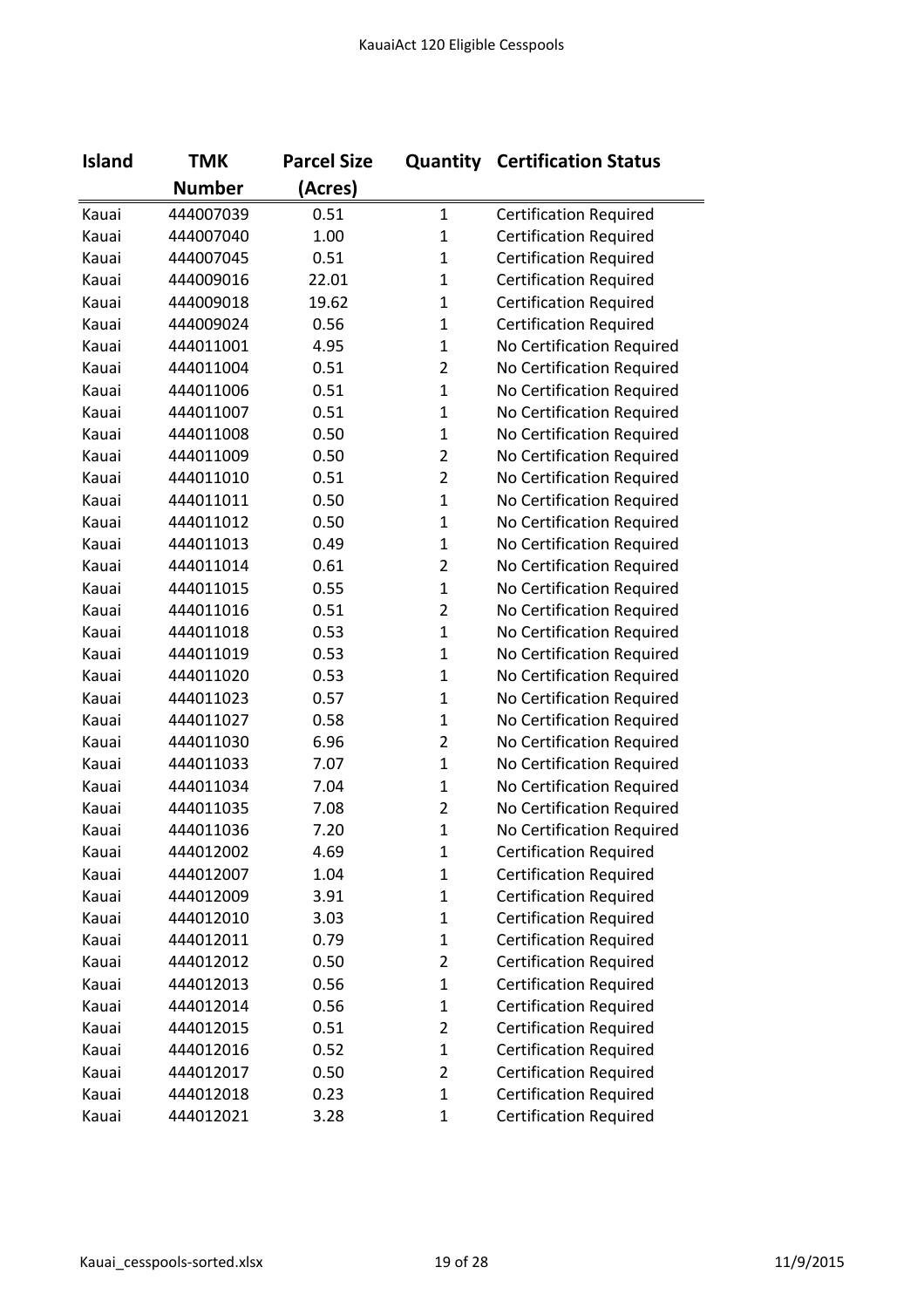| <b>Island</b> | <b>TMK</b>    | <b>Parcel Size</b> |                | <b>Quantity Certification Status</b> |
|---------------|---------------|--------------------|----------------|--------------------------------------|
|               | <b>Number</b> | (Acres)            |                |                                      |
| Kauai         | 444012022     | 2.76               | $\mathbf{1}$   | <b>Certification Required</b>        |
| Kauai         | 444013012     | 1.12               | $\overline{2}$ | <b>Certification Required</b>        |
| Kauai         | 444013029     | 6.71               | $\mathbf{1}$   | <b>Certification Required</b>        |
| Kauai         | 444014012     | 4.15               | $\mathbf{1}$   | <b>Certification Required</b>        |
| Kauai         | 444014013     | 3.41               | $\mathbf{1}$   | <b>Certification Required</b>        |
| Kauai         | 444014014     | 4.67               | $\mathbf{1}$   | <b>Certification Required</b>        |
| Kauai         | 444014015     | 5.14               | $\mathbf{1}$   | <b>Certification Required</b>        |
| Kauai         | 444014017     | 8.04               | $\overline{2}$ | <b>Certification Required</b>        |
| Kauai         | 444015001     | 4.28               | $\overline{2}$ | No Certification Required            |
| Kauai         | 444015002     | 4.28               | $\overline{2}$ | No Certification Required            |
| Kauai         | 444015017     | 19.56              | $\mathbf{1}$   | No Certification Required            |
| Kauai         | 444015018     | 0.97               | $\mathbf{1}$   | No Certification Required            |
| Kauai         | 444015023     | 1.13               | $\mathbf{1}$   | No Certification Required            |
| Kauai         | 445001001     | 0.25               | $\mathbf{1}$   | <b>Certification Required</b>        |
| Kauai         | 445001002     | 0.23               | $\overline{2}$ | <b>Certification Required</b>        |
| Kauai         | 445001005     | 0.23               | $\mathbf{1}$   | <b>Certification Required</b>        |
| Kauai         | 445001006     | 0.23               | $\mathbf 1$    | <b>Certification Required</b>        |
| Kauai         | 445001007     | 0.23               | $\mathbf{1}$   | <b>Certification Required</b>        |
| Kauai         | 445001008     | 0.23               | $\mathbf 1$    | <b>Certification Required</b>        |
| Kauai         | 445001009     | 0.22               | $\overline{2}$ | <b>Certification Required</b>        |
| Kauai         | 445002012     | 0.26               | $\mathbf{1}$   | <b>Certification Required</b>        |
| Kauai         | 445002013     | 0.26               | $\mathbf{1}$   | <b>Certification Required</b>        |
| Kauai         | 445012042     | 0.03               | $\mathbf{1}$   | <b>Certification Required</b>        |
| Kauai         | 445015012     | 6.10               | $\mathbf 1$    | No Certification Required            |
| Kauai         | 445015038     | 1.82               | $\mathbf{1}$   | No Certification Required            |
| Kauai         | 446004003     | 1.11               | $\mathbf{1}$   | No Certification Required            |
| Kauai         | 446004031     | 4.87               | $\overline{2}$ | <b>Certification Required</b>        |
| Kauai         | 446004033     | 11.65              | $\mathbf 1$    | <b>Certification Required</b>        |
| Kauai         | 446004045     | 1.43               | $\mathbf{1}$   | <b>Certification Required</b>        |
| Kauai         | 446004049     | 5.34               | 2              | No Certification Required            |
| Kauai         | 446004056     | 5.09               | 2              | No Certification Required            |
| Kauai         | 446004057     | 3.23               | $\mathbf 1$    | No Certification Required            |
| Kauai         | 446004058     | 8.94               | $\mathbf 1$    | No Certification Required            |
| Kauai         | 446004059     | 7.84               | $\mathbf 1$    | <b>Certification Required</b>        |
| Kauai         | 446005011     | 4.15               | $\mathbf 1$    | <b>Certification Required</b>        |
| Kauai         | 446005019     | 5.20               | $\mathbf{1}$   | <b>Certification Required</b>        |
| Kauai         | 446005025     | 4.19               | $\overline{2}$ | <b>Certification Required</b>        |
| Kauai         | 446006030     | 0.21               | $\mathbf 1$    | <b>Certification Required</b>        |
| Kauai         | 446006032     | 0.53               | $\mathbf 1$    | <b>Certification Required</b>        |
| Kauai         | 446006075     | 4.19               | $\mathbf 1$    | <b>Certification Required</b>        |
| Kauai         | 446007004     | 47.48              | $\mathbf 1$    | <b>Certification Required</b>        |
| Kauai         | 446007005     | 29.60              | 4              | <b>Certification Required</b>        |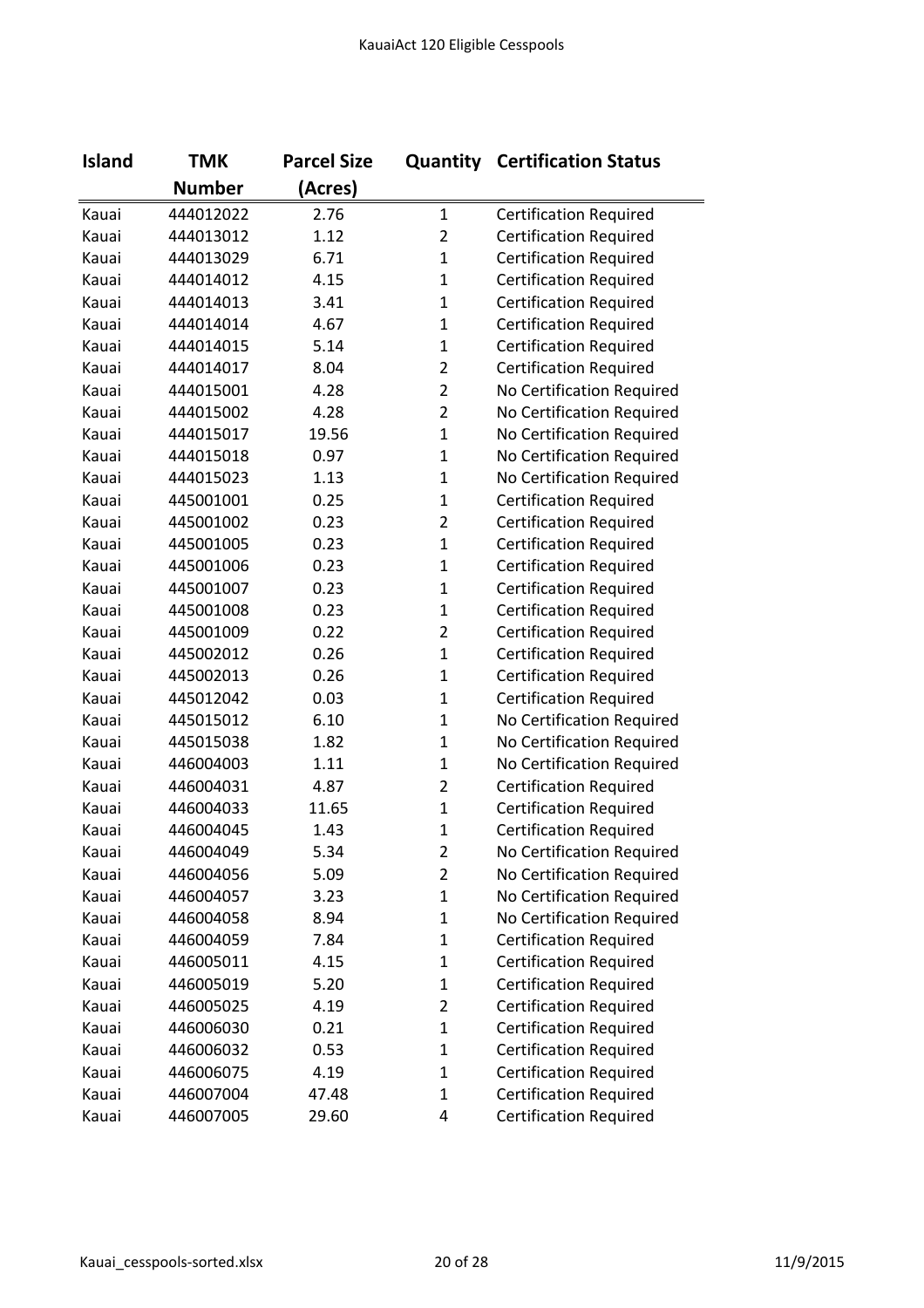| <b>Island</b> | <b>TMK</b>    | <b>Parcel Size</b> |                | <b>Quantity Certification Status</b> |
|---------------|---------------|--------------------|----------------|--------------------------------------|
|               | <b>Number</b> | (Acres)            |                |                                      |
| Kauai         | 446007040     | 22.42              | $\mathbf{1}$   | <b>Certification Required</b>        |
| Kauai         | 446007088     | 4.64               | $\mathbf 1$    | <b>Certification Required</b>        |
| Kauai         | 446008025     | 1.17               | $\mathbf 1$    | <b>Certification Required</b>        |
| Kauai         | 446008026     | 0.74               | $\mathbf{1}$   | <b>Certification Required</b>        |
| Kauai         | 446008028     | 0.43               | $\mathbf{1}$   | <b>Certification Required</b>        |
| Kauai         | 446009051     | 1.06               | $\overline{2}$ | <b>Certification Required</b>        |
| Kauai         | 446009061     | 2.08               | $\mathbf{1}$   | <b>Certification Required</b>        |
| Kauai         | 446009084     | 1.01               | $\overline{2}$ | <b>Certification Required</b>        |
| Kauai         | 446011019     | 5.20               | $\mathbf{1}$   | No Certification Required            |
| Kauai         | 446011084     | 5.15               | $\mathbf{1}$   | No Certification Required            |
| Kauai         | 446011085     | 5.32               | $\overline{2}$ | No Certification Required            |
| Kauai         | 446011086     | 1.36               | $\mathbf{1}$   | No Certification Required            |
| Kauai         | 446011087     | 1.30               | $\mathbf 1$    | No Certification Required            |
| Kauai         | 446012003     | 1.21               | $\mathbf 1$    | No Certification Required            |
| Kauai         | 446012005     | 1.06               | $\mathbf{1}$   | No Certification Required            |
| Kauai         | 446012006     | 1.58               | $\mathbf{1}$   | No Certification Required            |
| Kauai         | 446012016     | 22.54              | $\mathbf 1$    | <b>Certification Required</b>        |
| Kauai         | 446012049     | 0.35               | $\mathbf{1}$   | No Certification Required            |
| Kauai         | 446012071     | 1.07               | $\mathbf 1$    | No Certification Required            |
| Kauai         | 446012072     | 1.02               | $\overline{2}$ | No Certification Required            |
| Kauai         | 446012073     | 1.06               | $\overline{2}$ | No Certification Required            |
| Kauai         | 446012074     | 1.83               | $\mathbf{1}$   | No Certification Required            |
| Kauai         | 446012075     | 2.50               | $\mathbf{1}$   | No Certification Required            |
| Kauai         | 446012091     | 1.03               | $\mathbf 1$    | No Certification Required            |
| Kauai         | 446012092     | 2.28               | $\overline{2}$ | No Certification Required            |
| Kauai         | 446012093     | 2.22               | $\overline{2}$ | No Certification Required            |
| Kauai         | 446012094     | 1.16               | $\mathbf{1}$   | No Certification Required            |
| Kauai         | 446012110     | 1.00               | $\mathbf 1$    | No Certification Required            |
| Kauai         | 446012111     | 1.14               | $\mathbf{1}$   | No Certification Required            |
| Kauai         | 446012112     | 1.33               | 1              | No Certification Required            |
| Kauai         | 446014083     | 0.23               | $\mathbf 1$    | <b>Certification Required</b>        |
| Kauai         | 446021001     | 1.21               | $\mathbf 1$    | No Certification Required            |
| Kauai         | 446021003     | 0.20               | $\mathbf 1$    | <b>Certification Required</b>        |
| Kauai         | 446021004     | 2.94               | 2              | <b>Certification Required</b>        |
| Kauai         | 446021005     | 4.06               | $\overline{2}$ | <b>Certification Required</b>        |
| Kauai         | 446021006     | 4.23               | $\overline{2}$ | <b>Certification Required</b>        |
| Kauai         | 446021008     | 0.68               | $\mathbf 1$    | <b>Certification Required</b>        |
| Kauai         | 446031003     | 0.97               | 2              | No Certification Required            |
| Kauai         | 446031004     | 0.67               | 3              | No Certification Required            |
| Kauai         | 446031005     | 0.27               | $\overline{2}$ | No Certification Required            |
| Kauai         | 446031006     | 0.23               | $\mathbf 1$    | No Certification Required            |
| Kauai         | 446031007     | 0.24               | $\mathbf 1$    | No Certification Required            |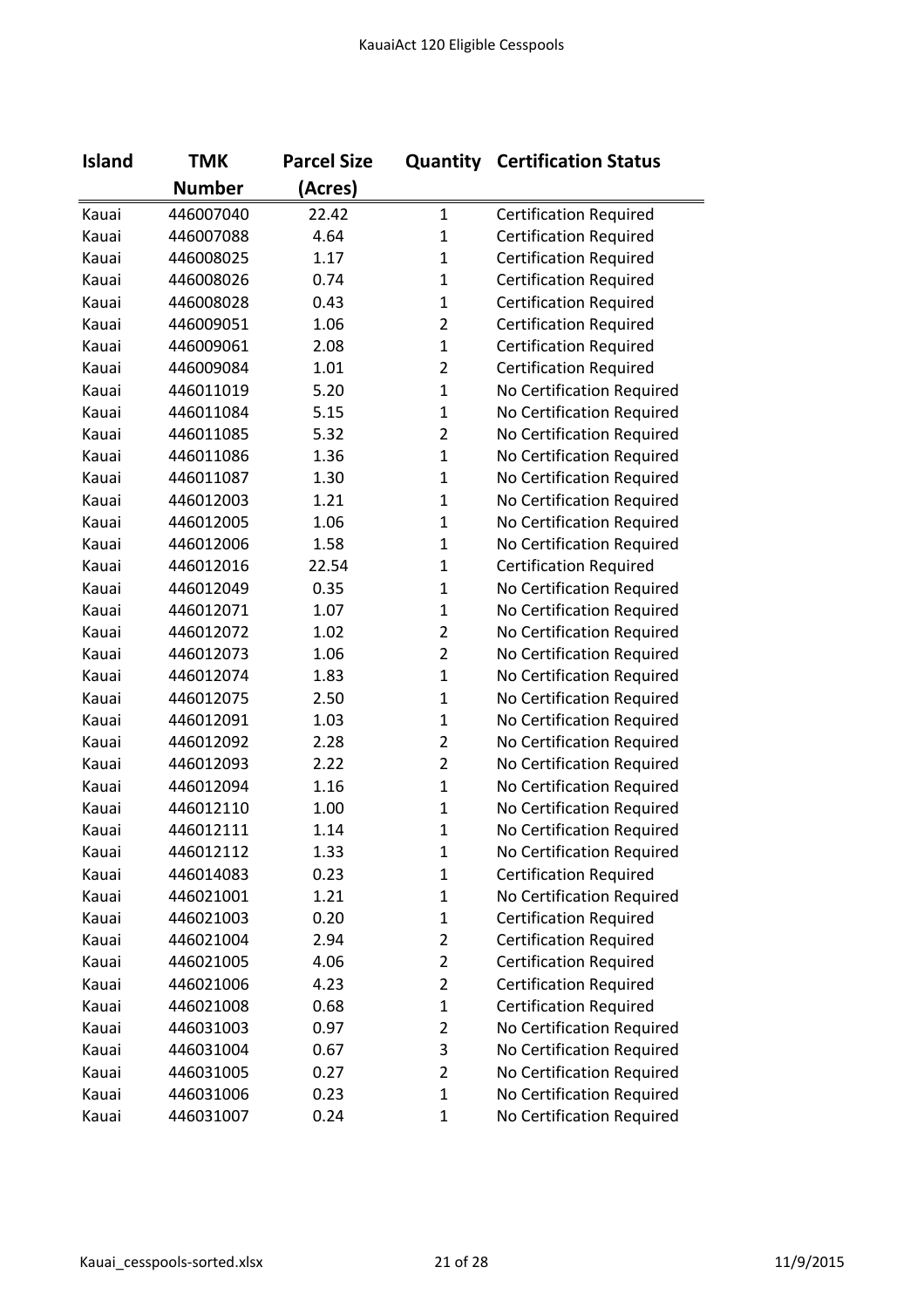| <b>Island</b> | <b>TMK</b>    | <b>Parcel Size</b> |                | <b>Quantity Certification Status</b> |
|---------------|---------------|--------------------|----------------|--------------------------------------|
|               | <b>Number</b> | (Acres)            |                |                                      |
| Kauai         | 446031008     | 0.25               | $\mathbf{1}$   | No Certification Required            |
| Kauai         | 446031009     | 0.25               | $\mathbf{1}$   | No Certification Required            |
| Kauai         | 446031010     | 0.24               | $\mathbf{1}$   | No Certification Required            |
| Kauai         | 446031011     | 0.20               | $\mathbf{1}$   | No Certification Required            |
| Kauai         | 446031013     | 0.32               | $\overline{2}$ | No Certification Required            |
| Kauai         | 446031014     | 0.56               | 3              | No Certification Required            |
| Kauai         | 446031016     | 0.53               | $\mathbf{1}$   | No Certification Required            |
| Kauai         | 446031017     | 0.16               | $\mathbf{1}$   | No Certification Required            |
| Kauai         | 446031018     | 0.18               | $\mathbf{1}$   | No Certification Required            |
| Kauai         | 446031019     | 0.26               | $\mathbf{1}$   | No Certification Required            |
| Kauai         | 446031021     | 0.19               | $\mathbf{1}$   | No Certification Required            |
| Kauai         | 446031023     | 0.30               | $\mathbf{1}$   | No Certification Required            |
| Kauai         | 446031025     | 0.16               | $\mathbf{1}$   | No Certification Required            |
| Kauai         | 446031028     | 0.25               | $\mathbf{1}$   | No Certification Required            |
| Kauai         | 446031029     | 0.26               | $\mathbf{1}$   | No Certification Required            |
| Kauai         | 446031030     | 0.26               | $\mathbf{1}$   | No Certification Required            |
| Kauai         | 446031031     | 0.25               | $\mathbf{1}$   | No Certification Required            |
| Kauai         | 446031032     | 0.25               | $\mathbf{1}$   | No Certification Required            |
| Kauai         | 446031033     | 0.25               | $\mathbf{1}$   | No Certification Required            |
| Kauai         | 446031034     | 0.29               | $\overline{2}$ | No Certification Required            |
| Kauai         | 446031036     | 0.22               | $\mathbf{1}$   | No Certification Required            |
| Kauai         | 446031038     | 0.19               | $\mathbf{1}$   | No Certification Required            |
| Kauai         | 446031039     | 0.20               | $\mathbf{1}$   | No Certification Required            |
| Kauai         | 446034003     | 0.20               | $\mathbf{1}$   | No Certification Required            |
| Kauai         | 446034004     | 0.63               | $\mathbf{1}$   | No Certification Required            |
| Kauai         | 446034006     | 3.69               | $\mathbf{1}$   | No Certification Required            |
| Kauai         | 446034008     | 2.85               | $\overline{2}$ | No Certification Required            |
| Kauai         | 446034009     | 3.12               | $\overline{2}$ | No Certification Required            |
| Kauai         | 446034010     | 6.02               | $\overline{1}$ | No Certification Required            |
| Kauai         | 446034012     | 0.31               | 1              | No Certification Required            |
| Kauai         | 446034014     | 0.19               | $\mathbf{1}$   | No Certification Required            |
| Kauai         | 446034015     | 0.19               | 1              | No Certification Required            |
| Kauai         | 446034016     | 0.18               | 1              | No Certification Required            |
| Kauai         | 446034017     | 0.20               | $\mathbf{1}$   | No Certification Required            |
| Kauai         | 446034018     | 0.18               | $\mathbf{1}$   | No Certification Required            |
| Kauai         | 446034019     | 5.53               | $\mathbf{1}$   | No Certification Required            |
| Kauai         | 446034020     | 0.19               | $\mathbf 1$    | No Certification Required            |
| Kauai         | 446034021     | 0.20               | 1              | No Certification Required            |
| Kauai         | 446034022     | 0.19               | 1              | No Certification Required            |
| Kauai         | 446034023     | 0.27               | $\mathbf{1}$   | No Certification Required            |
| Kauai         | 446034024     | 0.23               | 1              | No Certification Required            |
| Kauai         | 446034025     | 0.20               | $\mathbf{1}$   | No Certification Required            |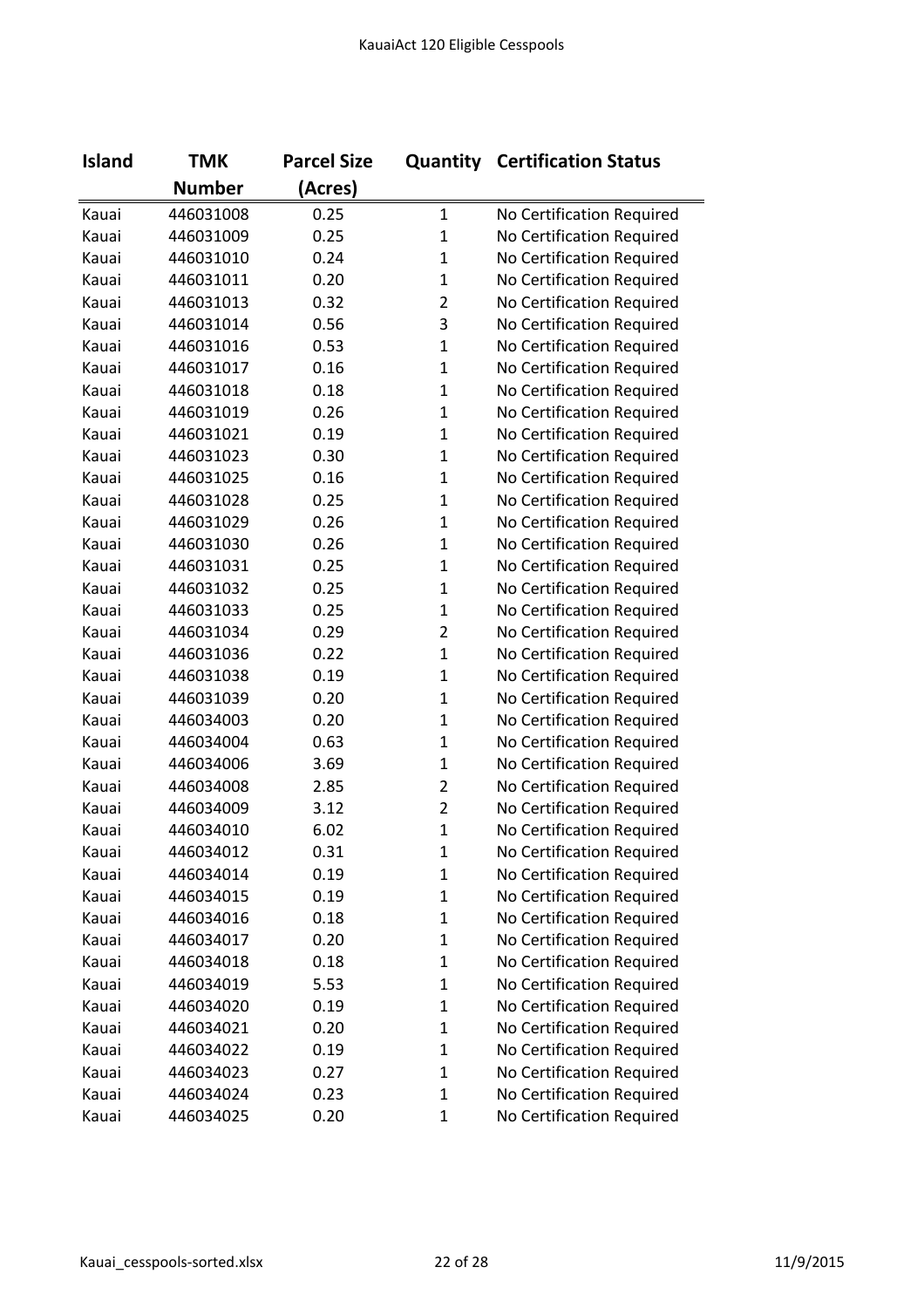| <b>Island</b> | <b>TMK</b>    | <b>Parcel Size</b> |                | <b>Quantity Certification Status</b> |
|---------------|---------------|--------------------|----------------|--------------------------------------|
|               | <b>Number</b> | (Acres)            |                |                                      |
| Kauai         | 446034026     | 0.21               | $\mathbf{1}$   | No Certification Required            |
| Kauai         | 446034027     | 0.20               | $\mathbf{1}$   | No Certification Required            |
| Kauai         | 446034028     | 0.20               | $\mathbf{1}$   | No Certification Required            |
| Kauai         | 446034029     | 0.19               | $\mathbf{1}$   | No Certification Required            |
| Kauai         | 446034030     | 0.19               | $\mathbf{1}$   | No Certification Required            |
| Kauai         | 446034031     | 0.20               | $\mathbf{1}$   | No Certification Required            |
| Kauai         | 446034032     | 0.20               | $\mathbf{1}$   | No Certification Required            |
| Kauai         | 446034037     | 1.16               | $\mathbf{1}$   | No Certification Required            |
| Kauai         | 446034039     | 2.90               | $\overline{4}$ | No Certification Required            |
| Kauai         | 446034040     | 2.95               | $\mathbf{1}$   | No Certification Required            |
| Kauai         | 446034041     | 2.58               | $\mathbf{1}$   | No Certification Required            |
| Kauai         | 446034042     | 1.50               | $\mathbf{1}$   | No Certification Required            |
| Kauai         | 446034045     | 2.23               | $\overline{2}$ | No Certification Required            |
| Kauai         | 446034046     | 1.28               | $\overline{2}$ | No Certification Required            |
| Kauai         | 446034047     | 2.22               | $\overline{2}$ | No Certification Required            |
| Kauai         | 446034048     | 2.38               | $\mathbf{1}$   | No Certification Required            |
| Kauai         | 446034049     | 1.60               | $\mathbf{1}$   | No Certification Required            |
| Kauai         | 447002001     | 21.40              | $\mathbf{1}$   | <b>Certification Required</b>        |
| Kauai         | 447003006     | 2.55               | $\mathbf{1}$   | No Certification Required            |
| Kauai         | 447005001     | 0.22               | $\mathbf{1}$   | No Certification Required            |
| Kauai         | 447005004     | 0.23               | $\mathbf{1}$   | No Certification Required            |
| Kauai         | 447005005     | 0.23               | $\mathbf{1}$   | No Certification Required            |
| Kauai         | 447005006     | 0.19               | $\mathbf{1}$   | No Certification Required            |
| Kauai         | 447005007     | 0.19               | $\mathbf{1}$   | No Certification Required            |
| Kauai         | 447005008     | 0.19               | $\mathbf{1}$   | No Certification Required            |
| Kauai         | 447005009     | 0.19               | $\mathbf{1}$   | No Certification Required            |
| Kauai         | 447005010     | 0.17               | $\mathbf{1}$   | No Certification Required            |
| Kauai         | 447005011     | 0.28               | $\mathbf{1}$   | No Certification Required            |
| Kauai         | 447005012     | 0.27               | $\mathbf{1}$   | No Certification Required            |
| Kauai         | 447005013     | 0.24               | 1              | No Certification Required            |
| Kauai         | 447005014     | 0.17               | $\mathbf{1}$   | No Certification Required            |
| Kauai         | 447005015     | 0.16               | $\overline{2}$ | No Certification Required            |
| Kauai         | 447005017     | 0.16               | $\mathbf 1$    | No Certification Required            |
| Kauai         | 447005018     | 0.17               | $\mathbf{1}$   | No Certification Required            |
| Kauai         | 447005019     | 0.18               | $\mathbf{1}$   | No Certification Required            |
| Kauai         | 447005020     | 0.18               | $\mathbf{1}$   | No Certification Required            |
| Kauai         | 447005021     | 0.19               | 1              | No Certification Required            |
| Kauai         | 447005022     | 0.18               | $\mathbf{1}$   | No Certification Required            |
| Kauai         | 447005023     | 0.21               | $\overline{2}$ | No Certification Required            |
| Kauai         | 447005024     | 0.22               | $\mathbf{1}$   | No Certification Required            |
| Kauai         | 447005025     | 0.21               | $\mathbf{1}$   | No Certification Required            |
| Kauai         | 447005026     | 0.22               | $\mathbf 1$    | No Certification Required            |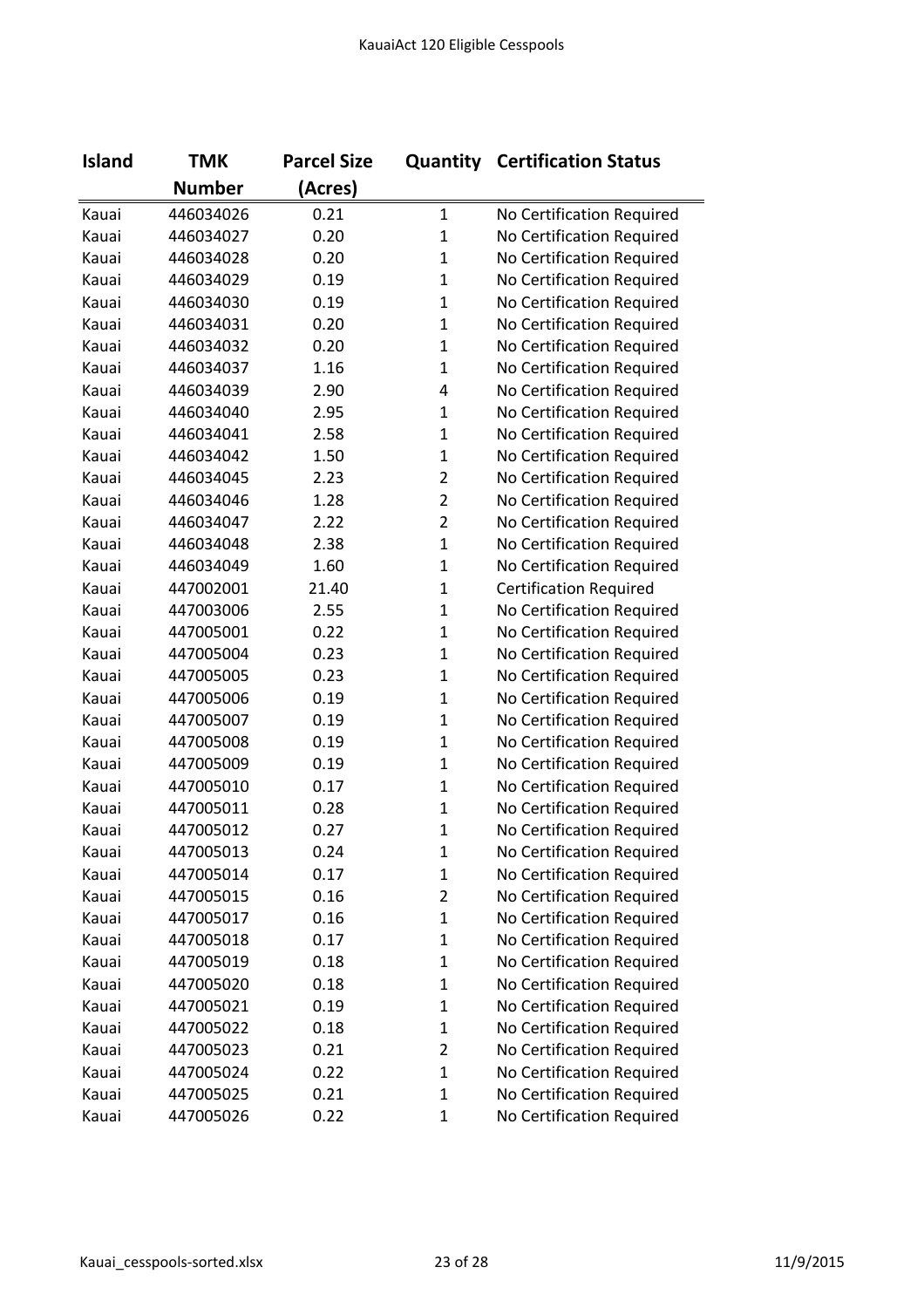| <b>Island</b> | <b>TMK</b>    | <b>Parcel Size</b> |                | <b>Quantity Certification Status</b> |
|---------------|---------------|--------------------|----------------|--------------------------------------|
|               | <b>Number</b> | (Acres)            |                |                                      |
| Kauai         | 447005027     | 0.19               | $\mathbf{1}$   | No Certification Required            |
| Kauai         | 447005029     | 0.26               | $\overline{2}$ | No Certification Required            |
| Kauai         | 447005030     | 0.33               | $\overline{2}$ | No Certification Required            |
| Kauai         | 447005031     | 0.33               | $\overline{2}$ | No Certification Required            |
| Kauai         | 447005032     | 0.33               | $\mathbf{1}$   | No Certification Required            |
| Kauai         | 447005033     | 0.47               | $\mathbf 1$    | No Certification Required            |
| Kauai         | 447005034     | 0.49               | 3              | No Certification Required            |
| Kauai         | 447005035     | 0.47               | $\overline{2}$ | No Certification Required            |
| Kauai         | 447005036     | 0.29               | $\overline{2}$ | No Certification Required            |
| Kauai         | 447005037     | 0.40               | $\mathbf{1}$   | No Certification Required            |
| Kauai         | 447005038     | 0.28               | $\mathbf{1}$   | No Certification Required            |
| Kauai         | 448003023     | 1.30               | $\mathbf{1}$   | No Certification Required            |
| Kauai         | 448003025     | 1.25               | $\mathbf{1}$   | No Certification Required            |
| Kauai         | 448004001     | 1.97               | $\overline{2}$ | No Certification Required            |
| Kauai         | 448004003     | 1.72               | $\overline{2}$ | No Certification Required            |
| Kauai         | 448004005     | 1.97               | $\overline{2}$ | No Certification Required            |
| Kauai         | 448006022     | 0.26               | $\overline{2}$ | <b>Certification Required</b>        |
| Kauai         | 448006024     | 0.53               | $\overline{2}$ | <b>Certification Required</b>        |
| Kauai         | 448006045     | 1.00               | $\mathbf{1}$   | <b>Certification Required</b>        |
| Kauai         | 448006047     | 0.54               | $\mathbf 1$    | <b>Certification Required</b>        |
| Kauai         | 448006048     | 0.35               | $\mathbf{1}$   | <b>Certification Required</b>        |
| Kauai         | 448006060     | 0.46               | $\mathbf{1}$   | <b>Certification Required</b>        |
| Kauai         | 448006061     | 0.28               | $\mathbf{1}$   | <b>Certification Required</b>        |
| Kauai         | 448008018     | 0.36               | $\overline{2}$ | <b>Certification Required</b>        |
| Kauai         | 448011046     | 1.04               | $\mathbf{1}$   | <b>Certification Required</b>        |
| Kauai         | 448013001     | 0.25               | $\overline{2}$ | <b>Certification Required</b>        |
| Kauai         | 448013004     | 0.30               | $\overline{2}$ | <b>Certification Required</b>        |
| Kauai         | 448013005     | 0.29               | $\overline{2}$ | <b>Certification Required</b>        |
| Kauai         | 448013006     | 0.28               | $\overline{2}$ | <b>Certification Required</b>        |
| Kauai         | 448013007     | 0.26               | 1              | Certification Required               |
| Kauai         | 448013008     | 0.25               | $\mathbf{1}$   | <b>Certification Required</b>        |
| Kauai         | 448013011     | 0.19               | $\overline{2}$ | <b>Certification Required</b>        |
| Kauai         | 448015019     | 0.60               | $\overline{2}$ | No Certification Required            |
| Kauai         | 448015020     | 0.69               | $\mathbf 1$    | No Certification Required            |
| Kauai         | 449004004     | 1.13               | $\mathbf{1}$   | <b>Certification Required</b>        |
| Kauai         | 449004005     | 0.44               | $\mathbf{1}$   | <b>Certification Required</b>        |
| Kauai         | 449004011     | 0.20               | $\mathbf{1}$   | <b>Certification Required</b>        |
| Kauai         | 449004012     | 1.47               | $\mathbf{1}$   | <b>Certification Required</b>        |
| Kauai         | 449004013     | 1.54               | $\mathbf 1$    | <b>Certification Required</b>        |
| Kauai         | 449004014     | 0.51               | $\mathbf{1}$   | <b>Certification Required</b>        |
| Kauai         | 449004017     | 0.70               | $\mathbf 1$    | <b>Certification Required</b>        |
| Kauai         | 449004018     | 0.60               | $\mathbf{1}$   | <b>Certification Required</b>        |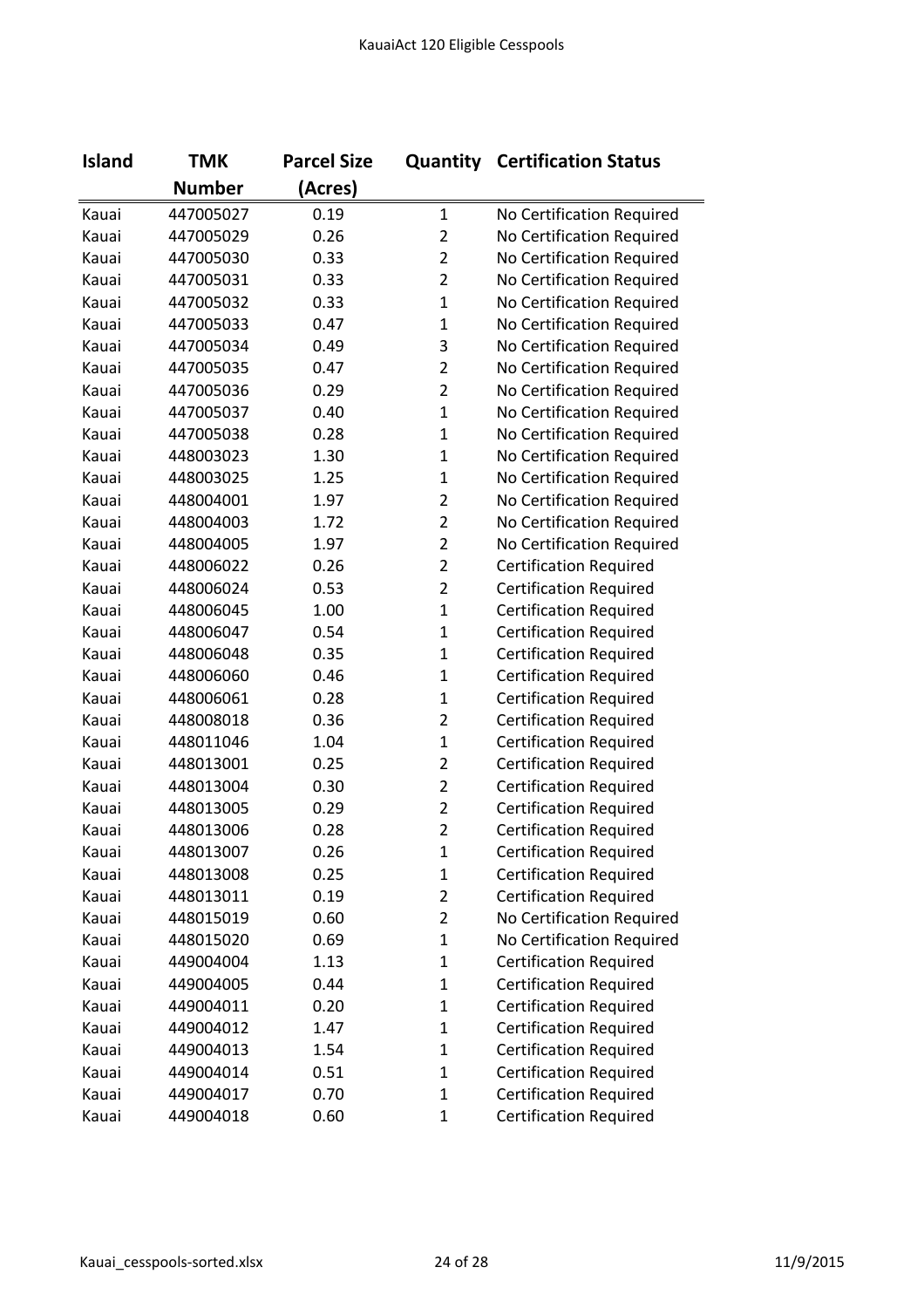| <b>Island</b> | <b>TMK</b>    | <b>Parcel Size</b> |                | <b>Quantity Certification Status</b> |
|---------------|---------------|--------------------|----------------|--------------------------------------|
|               | <b>Number</b> | (Acres)            |                |                                      |
| Kauai         | 449004019     | 0.65               | $\mathbf{1}$   | <b>Certification Required</b>        |
| Kauai         | 449004020     | 0.37               | $\mathbf{1}$   | <b>Certification Required</b>        |
| Kauai         | 449004021     | 0.94               | $\overline{2}$ | <b>Certification Required</b>        |
| Kauai         | 449004023     | 0.47               | $\mathbf{1}$   | <b>Certification Required</b>        |
| Kauai         | 449004030     | 1.24               | $\overline{2}$ | <b>Certification Required</b>        |
| Kauai         | 449005016     | 1.96               | $\overline{2}$ | <b>Certification Required</b>        |
| Kauai         | 449006011     | 5.99               | $\mathbf{1}$   | <b>Certification Required</b>        |
| Kauai         | 449011018     | 1.62               | $\mathbf 1$    | <b>Certification Required</b>        |
| Kauai         | 449011019     | 2.60               | $\mathbf{1}$   | <b>Certification Required</b>        |
| Kauai         | 449012004     | 0.17               | $\mathbf 1$    | <b>Certification Required</b>        |
| Kauai         | 449012005     | 6.36               | $\mathbf{1}$   | <b>Certification Required</b>        |
| Kauai         | 449013008     | 0.48               | $\overline{2}$ | <b>Certification Required</b>        |
| Kauai         | 449013020     | 0.13               | $\mathbf 1$    | <b>Certification Required</b>        |
| Kauai         | 449014003     | 0.32               | $\mathbf 1$    | <b>Certification Required</b>        |
| Kauai         | 449014006     | 1.15               | $\mathbf{1}$   | <b>Certification Required</b>        |
| Kauai         | 451003010     | 0.42               | $\mathbf 1$    | <b>Certification Required</b>        |
| Kauai         | 451004015     | 0.83               | $\overline{2}$ | <b>Certification Required</b>        |
| Kauai         | 451004016     | 0.52               | $\mathbf{1}$   | <b>Certification Required</b>        |
| Kauai         | 451006029     | 11.75              | $\mathbf 1$    | No Certification Required            |
| Kauai         | 451006034     | 4.93               | $\mathbf{1}$   | No Certification Required            |
| Kauai         | 452002011     | 1388.17            | $\mathbf{1}$   | <b>Certification Required</b>        |
| Kauai         | 452002013     | 2.68               | $\mathbf{1}$   | No Certification Required            |
| Kauai         | 452009008     | 1.71               | $\mathbf 1$    | <b>Certification Required</b>        |
| Kauai         | 452010023     | 5.07               | 3              | <b>Certification Required</b>        |
| Kauai         | 452010024     | 6.01               | $\overline{2}$ | <b>Certification Required</b>        |
| Kauai         | 452010026     | 16.62              | $\mathbf{1}$   | <b>Certification Required</b>        |
| Kauai         | 452010028     | 11.88              | $\mathbf 1$    | <b>Certification Required</b>        |
| Kauai         | 452010029     | 16.56              | $\mathbf 1$    | <b>Certification Required</b>        |
| Kauai         | 452010030     | 24.98              | 3              | <b>Certification Required</b>        |
| Kauai         | 452010031     | 19.42              | 2              | <b>Certification Required</b>        |
| Kauai         | 452011009     | 0.22               | $\mathbf{1}$   | <b>Certification Required</b>        |
| Kauai         | 452011011     | 0.38               | $\mathbf{1}$   | <b>Certification Required</b>        |
| Kauai         | 452011013     | 0.43               | $\mathbf 1$    | <b>Certification Required</b>        |
| Kauai         | 452011015     | 0.18               | $\mathbf 1$    | <b>Certification Required</b>        |
| Kauai         | 452011021     | 0.46               | $\mathbf 1$    | <b>Certification Required</b>        |
| Kauai         | 452011025     | 2.04               | $\mathbf 1$    | <b>Certification Required</b>        |
| Kauai         | 452011028     | 0.25               | $\mathbf 1$    | <b>Certification Required</b>        |
| Kauai         | 452011029     | 0.28               | $\mathbf 1$    | <b>Certification Required</b>        |
| Kauai         | 452011031     | 0.39               | $\mathbf 1$    | <b>Certification Required</b>        |
| Kauai         | 452011032     | 0.42               | $\mathbf{1}$   | <b>Certification Required</b>        |
| Kauai         | 452011033     | 0.65               | $\mathbf 1$    | <b>Certification Required</b>        |
| Kauai         | 452011039     | 6.99               | $\mathbf{1}$   | <b>Certification Required</b>        |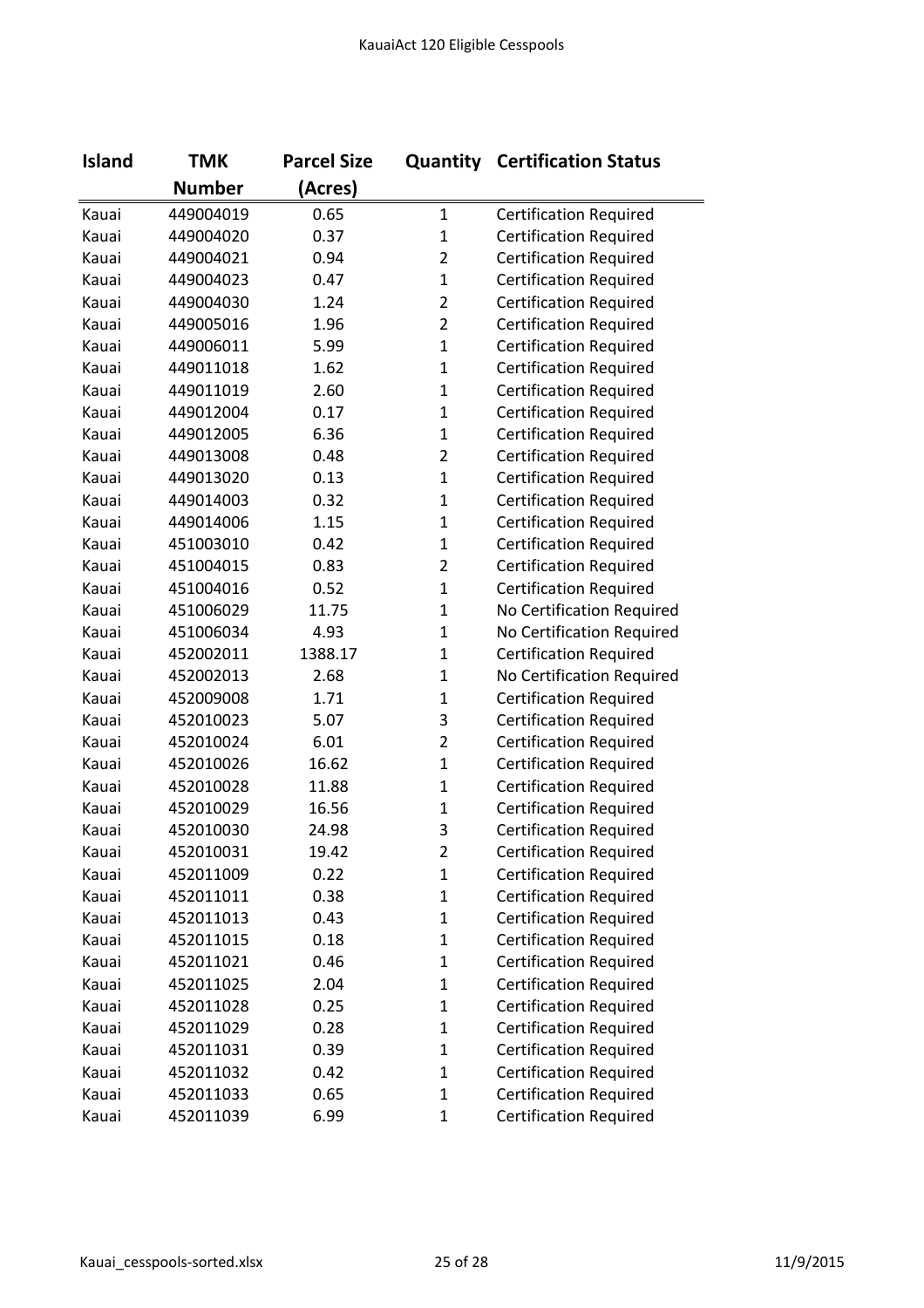| <b>Island</b> | <b>TMK</b>    | <b>Parcel Size</b> |                | <b>Quantity Certification Status</b> |
|---------------|---------------|--------------------|----------------|--------------------------------------|
|               | <b>Number</b> | (Acres)            |                |                                      |
| Kauai         | 452012010     | 4.88               | $\mathbf{1}$   | <b>Certification Required</b>        |
| Kauai         | 452012011     | 4.96               | $\overline{2}$ | <b>Certification Required</b>        |
| Kauai         | 452012019     | 0.77               | $\mathbf{1}$   | <b>Certification Required</b>        |
| Kauai         | 452017026     | 459.96             | $\mathbf{1}$   | <b>Certification Required</b>        |
| Kauai         | 452022013     | 10.91              | $\mathbf{1}$   | No Certification Required            |
| Kauai         | 452022025     | 309.50             | $\mathbf{1}$   | <b>Certification Required</b>        |
| Kauai         | 452022026     | 30.38              | $\mathbf{1}$   | No Certification Required            |
| Kauai         | 453003055     | 23.89              | 5              | <b>Certification Required</b>        |
| Kauai         | 453004005     | 1.06               | $\mathbf{1}$   | <b>Certification Required</b>        |
| Kauai         | 453004035     | 1.04               | $\mathbf{1}$   | <b>Certification Required</b>        |
| Kauai         | 453004037     | 1.03               | $\mathbf{1}$   | <b>Certification Required</b>        |
| Kauai         | 453005001     | 1.22               | $\mathbf{1}$   | <b>Certification Required</b>        |
| Kauai         | 453005006     | 0.39               | $\mathbf{1}$   | <b>Certification Required</b>        |
| Kauai         | 453005012     | 0.73               | $\mathbf{1}$   | <b>Certification Required</b>        |
| Kauai         | 453005014     | 0.25               | $\mathbf{1}$   | <b>Certification Required</b>        |
| Kauai         | 453006006     | 0.17               | $\mathbf{1}$   | <b>Certification Required</b>        |
| Kauai         | 453006007     | 0.28               | $\mathbf{1}$   | <b>Certification Required</b>        |
| Kauai         | 453006008     | 0.31               | $\mathbf{1}$   | <b>Certification Required</b>        |
| Kauai         | 453006009     | 0.18               | $\mathbf{1}$   | <b>Certification Required</b>        |
| Kauai         | 453006016     | 0.26               | $\mathbf{1}$   | <b>Certification Required</b>        |
| Kauai         | 453006018     | 0.33               | $\mathbf{1}$   | <b>Certification Required</b>        |
| Kauai         | 453007002     | 0.22               | $\mathbf{1}$   | <b>Certification Required</b>        |
| Kauai         | 453007005     | 1.77               | $\mathbf{1}$   | <b>Certification Required</b>        |
| Kauai         | 453007006     | 0.76               | $\mathbf{1}$   | <b>Certification Required</b>        |
| Kauai         | 453007009     | 0.63               | $\overline{2}$ | <b>Certification Required</b>        |
| Kauai         | 453007011     | 0.16               | $\mathbf{1}$   | <b>Certification Required</b>        |
| Kauai         | 453007020     | 0.61               | $\overline{2}$ | <b>Certification Required</b>        |
| Kauai         | 453008010     | 7.51               | $\mathbf{1}$   | <b>Certification Required</b>        |
| Kauai         | 453008012     | 25.32              | $\mathbf{1}$   | <b>Certification Required</b>        |
| Kauai         | 453008020     | 25.15              | 1              | <b>Certification Required</b>        |
| Kauai         | 453008021     | 4.97               | $\mathbf{1}$   | <b>Certification Required</b>        |
| Kauai         | 454004009     | 73.83              | $\overline{2}$ | <b>Certification Required</b>        |
| Kauai         | 455001001     | 0.54               | $\mathbf{1}$   | <b>Certification Required</b>        |
| Kauai         | 455001009     | 1.40               | $\mathbf{1}$   | <b>Certification Required</b>        |
| Kauai         | 455001010     | 1.04               | $\mathbf{1}$   | <b>Certification Required</b>        |
| Kauai         | 455001011     | 0.75               | $\mathbf{1}$   | <b>Certification Required</b>        |
| Kauai         | 455001012     | 0.60               | $\mathbf{1}$   | <b>Certification Required</b>        |
| Kauai         | 455001013     | 0.34               | $\mathbf{1}$   | <b>Certification Required</b>        |
| Kauai         | 455001015     | 0.95               | $\mathbf{1}$   | <b>Certification Required</b>        |
| Kauai         | 455002017     | 1.12               | $\mathbf{1}$   | <b>Certification Required</b>        |
| Kauai         | 455002018     | 1.16               | $\mathbf{1}$   | <b>Certification Required</b>        |
| Kauai         | 455005008     | 0.96               | $\mathbf{1}$   | <b>Certification Required</b>        |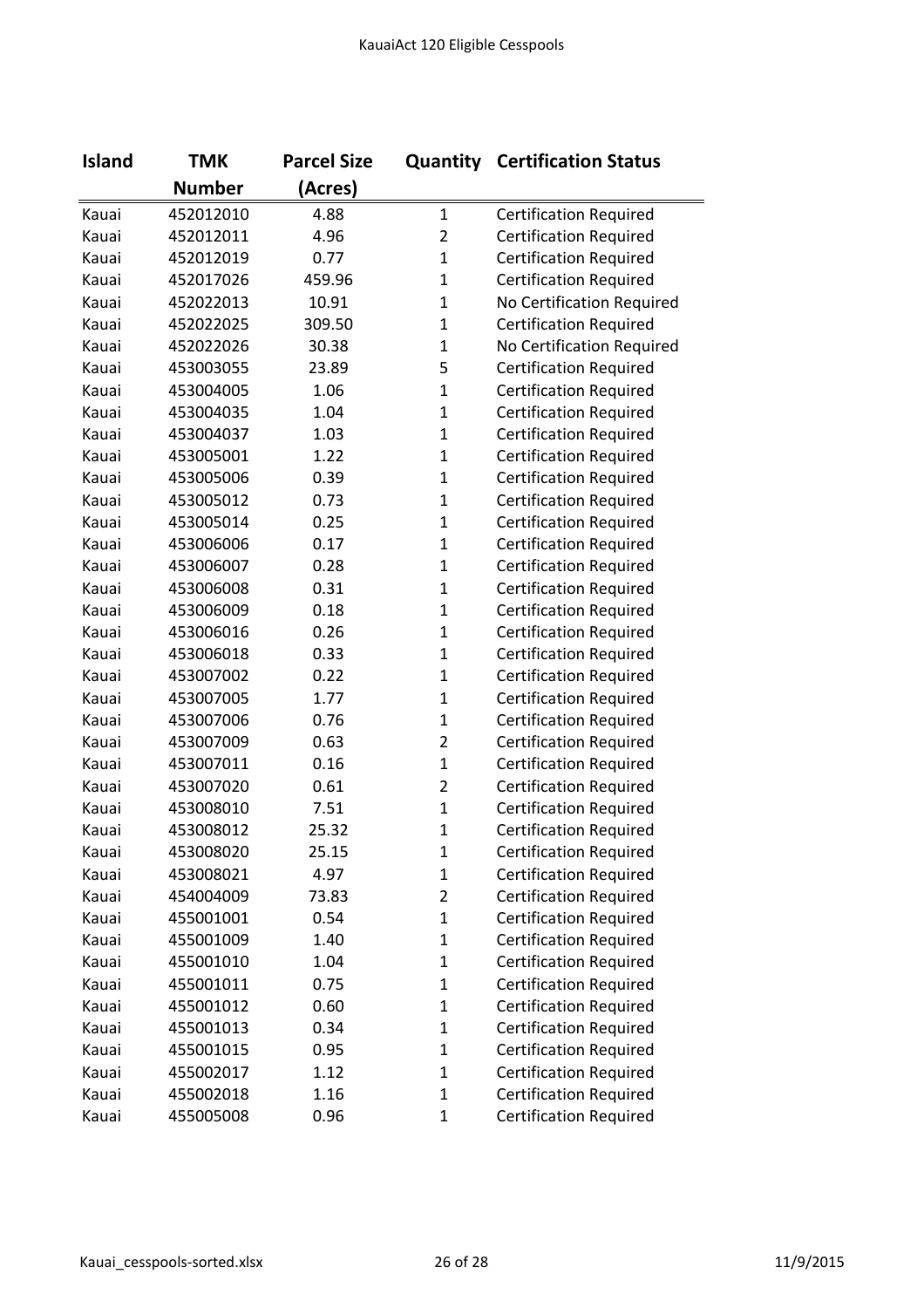| <b>Island</b> | <b>TMK</b>    | <b>Parcel Size</b> |                | <b>Quantity Certification Status</b> |
|---------------|---------------|--------------------|----------------|--------------------------------------|
|               | <b>Number</b> | (Acres)            |                |                                      |
| Kauai         | 455005012     | 0.63               | $\mathbf{1}$   | <b>Certification Required</b>        |
| Kauai         | 455009008     | 4.25               | $\mathbf{1}$   | <b>Certification Required</b>        |
| Kauai         | 455010037     | 0.17               | $\mathbf{1}$   | <b>Certification Required</b>        |
| Kauai         | 455010039     | 0.22               | $\mathbf{1}$   | <b>Certification Required</b>        |
| Kauai         | 455010041     | 0.25               | $\mathbf{1}$   | <b>Certification Required</b>        |
| Kauai         | 455010042     | 0.18               | $\mathbf 1$    | <b>Certification Required</b>        |
| Kauai         | 455010043     | 0.24               | $\mathbf{1}$   | <b>Certification Required</b>        |
| Kauai         | 455010044     | 0.25               | $\mathbf 1$    | <b>Certification Required</b>        |
| Kauai         | 455010045     | 0.25               | $\mathbf{1}$   | <b>Certification Required</b>        |
| Kauai         | 455010047     | 0.22               | $\mathbf{1}$   | <b>Certification Required</b>        |
| Kauai         | 455010048     | 0.24               | $\mathbf{1}$   | <b>Certification Required</b>        |
| Kauai         | 455010049     | 0.24               | $\mathbf{1}$   | <b>Certification Required</b>        |
| Kauai         | 455010050     | 0.23               | $\mathbf 1$    | <b>Certification Required</b>        |
| Kauai         | 455010054     | 0.23               | $\mathbf{1}$   | <b>Certification Required</b>        |
| Kauai         | 455010074     | 0.52               | $\overline{2}$ | <b>Certification Required</b>        |
| Kauai         | 455010075     | 0.68               | $\overline{2}$ | <b>Certification Required</b>        |
| Kauai         | 455010076     | 0.32               | $\overline{2}$ | <b>Certification Required</b>        |
| Kauai         | 455010081     | 19.16              | $\mathbf{1}$   | <b>Certification Required</b>        |
| Kauai         | 455010082     | 0.30               | $\mathbf 1$    | <b>Certification Required</b>        |
| Kauai         | 456004014     | 0.41               | $\mathbf 1$    | <b>Certification Required</b>        |
| Kauai         | 458005005     | 0.61               | $\mathbf{1}$   | <b>Certification Required</b>        |
| Kauai         | 458005012     | 1.07               | $\mathbf{1}$   | <b>Certification Required</b>        |
| Kauai         | 458005014     | 1.37               | $\mathbf{1}$   | <b>Certification Required</b>        |
| Kauai         | 458005029     | 3.01               | $\mathbf{1}$   | <b>Certification Required</b>        |
| Kauai         | 458005033     | 0.35               | $\mathbf{1}$   | <b>Certification Required</b>        |
| Kauai         | 458006003     | 0.28               | $\mathbf{1}$   | <b>Certification Required</b>        |
| Kauai         | 458006006     | 0.54               | $\mathbf{1}$   | <b>Certification Required</b>        |
| Kauai         | 458006009     | 1.49               | $\overline{2}$ | <b>Certification Required</b>        |
| Kauai         | 458006010     | 2.54               | $\mathbf{1}$   | <b>Certification Required</b>        |
| Kauai         | 458006011     | 1.49               | 1              | <b>Certification Required</b>        |
| Kauai         | 458006017     | 0.86               | $\mathbf 1$    | <b>Certification Required</b>        |
| Kauai         | 458006056     | 0.81               | $\mathbf 1$    | No Certification Required            |
| Kauai         | 458006058     | 0.36               | $\mathbf 1$    | <b>Certification Required</b>        |
| Kauai         | 458006063     | 1.26               | $\mathbf 1$    | <b>Certification Required</b>        |
| Kauai         | 458007005     | 0.76               | $\overline{2}$ | <b>Certification Required</b>        |
| Kauai         | 458007013     | 3.01               | $\mathbf 1$    | <b>Certification Required</b>        |
| Kauai         | 458008030     | 0.65               | $\mathbf 1$    | <b>Certification Required</b>        |
| Kauai         | 458008031     | 0.60               | $\mathbf 1$    | <b>Certification Required</b>        |
| Kauai         | 458008032     | 0.70               | $\mathbf 1$    | <b>Certification Required</b>        |
| Kauai         | 458008033     | 0.81               | 1              | <b>Certification Required</b>        |
| Kauai         | 458008034     | 0.92               | 4              | <b>Certification Required</b>        |
| Kauai         | 458008035     | 0.38               | $\mathbf{1}$   | <b>Certification Required</b>        |